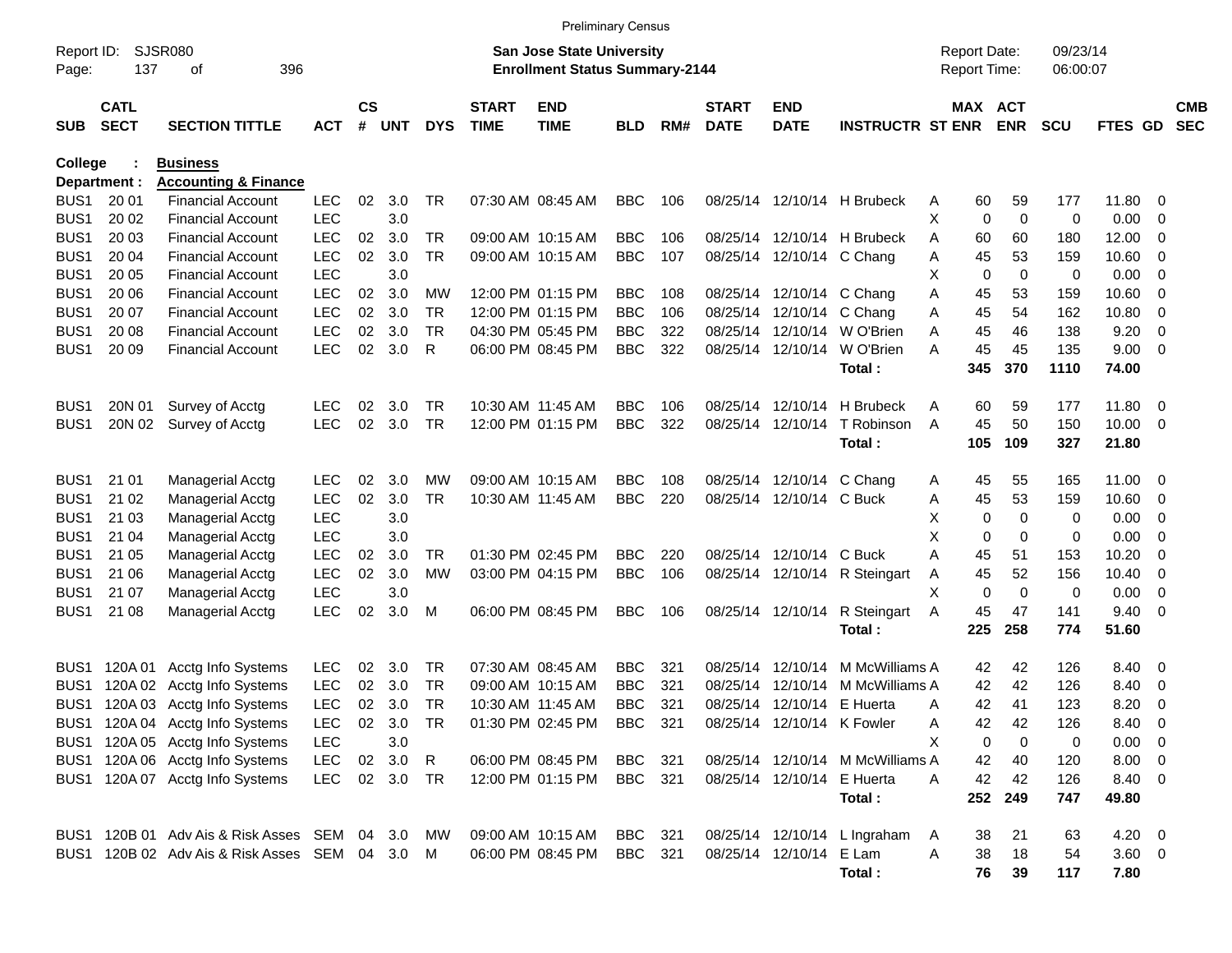|                                          |                                               |                                                                                                                                                                             |                                                              |                            |                                             |                                          |                             |                                                                                                       | <b>Preliminary Census</b>                                          |                                 |                             |                                                                                                                            |                                                                                                                                  |                                                                     |                                                                   |                                        |                                                                                  |                          |                          |
|------------------------------------------|-----------------------------------------------|-----------------------------------------------------------------------------------------------------------------------------------------------------------------------------|--------------------------------------------------------------|----------------------------|---------------------------------------------|------------------------------------------|-----------------------------|-------------------------------------------------------------------------------------------------------|--------------------------------------------------------------------|---------------------------------|-----------------------------|----------------------------------------------------------------------------------------------------------------------------|----------------------------------------------------------------------------------------------------------------------------------|---------------------------------------------------------------------|-------------------------------------------------------------------|----------------------------------------|----------------------------------------------------------------------------------|--------------------------|--------------------------|
| Page:                                    | Report ID: SJSR080<br>138                     | 396<br>оf                                                                                                                                                                   |                                                              |                            |                                             |                                          |                             | San Jose State University<br><b>Enrollment Status Summary-2144</b>                                    |                                                                    |                                 |                             |                                                                                                                            |                                                                                                                                  | <b>Report Date:</b><br><b>Report Time:</b>                          |                                                                   | 09/23/14<br>06:00:07                   |                                                                                  |                          |                          |
| SUB                                      | <b>CATL</b><br><b>SECT</b>                    | <b>SECTION TITTLE</b>                                                                                                                                                       | <b>ACT</b>                                                   | $\mathsf{cs}$<br>#         | UNT                                         | <b>DYS</b>                               | <b>START</b><br><b>TIME</b> | <b>END</b><br><b>TIME</b>                                                                             | <b>BLD</b>                                                         | RM#                             | <b>START</b><br><b>DATE</b> | <b>END</b><br><b>DATE</b>                                                                                                  | <b>INSTRUCTR ST ENR</b>                                                                                                          |                                                                     | MAX ACT<br><b>ENR</b>                                             | <b>SCU</b>                             | FTES GD                                                                          |                          | <b>CMB</b><br><b>SEC</b> |
|                                          |                                               | BUS1 120C 01 Ntwk Env & Acctg Cnt LEC 02 3.0 MW                                                                                                                             |                                                              |                            |                                             |                                          |                             | 01:30 PM 02:45 PM                                                                                     | BBC                                                                | 321                             |                             | 08/25/14 12/10/14                                                                                                          | L Ingraham<br>Total:                                                                                                             | 42<br>A<br>42                                                       | 34<br>34                                                          | 102<br>102                             | $6.80$ 0<br>6.80                                                                 |                          |                          |
| BUS1                                     |                                               | 120G 01 Systms Develop in AI LEC 02 3.0                                                                                                                                     |                                                              |                            |                                             | MW                                       |                             | 10:30 AM 11:45 AM                                                                                     | BBC                                                                | 321                             |                             | 08/25/14 12/10/14                                                                                                          | L Ingraham<br>Total:                                                                                                             | 42<br>A<br>42                                                       | 20<br>20                                                          | 60<br>60                               | $4.00 \ 0$<br>4.00                                                               |                          |                          |
| BUS1<br>BUS1<br>BUS1                     | BUS1 121A01                                   | Inter Acctg I<br>121A 02 Inter Acctg I<br>121A 03 Inter Acctg I<br>121A 04 Inter Acctg I                                                                                    | LEC.<br><b>LEC</b><br><b>LEC</b><br><b>LEC</b>               | 02<br>02<br>02<br>02       | 3.0<br>3.0<br>3.0<br>3.0                    | МW<br><b>TR</b><br>МW<br>MW              |                             | 09:00 AM 10:15 AM<br>09:00 AM 10:15 AM<br>10:30 AM 11:45 AM<br>12:00 PM 01:15 PM                      | <b>BBC</b><br><b>BBC</b><br><b>BBC</b><br><b>BBC</b>               | 003<br>108<br>106<br>106        |                             | 08/25/14 12/10/14<br>08/25/14 12/10/14<br>08/25/14 12/10/14 T Black<br>08/25/14 12/10/14 T Black                           | E Jenkins<br>D He                                                                                                                | 45<br>A<br>45<br>A<br>45<br>A<br>45<br>A                            | 45<br>50<br>45<br>45                                              | 135<br>150<br>135<br>135               | $9.00 \t 0$<br>$10.00 \t 0$<br>$9.00 \t 0$<br>$9.00 \quad 0$                     |                          |                          |
| BUS1<br>BUS1<br>BUS1                     |                                               | 121A 05 Inter Acctg I<br>121A 06 Inter Acctg I<br>121A 07 Inter Acctg I<br>BUS1 121A 08 Inter Acctg I                                                                       | <b>LEC</b><br><b>LEC</b><br><b>LEC</b><br><b>LEC</b>         | 02<br>02                   | 3.0<br>3.0<br>3.0<br>3.0                    | <b>TR</b><br>$\top$                      |                             | 12:00 PM 01:15 PM<br>06:00 PM 08:45 PM                                                                | <b>BBC</b><br><b>BBC</b>                                           | 302<br>106                      |                             | 08/25/14 12/10/14<br>08/25/14 12/10/14                                                                                     | M Bullen<br>M Bullen<br>Total:                                                                                                   | X<br>X<br>Α<br>45<br>45<br>A<br>270                                 | $\mathbf 0$<br>0<br>$\mathbf 0$<br>$\mathbf 0$<br>51<br>49<br>285 | 0<br>0<br>153<br>147<br>855            | $0.00 \t 0$<br>$0.00 \t 0$<br>10.20<br>9.80 0<br>57.00                           | $\overline{\phantom{0}}$ |                          |
| BUS1                                     |                                               | BUS1 121B 01 Inter Acctg II<br>121B 02 Inter Acctg II<br>BUS1 121B 03 Inter Acctg II                                                                                        | LEC.<br><b>LEC</b><br><b>LEC</b>                             | 02<br>02<br>02             | 3.0<br>3.0<br>3.0                           | <b>TR</b><br><b>TR</b><br>TR             |                             | 07:30 AM 08:45 AM<br>12:00 PM 01:15 PM<br>01:30 PM 02:45 PM                                           | <b>BBC</b><br><b>BBC</b><br><b>BBC</b>                             | 302<br>107<br>107               |                             | 08/25/14 12/10/14<br>08/25/14 12/10/14<br>08/25/14 12/10/14                                                                | M Calegari<br>D He<br>D He<br>Total:                                                                                             | 45<br>A<br>45<br>A<br>45<br>А<br>135                                | 51<br>46<br>47<br>144                                             | 153<br>138<br>141<br>432               | $10.20 \t 0$<br>9.20<br>$9.40 \quad 0$<br>28.80                                  | $\overline{\phantom{0}}$ |                          |
| BUS <sub>1</sub><br>BUS1<br>BUS1<br>BUS1 | BUS1 122A 01<br>122A 03<br>122A 04<br>122A 05 | Mgmt Actg Cntrl Sys<br>122A 02 Mgmt Actg Cntrl Sys<br>Mgmt Actg Cntrl Sys<br>Mgmt Actg Cntrl Sys<br>Mgmt Actg Cntrl Sys                                                     | LEC<br><b>LEC</b><br>LEC<br>LEC<br>LEC                       | 03<br>03<br>03<br>03<br>03 | 3.0<br>3.0<br>3.0<br>3.0<br>3.0             | MW<br>TR<br><b>TR</b><br><b>TR</b><br>TR |                             | 09:00 AM 10:15 AM<br>09:00 AM 10:15 AM<br>10:30 AM 11:45 AM<br>01:30 PM 02:45 PM<br>03:00 PM 04:15 PM | <b>BBC</b><br><b>BBC</b><br><b>BBC</b><br><b>BBC</b><br><b>BBC</b> | 106<br>220<br>322<br>106<br>220 |                             | 08/25/14 12/10/14<br>08/25/14 12/10/14<br>08/25/14 12/10/14 Y Tian<br>08/25/14 12/10/14 Y Tian<br>08/25/14 12/10/14 C Buck | T Black<br>C Buck<br>Total:                                                                                                      | 45<br>A<br>45<br>A<br>45<br>A<br>Α<br>45<br>45<br>А<br>225          | 45<br>52<br>42<br>45<br>51<br>235                                 | 135<br>156<br>126<br>135<br>153<br>705 | $9.00 \t 0$<br>$10.40 \quad 0$<br>8.40 0<br>$9.00 \t 0$<br>$10.20 \t 0$<br>47.00 |                          |                          |
|                                          |                                               | BUS1 123A 01 Tax Factor Bus Inv<br>BUS1 123A 02 Tax Factor Bus Inv<br>BUS1 123A 03 Tax Factor Bus Inv<br>BUS1 123A 04 Tax Factor Bus Inv<br>BUS1 123A 05 Tax Factor Bus Inv | <b>LEC</b><br><b>LEC</b><br>LEC.<br><b>LEC</b><br><b>LEC</b> |                            | 02 3.0<br>02 3.0<br>02 3.0<br>3.0<br>02 3.0 | MW<br>MW<br>MW<br>MW                     |                             | 09:00 AM 10:15 AM<br>10:30 AM 11:45 AM<br>03:00 PM 04:15 PM<br>01:30 PM 02:45 PM                      | BBC<br>BBC<br><b>BBC</b> 108<br><b>BBC</b> 108                     | 322<br>322                      |                             |                                                                                                                            | 08/25/14 12/10/14 T Moschetti<br>08/25/14 12/10/14 T Moschetti<br>08/25/14 12/10/14 T Moschetti<br>08/25/14 12/10/14 T Moschetti | 45<br>A<br>$\overline{\mathsf{A}}$<br>45<br>45<br>A<br>Х<br>A<br>45 | 56<br>53<br>52<br>0<br>0<br>51                                    | 168<br>159<br>156<br>0<br>153          | $11.20 \t 0$<br>$10.60 \t 0$<br>$10.40 \ 0$<br>$0.00 \t 0$<br>$10.20 \t 0$       |                          |                          |
|                                          |                                               | BUS1 123C 01 Tax Indy Pass Ent<br>BUS1 123C 02 Tax Indv Pass Ent<br>BUS1 123C 03 Tax Indv Pass Ent                                                                          | SEM 04<br><b>SEM</b><br><b>SEM</b>                           |                            | 3.0 TR<br>3.0<br>3.0                        |                                          |                             | 09:00 AM 10:15 AM BBC 105                                                                             |                                                                    |                                 |                             | 08/25/14 12/10/14 K Fowler                                                                                                 | Total:                                                                                                                           | 180<br>45<br>A<br>Х<br>X                                            | 212<br>34<br>0<br>0<br>0<br>0                                     | 636<br>102<br>0<br>0                   | 42.40<br>$6.80$ 0<br>$0.00 \quad 0$<br>$0.00 \t 0$                               |                          |                          |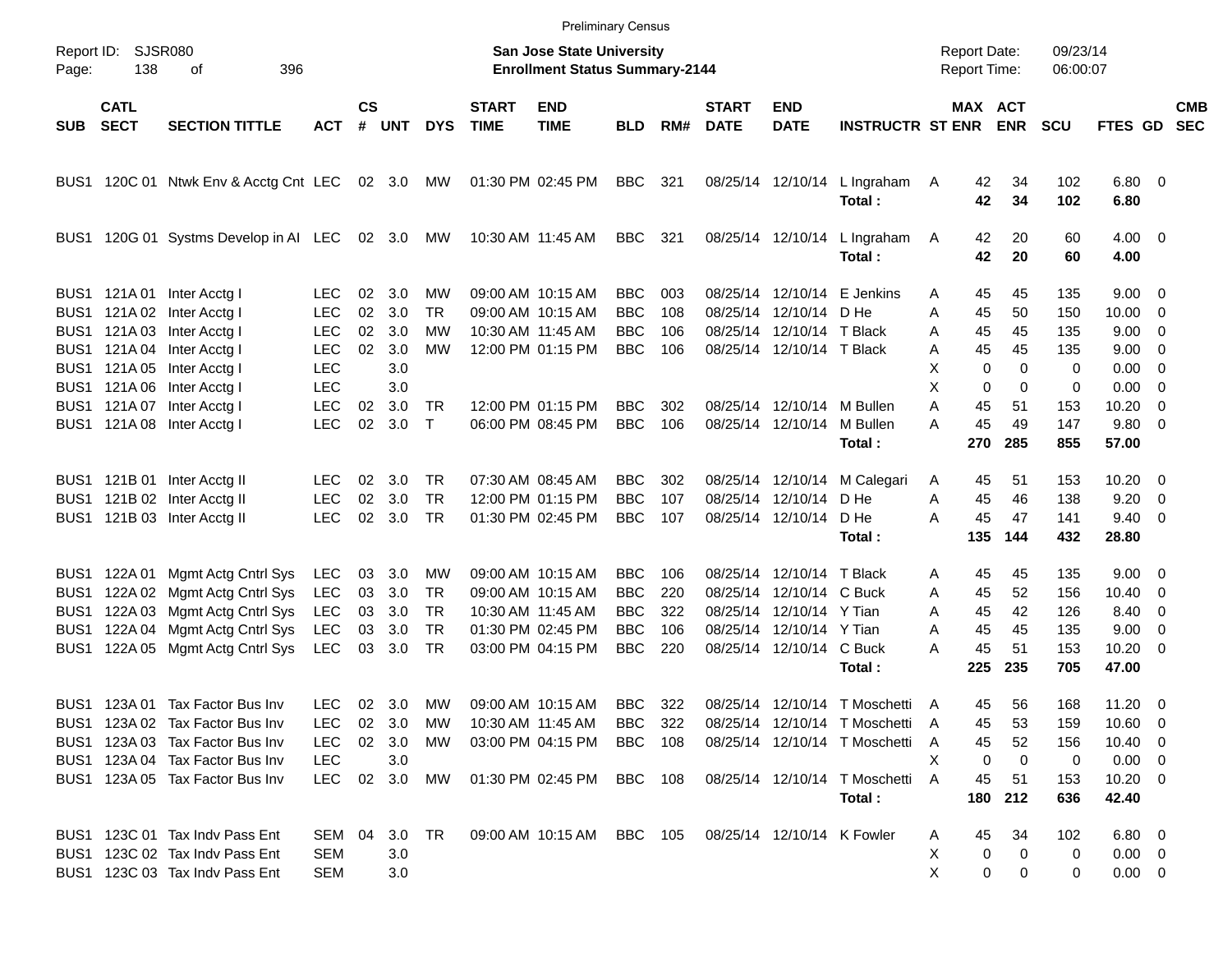BUS1 123C 04 Tax Indv Pass Ent SEM 04 3.0 TR 10:30 AM 11:45 AM BBC 104 08/25/14 12/10/14 K Fowler A 45 30 90 6.00 0 BUS1 123C 05 Tax Indv Pass Ent SEM 04 3.0 TR 03:00 PM 04:15 PM BBC 108 08/25/14 12/10/14 K Fowler A 45 23 69 4.60 0 **Total : 135 87 261 17.40** BUS1 124 01 Forensic Acctg LEC 02 3.0 TR 03:00 PM 04:15 PM BBC 322 08/25/14 12/10/14 W O'Brien A 45 38 114 7.60 0 **Total : 45 38 114 7.60** BUS1 125 01 Spec Fin Rpt Topcs LEC 03 3.0 MW 10:30 AM 11:45 AM BBC 003 08/25/14 12/10/14 E Jenkins A 45 42 126 8.40 0 BUS1 125 02 Spec Fin Rpt Topcs LEC 03 3.0 MW 01:30 PM 02:45 PM BBC 106 08/25/14 12/10/14 E Jenkins A 45 44 132 8.80 0 **Total : 90 86 258 17.20** BUS1 125A 01 WritingforAcctg LEC 03 3.0 TBA 08/25/14 12/10/14 C Lycurgus A 30 16 48 3.20 0 **Total : 30 16 48 3.20** BUS1 126 01 Adv Acctg LEC 02 3.0 TR 09:00 AM 10:15 AM BBC 302 08/25/14 12/10/14 M Calegari A 45 36 108 7.20 0 BUS1 126 02 Adv Acctg LEC 02 3.0 TR 10:30 AM 11:45 AM BBC 302 08/25/14 12/10/14 M Calegari A 45 42 126 8.40 0 **Total : 90 78 234 15.60** BUS1 127A 01 Corp Fin Mgmt SEM 04 3.0 M 06:00 PM 08:45 PM BBC 107 08/25/14 12/10/14 B Parineh A 45 26 78 5.20 0 **Total : 45 26 78 5.20** BUS1 129A 01 Financial Auditing LEC 3.0 X 0 0 0 0.00 0 BUS1 129A 02 Financial Auditing LEC 02 3.0 MW 09:00 AM 10:15 AM BBC 021 08/25/14 12/10/14 J Zhang A 45 40 120 8.00 0 BUS1 129A 03 Financial Auditing LEC 02 3.0 MW 12:00 PM 01:15 PM BBC 322 08/25/14 12/10/14 J Zhang A 45 44 132 8.80 0 BUS1 129A 04 Financial Auditing LEC 02 3.0 R 06:00 PM 08:45 PM BBC 106 08/25/14 12/10/14 M Williams A 45 34 102 6.80 0 **Total : 135 118 354 23.60** BUS1 170 01 Fund of Finance LEC 02 3.0 MW 07:30 AM 08:45 AM BBC 204 08/25/14 12/10/14 B Parineh A 100 112 336 22.40 0 BUS1 170 02 Fund of Finance LEC 02 3.0 MW 09:00 AM 10:15 AM BBC 326 08/25/14 12/10/14 L Roden A 45 48 144 9.60 0 BUS1 170 03 Fund of Finance LEC 02 3.0 TR 09:00 AM 10:15 AM BBC 021 08/25/14 12/10/14 M Burak A 45 49 147 9.80 0 BUS1 170 04 Fund of Finance LEC 02 3.0 MW 10:30 AM 11:45 AM BBC 108 08/25/14 12/10/14 L Roden A 45 47 141 9.40 0 BUS1 170 05 Fund of Finance LEC 02 3.0 TR 10:30 AM 11:45 AM BBC 021 08/25/14 12/10/14 M Burak A 45 49 147 9.80 0 BUS1 170 06 Fund of Finance LEC 02 3.0 TR 10:30 AM 11:45 AM BBC 107 08/25/14 12/10/14 X Xu A 45 47 141 9.40 0 BUS1 170 07 Fund of Finance LEC 02 3.0 MW 12:00 PM 01:15 PM BBC 107 08/25/14 12/10/14 S Ahuja A 45 49 147 9.80 0 BUS1 170 08 Fund of Finance LEC 02 3.0 TR 12:00 PM 01:15 PM BBC 108 08/25/14 12/10/14 X Xu A 45 48 144 9.60 0 BUS1 170 09 Fund of Finance LEC 02 3.0 MW 01:30 PM 02:45 PM BBC 107 08/25/14 12/10/14 S Ahuja A 45 50 150 10.00 0 BUS1 170 10 Fund of Finance LEC 02 3.0 MW 03:00 PM 04:15 PM BBC 322 08/25/14 12/10/14 L Roden A 45 42 126 8.40 0 BUS1 170 11 Fund of Finance LEC 02 3.0 TR 03:00 PM 04:15 PM BBC 107 08/25/14 12/10/14 X Xu A 45 47 141 9.40 0 BUS1 170 12 Fund of Finance LEC 02 3.0 M 05:30 PM 08:15 PM BBC 108 08/25/14 12/10/14 S Ahuja A 45 48 144 9.60 0 Report ID: SJSR080 **San Jose State University San Jose State University San Jose State University Report Date:** 09/23/14 Page: 139 of 396 **Enrollment Status Summary-2144** Report Time: 06:00:07 **CATL CS START END START END MAX ACT CMB** SUB SECT SECTION TITTLE ACT # UNT DYS TIME TIME BLD RM# DATE DATE INSTRUCTR ST ENR ENR SCU FTES GD SEC

Preliminary Census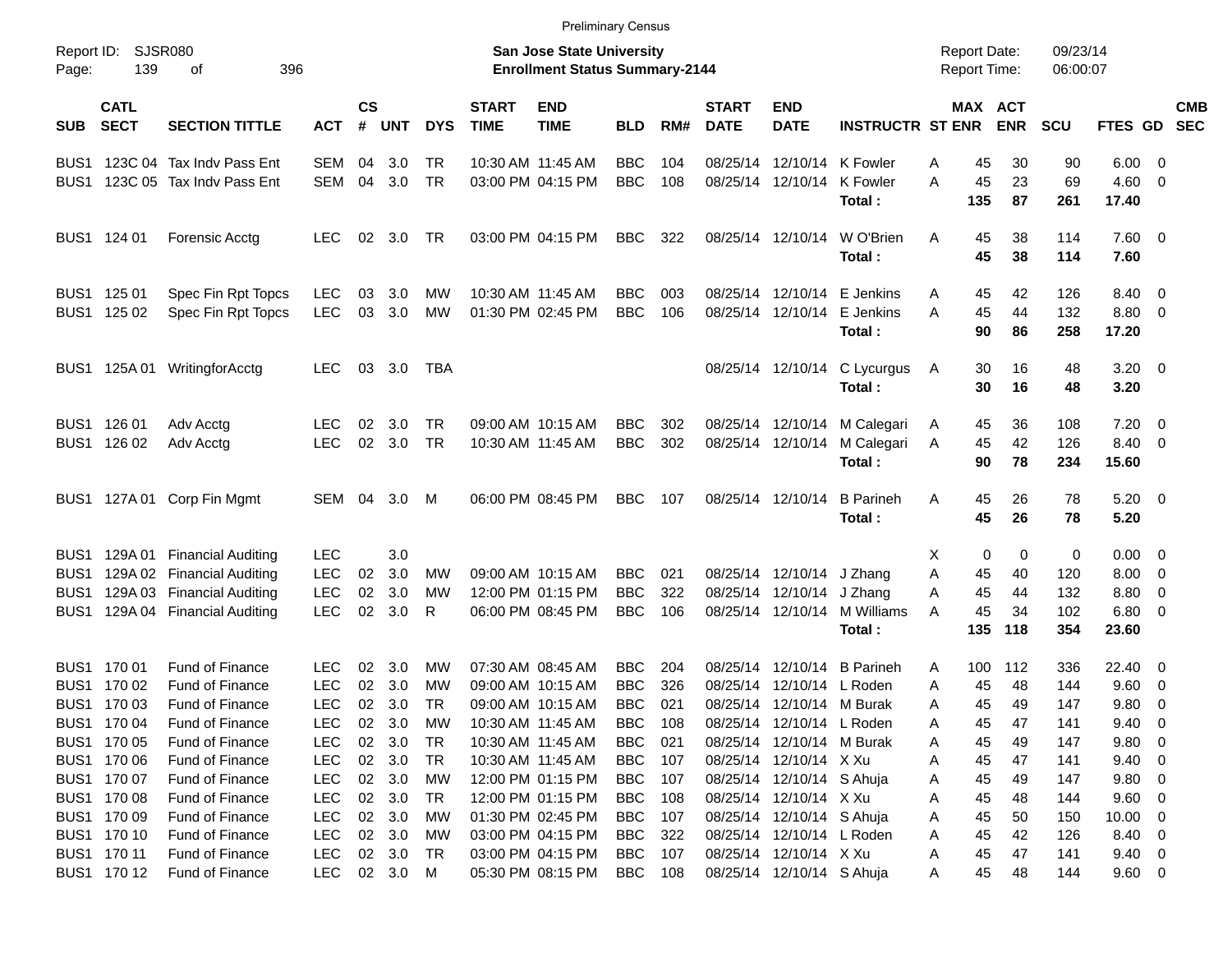|                     |                            |                                   |               |                    |            |            |                             | <b>Preliminary Census</b>                                                 |            |     |                             |                            |                                  |                                            |                       |                      |                  |                          |            |
|---------------------|----------------------------|-----------------------------------|---------------|--------------------|------------|------------|-----------------------------|---------------------------------------------------------------------------|------------|-----|-----------------------------|----------------------------|----------------------------------|--------------------------------------------|-----------------------|----------------------|------------------|--------------------------|------------|
| Report ID:<br>Page: | 140                        | SJSR080<br>οf<br>396              |               |                    |            |            |                             | <b>San Jose State University</b><br><b>Enrollment Status Summary-2144</b> |            |     |                             |                            |                                  | <b>Report Date:</b><br><b>Report Time:</b> |                       | 09/23/14<br>06:00:07 |                  |                          |            |
| <b>SUB</b>          | <b>CATL</b><br><b>SECT</b> | <b>SECTION TITTLE</b>             | <b>ACT</b>    | $\mathsf{cs}$<br># | <b>UNT</b> | <b>DYS</b> | <b>START</b><br><b>TIME</b> | <b>END</b><br><b>TIME</b>                                                 | <b>BLD</b> | RM# | <b>START</b><br><b>DATE</b> | <b>END</b><br><b>DATE</b>  | <b>INSTRUCTR ST ENR</b>          |                                            | MAX ACT<br><b>ENR</b> | <b>SCU</b>           | FTES GD SEC      |                          | <b>CMB</b> |
|                     | BUS1 170 13                | <b>Fund of Finance</b>            | LEC           | 02                 | 3.0        | $\top$     |                             | 06:00 PM 08:45 PM                                                         | <b>BBC</b> | 107 | 08/25/14                    |                            | 12/10/14 D Abbott                | 45<br>Α                                    | 46                    | 138                  | $9.20 \ 0$       |                          |            |
|                     | BUS1 170 14                | <b>Fund of Finance</b>            | <b>LEC</b>    | 02                 | 3.0        | W          |                             | 06:00 PM 08:45 PM                                                         | <b>BBC</b> | 107 |                             | 08/25/14 12/10/14 D Abbott |                                  | 40<br>A                                    | 48                    | 144                  | $9.60 \quad 0$   |                          |            |
|                     | BUS1 170 15                | <b>Fund of Finance</b>            | <b>LEC</b>    |                    | 3.0        |            |                             |                                                                           |            |     |                             |                            |                                  | X                                          | 0<br>$\Omega$         | $\mathbf 0$          | $0.00 \t 0$      |                          |            |
|                     |                            |                                   |               |                    |            |            |                             |                                                                           |            |     |                             |                            | Total:                           | 680                                        | 730                   | 2190                 | 146.00           |                          |            |
|                     | BUS1 171A01                | <b>Financial Instit</b>           | LEC           | 02                 | 3.0        | TR.        |                             | 10:30 AM 11:45 AM                                                         | <b>BBC</b> | 003 |                             | 08/25/14 12/10/14 S Ivanov |                                  | 45<br>A                                    | 49                    | 147                  | 9.80 0           |                          |            |
| BUS <sub>1</sub>    |                            | 171A 02 Financial Instit          | <b>LEC</b>    | 02                 | 3.0        | м          |                             | 01:30 PM 04:15 PM                                                         | <b>BBC</b> | 302 |                             | 08/25/14 12/10/14 A Reza   |                                  | 45<br>Α                                    | 51                    | 153                  | 10.20            | $\overline{\mathbf{0}}$  |            |
| BUS1                |                            | 171A 03 Financial Instit          | <b>LEC</b>    | 02                 | 3.0        | TR         |                             | 01:30 PM 02:45 PM                                                         | <b>BBC</b> | 322 |                             | 08/25/14 12/10/14 S Ivanov |                                  | 45<br>A                                    | 46                    | 138                  | $9.20 \ 0$       |                          |            |
|                     |                            |                                   |               |                    |            |            |                             |                                                                           |            |     |                             |                            | Total:                           | 135                                        | 146                   | 438                  | 29.20            |                          |            |
| BUS1                |                            | 172A 01 Investmt Analysis         | <b>LEC</b>    | 02                 | 3.0        | TR.        |                             | 10:30 AM 11:45 AM                                                         | BBC        | 108 |                             | 08/25/14 12/10/14          | J Cho                            | 45<br>A                                    | 48                    | 144                  | $9.60 \quad 0$   |                          |            |
| BUS1                |                            | 172A 02 Investmt Analysis         | <b>LEC</b>    | 02                 | 3.0        | <b>TR</b>  |                             | 03:00 PM 04:15 PM                                                         | <b>BBC</b> | 106 |                             | 08/25/14 12/10/14          | J Cho                            | 45<br>A                                    | 45                    | 135                  | $9.00 \t 0$      |                          |            |
|                     |                            |                                   |               |                    |            |            |                             |                                                                           |            |     |                             |                            | Total:                           | 90                                         | 93                    | 279                  | 18.60            |                          |            |
|                     |                            | BUS1 172B 01 Portfolio Mgmt       | <b>LEC</b>    | 02                 | 3.0        | МW         |                             | 09:00 AM 10:15 AM                                                         | <b>BBC</b> | 107 |                             | 08/25/14 12/10/14 F Jones  |                                  | 45<br>A                                    | 52                    | 156                  | 10.45            | $\overline{\phantom{1}}$ |            |
|                     |                            | BUS1 172B 02 Portfolio Mgmt       | <b>LEC</b>    |                    | 3.0        |            |                             |                                                                           |            |     |                             |                            |                                  | X                                          | 0<br>0                | 0                    | $0.00 \t 0$      |                          |            |
|                     |                            |                                   |               |                    |            |            |                             |                                                                           |            |     |                             |                            | Total:                           | 45                                         | 52                    | 156                  | 10.45            |                          |            |
|                     |                            |                                   |               |                    |            |            |                             |                                                                           |            |     |                             |                            |                                  |                                            |                       |                      |                  |                          |            |
| BUS1                |                            | 172C 01 Futures and Options       | LEC           |                    | 02 3.0 TR  |            |                             | 01:30 PM 02:45 PM                                                         | <b>BBC</b> | 108 |                             | 08/25/14 12/10/14          | J Cho<br>Total:                  | Α<br>45<br>45                              | 29<br>29              | 87<br>87             | $5.85$ 1<br>5.85 |                          |            |
|                     |                            |                                   |               |                    |            |            |                             |                                                                           |            |     |                             |                            |                                  |                                            |                       |                      |                  |                          |            |
| BUS <sub>1</sub>    |                            | 173A 01 Fin Mgt Theory Pol        | <b>LEC</b>    | 02                 | - 3.0      | <b>TR</b>  |                             | 09:00 AM 10:15 AM                                                         | <b>BBC</b> | 322 |                             |                            | 08/25/14 12/10/14 B Campsey      | 45<br>$\mathsf{A}$                         | 47                    | 141                  | $9.40 \quad 0$   |                          |            |
| BUS <sub>1</sub>    |                            | 173A 02 Fin Mgt Theory Pol        | <b>LEC</b>    | 02                 | 3.0        | <b>TR</b>  |                             | 12:00 PM 01:15 PM                                                         | <b>BBC</b> | 220 |                             |                            | 08/25/14 12/10/14 B Campsey      | 45<br>A                                    | 54                    | 162                  | 10.80 0          |                          |            |
| BUS1                |                            | 173A 03 Fin Mgt Theory Pol        | <b>LEC</b>    | 02                 | 3.0        | $\top$     |                             | 06:00 PM 08:45 PM                                                         | <b>BBC</b> | 302 |                             |                            | 08/25/14 12/10/14 A Vuorikoski A | 45                                         | 45                    | 135                  | $9.00 \t 0$      |                          |            |
|                     |                            |                                   |               |                    |            |            |                             |                                                                           |            |     |                             |                            | Total:                           | 135                                        | 146                   | 438                  | 29.20            |                          |            |
| BUS1                |                            | 173B 01 Prob in Fin Mgmt          | <b>LEC</b>    | 02                 | 3.0        | W          |                             | 06:00 PM 08:45 PM                                                         | <b>BBC</b> | 302 |                             | 08/25/14 12/10/14          | A Vuorikoski A                   | 45                                         | 43                    | 129                  | $8.60 \quad 0$   |                          |            |
|                     |                            |                                   |               |                    |            |            |                             |                                                                           |            |     |                             |                            | Total:                           | 45                                         | 43                    | 129                  | 8.60             |                          |            |
|                     |                            | BUS1 173C 01 Entrepreneurial Fina | LEC           |                    | 02 3.0     | MW         |                             | 01:30 PM 02:45 PM                                                         | <b>BBC</b> | 322 |                             | 08/25/14 12/10/14 L Roden  |                                  | 45<br>A                                    | 39                    | 117                  | 7.80 0           |                          |            |
|                     |                            |                                   |               |                    |            |            |                             |                                                                           |            |     |                             |                            | Total:                           | 45                                         | 39                    | 117                  | 7.80             |                          |            |
|                     |                            |                                   |               |                    |            |            |                             |                                                                           |            |     |                             |                            |                                  |                                            |                       |                      |                  |                          |            |
|                     | BUS1 175 01                | <b>Real Est Finance</b>           | LEC 02 3.0 TR |                    |            |            |                             | 09:00 AM 10:15 AM                                                         | BBC 003    |     |                             | 08/25/14 12/10/14 S Ivanov |                                  | 45<br>A                                    | 46                    | 138                  | $9.20 \ 0$       |                          |            |
|                     |                            |                                   |               |                    |            |            |                             |                                                                           |            |     |                             |                            | Total:                           | 45                                         | 46                    | 138                  | 9.20             |                          |            |
|                     | BUS1 177 01                | Inter Bus Fin                     | LEC.          |                    | 02 3.0 W   |            |                             | 01:30 PM 04:15 PM                                                         | BBC        | 302 |                             |                            | 08/25/14 12/10/14 A Vuorikoski A | 45                                         | 42                    | 126                  | 8.40 0           |                          |            |
|                     | BUS1 177 02                | Inter Bus Fin                     | <b>LEC</b>    |                    | 02 3.0 W   |            |                             | 05:30 PM 08:15 PM                                                         | BBC        | 326 |                             | 08/25/14 12/10/14 S Ahuja  |                                  | 45<br>A                                    | 50                    | 150                  | $10.00 \t 0$     |                          |            |
|                     |                            |                                   |               |                    |            |            |                             |                                                                           |            |     |                             |                            | Total:                           | 90                                         | 92                    | 276                  | 18.40            |                          |            |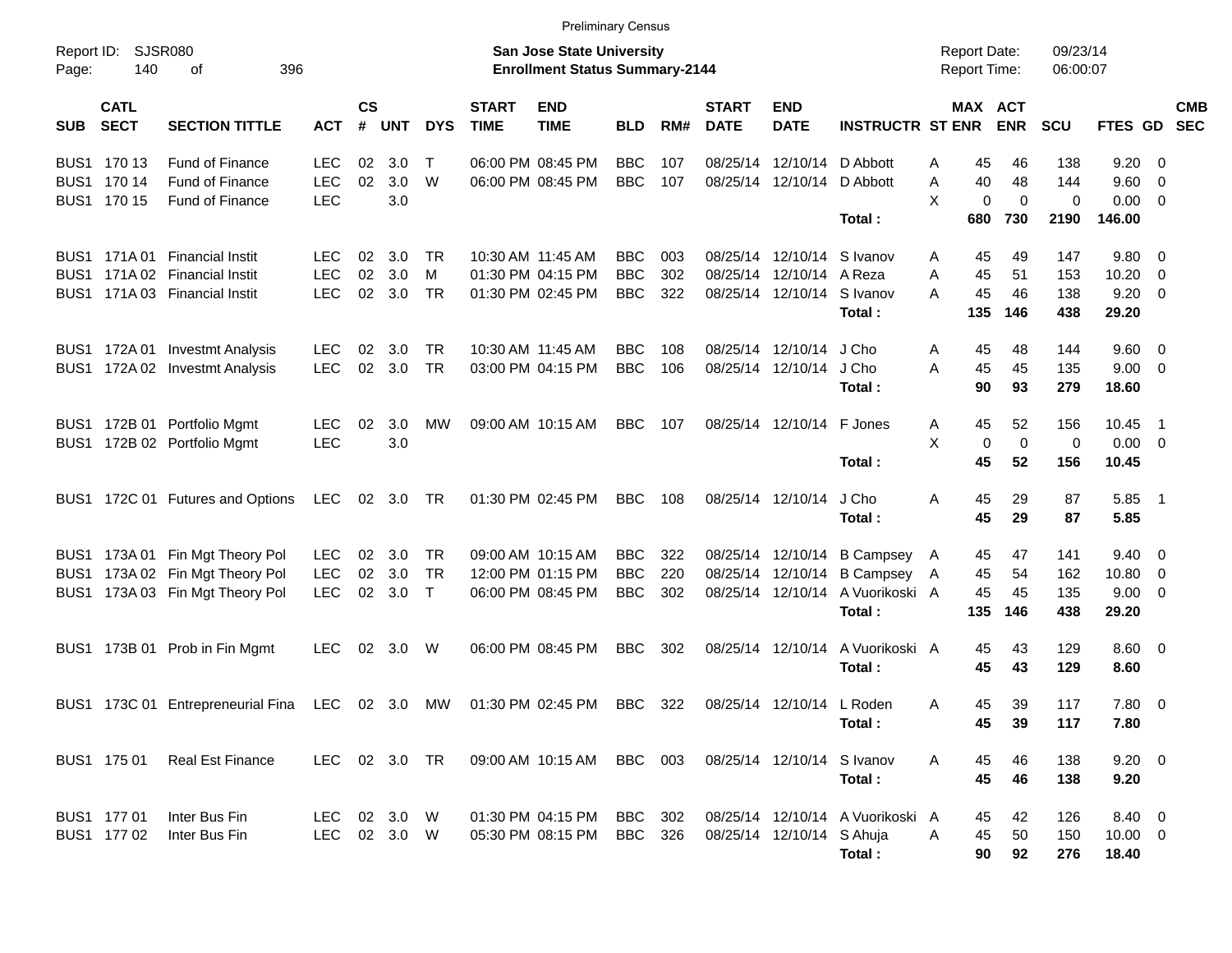|                                      |                            |                                        |                          |                    |            |            |                             | <b>Preliminary Census</b>                                                 |            |     |                             |                                                  |                           |                                            |                             |                            |                            |                                                     |
|--------------------------------------|----------------------------|----------------------------------------|--------------------------|--------------------|------------|------------|-----------------------------|---------------------------------------------------------------------------|------------|-----|-----------------------------|--------------------------------------------------|---------------------------|--------------------------------------------|-----------------------------|----------------------------|----------------------------|-----------------------------------------------------|
| Report ID:<br>Page:                  | 141                        | SJSR080<br>396<br>οf                   |                          |                    |            |            |                             | <b>San Jose State University</b><br><b>Enrollment Status Summary-2144</b> |            |     |                             |                                                  |                           | <b>Report Date:</b><br><b>Report Time:</b> |                             | 09/23/14<br>06:00:07       |                            |                                                     |
| <b>SUB</b>                           | <b>CATL</b><br><b>SECT</b> | <b>SECTION TITTLE</b>                  | <b>ACT</b>               | $\mathsf{cs}$<br># | <b>UNT</b> | <b>DYS</b> | <b>START</b><br><b>TIME</b> | <b>END</b><br><b>TIME</b>                                                 | <b>BLD</b> | RM# | <b>START</b><br><b>DATE</b> | <b>END</b><br><b>DATE</b>                        | <b>INSTRUCTR ST ENR</b>   | <b>MAX</b>                                 | <b>ACT</b><br><b>ENR</b>    | <b>SCU</b>                 | <b>FTES GD</b>             | <b>CMB</b><br><b>SEC</b>                            |
| BUS1                                 | 179B 01                    | Selec Top Bus Fin                      | <b>LEC</b>               | 02                 | 3.0        | MW         |                             | 10:30 AM 11:45 AM                                                         | <b>BBC</b> | 107 | 08/25/14                    | 12/10/14                                         | F Jones<br>Total:         | 45<br>A<br>45                              | 43<br>43                    | 129<br>129                 | $8.60 \quad 0$<br>8.60     |                                                     |
| BUS <sub>1</sub><br>BUS <sub>1</sub> | 180A01<br>180A02           | Indiv Study Acctg<br>Indiv Study Acctg | <b>SUP</b><br><b>SUP</b> | 36<br>36           | 1.0<br>1.0 | TBA<br>TBA |                             |                                                                           |            |     | 08/25/14<br>08/25/14        | 12/10/14<br>12/10/14                             |                           | 10<br>A<br>A                               | $\mathbf{0}$<br>$\mathbf 0$ | 0<br>0                     | 0.00<br>0.00               | $\overline{\phantom{0}}$<br>$\overline{\mathbf{0}}$ |
| BUS <sub>1</sub>                     | 180A03                     | Indiv Study Acctg                      | <b>SUP</b>               | 36                 | 1.0        | TBA        |                             |                                                                           |            |     | 08/25/14                    | 12/10/14                                         | Total:                    | A<br>12                                    | 0<br>$\bf{0}$               | 0<br>0                     | 0.00<br>0.00               | $\overline{\mathbf{0}}$                             |
| BUS1                                 | 180C 01                    | Indiv Study Finan                      | <b>SUP</b>               | 36                 | 1.0        | <b>TBA</b> |                             |                                                                           |            |     | 08/25/14                    | 12/10/14                                         | Total:                    | 10<br>A<br>10                              | $\mathbf{0}$<br>$\mathbf 0$ | 0<br>$\bf{0}$              | $0.00 \quad 0$<br>0.00     |                                                     |
|                                      | Department :               | <b>Accounting &amp; Finance</b>        |                          |                    |            |            |                             |                                                                           |            |     |                             | <b>Lower Division:</b><br><b>Upper Division:</b> | <b>Department Total:</b>  | 3889<br>675<br>3214                        | 737<br>3126                 | 3863 11589<br>2211<br>9378 | 772.70<br>147.40<br>625.30 |                                                     |
|                                      |                            |                                        |                          |                    |            |            |                             |                                                                           |            |     |                             |                                                  | <b>Graduate Division:</b> |                                            | 0<br>0                      | 0                          | 0.00                       |                                                     |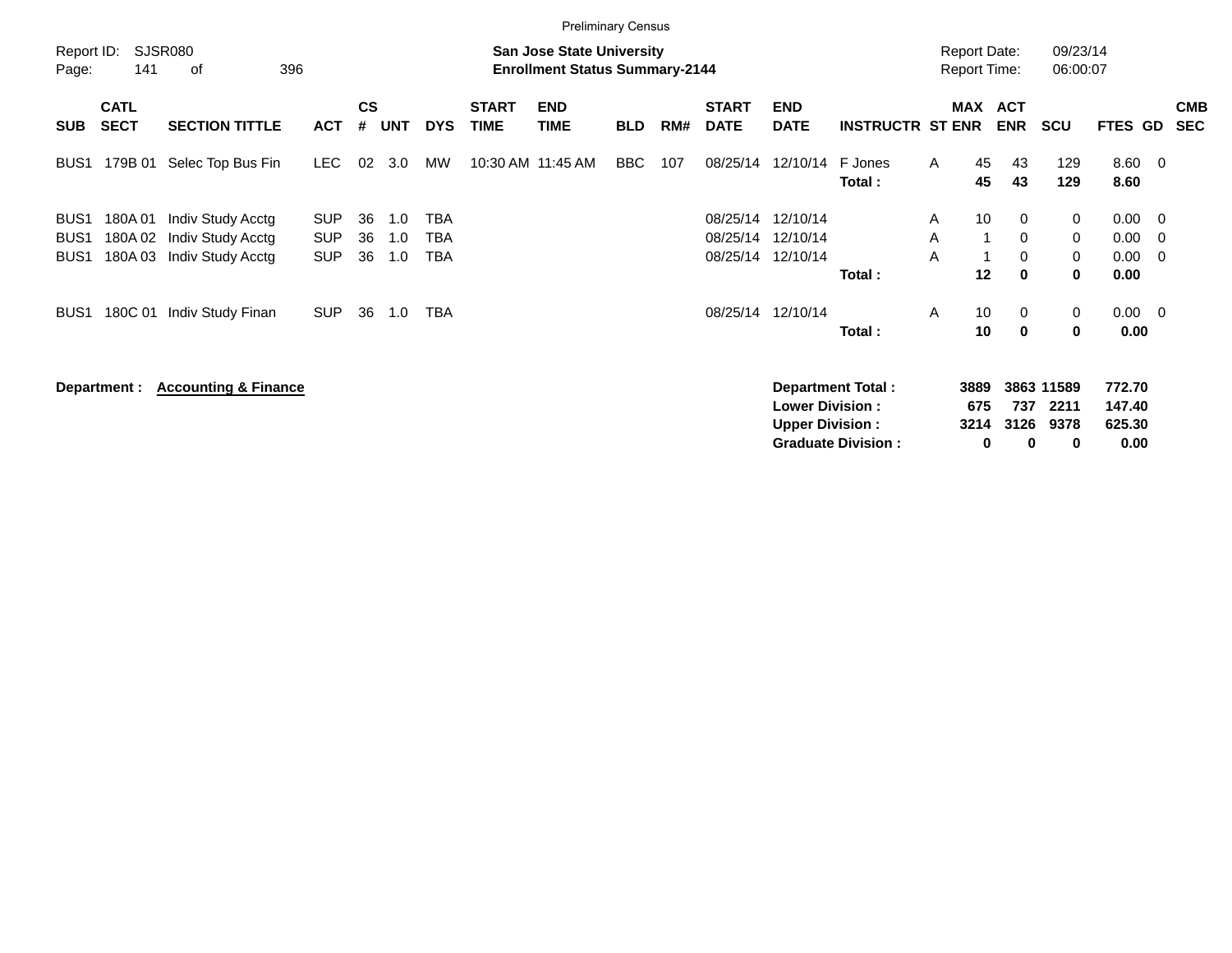|                          |                            |                                                               |                              |               |                      |            |                             | <b>Preliminary Census</b>                                                 |                           |     |                             |                                                      |                             |                                            |                |                      |                             |                          |
|--------------------------|----------------------------|---------------------------------------------------------------|------------------------------|---------------|----------------------|------------|-----------------------------|---------------------------------------------------------------------------|---------------------------|-----|-----------------------------|------------------------------------------------------|-----------------------------|--------------------------------------------|----------------|----------------------|-----------------------------|--------------------------|
| Report ID:<br>Page:      | 142                        | <b>SJSR080</b><br>396<br>οf                                   |                              |               |                      |            |                             | <b>San Jose State University</b><br><b>Enrollment Status Summary-2144</b> |                           |     |                             |                                                      |                             | <b>Report Date:</b><br><b>Report Time:</b> |                | 09/23/14<br>06:00:07 |                             |                          |
| <b>SUB</b>               | <b>CATL</b><br><b>SECT</b> | <b>SECTION TITTLE</b>                                         | ACT                          | $\mathsf{cs}$ | # UNT                | <b>DYS</b> | <b>START</b><br><b>TIME</b> | <b>END</b><br><b>TIME</b>                                                 | <b>BLD</b>                | RM# | <b>START</b><br><b>DATE</b> | <b>END</b><br><b>DATE</b>                            | <b>INSTRUCTR ST ENR ENR</b> |                                            | MAX ACT        | <b>SCU</b>           | <b>FTES GD</b>              | <b>CMB</b><br><b>SEC</b> |
| College                  |                            | <b>Business</b>                                               |                              |               |                      |            |                             |                                                                           |                           |     |                             |                                                      |                             |                                            |                |                      |                             |                          |
| BUS.                     | Department :               | <b>Business Graduate Programs</b><br>200W 01 Bus Res and Comm | LEC 02 3.0 T                 |               |                      |            |                             | 06:00 PM 08:45 PM                                                         | <b>BBC</b>                | 224 |                             | 08/25/14 12/10/14                                    | J Zhang<br>Total:           | 64<br>Α<br>64                              | 46<br>46       | 138<br>138           | 11.50 46<br>11.50           |                          |
| <b>BUS</b>               | 202 01                     | Managing Glob Econ LEC 02 3.0                                 |                              |               |                      | M          |                             | 06:00 PM 08:45 PM                                                         | <b>BBC</b>                | 302 |                             | 08/25/14 12/10/14                                    | T Kothari<br>Total:         | A<br>40<br>40                              | 44<br>44       | 132<br>132           | 11.00 44<br>11.00           |                          |
| <b>BUS</b>               | 210 01                     | Devel & Mng People                                            | LEC                          |               | 02 3.0 W             |            |                             | 06:00 PM 08:45 PM                                                         | <b>BBC</b>                | 108 |                             | 08/25/14 12/10/14                                    | P Wells<br>Total:           | A<br>60<br>60                              | 45<br>45       | 135<br>135           | 11.25 45<br>11.25           |                          |
| <b>BUS</b>               | 220A 01                    | Fin Stmt Anal for Ac                                          | <b>LEC</b>                   |               | 02 3.0               | TR         |                             | 12:00 PM 04:00 PM                                                         | <b>BBC</b>                | 003 |                             | 11/06/14 12/10/14                                    | M McWilliams A<br>Total:    | 40<br>40                                   | 33<br>33       | 99<br>99             | 8.25 33<br>8.25             |                          |
| <b>BUS</b>               |                            | 220D 01 Fin Analysis & Mkt                                    | <b>LEC</b>                   | 02            | 3.0                  | MW         |                             | 12:00 PM 04:00 PM                                                         | <b>BBC</b>                | 003 |                             | 10/01/14 11/03/14                                    | M Pagani<br>Total:          | 40<br>A<br>40                              | 32<br>32       | 96<br>96             | 8.00 32<br>8.00             |                          |
| <b>BUS</b>               |                            | 220H 01 Audit Cncpt/Pract                                     | <b>LEC</b>                   | 02            | 3.0                  | TR         |                             | 12:00 PM 04:00 PM                                                         | <b>BBC</b>                | 003 |                             | 08/26/14 09/25/14                                    | J Zhang<br>Total:           | 40<br>A<br>40                              | 29<br>29       | 87<br>87             | 7.25 29<br>7.25             |                          |
| <b>BUS</b>               | 220J 01                    | Bus Comm & Ethics                                             | <b>LEC</b>                   |               | 02 3.0               | MW         |                             | 12:00 PM 04:00 PM                                                         | <b>BBC</b>                | 003 |                             | 08/25/14 09/29/14                                    | J Bechkoff<br>Total:        | Α<br>40<br>40                              | 34<br>34       | 102<br>102           | 8.50 34<br>8.50             |                          |
| <b>BUS</b>               |                            | 220P 01 Tax Indiv Flow Thru                                   | <b>LEC</b>                   |               | 02 3.0               | <b>TR</b>  |                             | 12:00 PM 04:00 PM                                                         | <b>BBC</b>                | 003 |                             | 10/02/14 11/04/14                                    | J Busch<br>Total:           | A<br>40<br>40                              | 30<br>30       | 90<br>90             | 7.50 30<br>7.50             |                          |
| <b>BUS</b>               | 251 01                     | Strat Hum Cap Prfm                                            | <b>LEC</b>                   |               | 02 3.0               | R          |                             | 06:00 PM 08:45 PM                                                         | <b>BBC</b>                | 021 |                             | 08/25/14 12/10/14                                    | S Malos<br>Total:           | Α<br>40<br>40                              | 5<br>5         | 15<br>15             | $1.25 - 5$<br>1.25          |                          |
| <b>BUS</b><br><b>BUS</b> | 260 01<br>260 02           | Mgrl Dec Analysis<br>Mgrl Dec Analysis                        | LEC<br>LEC 02 3.0 W          |               | 02 3.0               | $\top$     |                             | 06:00 PM 08:45 PM<br>06:00 PM 08:45 PM                                    | <b>BBC</b><br>BBC 021     | 022 |                             | 08/25/14 12/10/14 H Chen<br>08/25/14 12/10/14 H Chen | Total:                      | 40<br>Α<br>Α<br>40<br>80                   | 27<br>31<br>58 | 81<br>93<br>174      | 6.75 27<br>7.75 31<br>14.50 |                          |
| <b>BUS</b><br><b>BUS</b> | 270 01<br>270 02           | <b>Financial Mgmt</b><br><b>Financial Mgmt</b>                | LEC 02 3.0 W<br>LEC 02 3.0 M |               |                      |            |                             | 06:00 PM 08:45 PM<br>06:00 PM 08:45 PM                                    | BBC 022<br>BBC 021        |     |                             | 08/25/14 12/10/14 E Webb<br>08/25/14 12/10/14 A Reza | Total:                      | 40<br>A<br>40<br>A<br>80                   | 23<br>22<br>45 | 69<br>66<br>135      | 5.75 23<br>5.50 22<br>11.25 |                          |
| <b>BUS</b><br><b>BUS</b> | 280 03<br>280 04           | Op & Supply Chain Mg LEC<br>Op & Supply Chain Mg LEC          |                              |               | 02 3.0 T<br>02 3.0 M |            |                             | 06:00 PM 08:45 PM<br>06:00 PM 08:45 PM                                    | <b>BBC</b> 205<br>BBC 022 |     |                             | 08/25/14 12/10/14 M Zhou<br>08/25/14 12/10/14 M Zhou |                             | 40<br>A<br>40<br>Α                         | 21<br>23       | 63<br>69             | 5.25 21<br>5.75 23          |                          |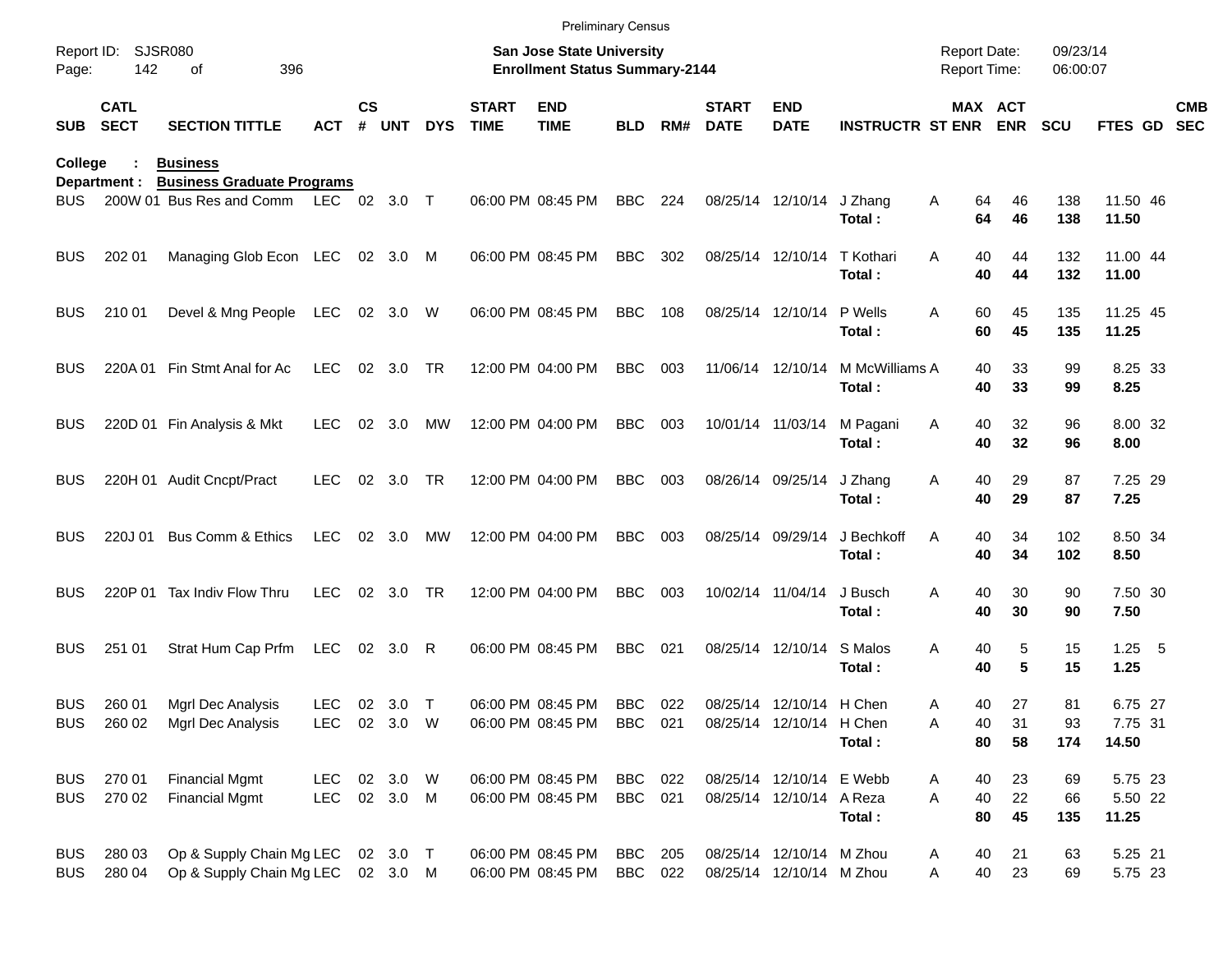|                                        |                            |                                                                                                       |                          |                    |                       |                          |                             | <b>Preliminary Census</b>                                                 |            |     |                             |                                                  |                                                |                                     |                                                      |                                         |                                   |                                           |
|----------------------------------------|----------------------------|-------------------------------------------------------------------------------------------------------|--------------------------|--------------------|-----------------------|--------------------------|-----------------------------|---------------------------------------------------------------------------|------------|-----|-----------------------------|--------------------------------------------------|------------------------------------------------|-------------------------------------|------------------------------------------------------|-----------------------------------------|-----------------------------------|-------------------------------------------|
| Report ID:<br>Page:                    | 143                        | <b>SJSR080</b><br>396<br>оf                                                                           |                          |                    |                       |                          |                             | <b>San Jose State University</b><br><b>Enrollment Status Summary-2144</b> |            |     |                             |                                                  |                                                | <b>Report Date:</b><br>Report Time: |                                                      | 09/23/14<br>06:00:07                    |                                   |                                           |
| <b>SUB</b>                             | <b>CATL</b><br><b>SECT</b> | <b>SECTION TITTLE</b>                                                                                 | <b>ACT</b>               | $\mathsf{cs}$<br># | <b>UNT</b>            | <b>DYS</b>               | <b>START</b><br><b>TIME</b> | <b>END</b><br><b>TIME</b>                                                 | <b>BLD</b> | RM# | <b>START</b><br><b>DATE</b> | <b>END</b><br><b>DATE</b>                        | <b>INSTRUCTR ST ENR</b>                        |                                     | <b>MAX ACT</b><br><b>ENR</b>                         | <b>SCU</b>                              | FTES GD                           | <b>CMB</b><br><b>SEC</b>                  |
|                                        |                            |                                                                                                       |                          |                    |                       |                          |                             |                                                                           |            |     |                             |                                                  | Total:                                         | 80                                  | 44                                                   | 132                                     | 11.00                             |                                           |
| <b>BUS</b>                             | 283 01                     | Entrepreneurship                                                                                      | <b>LEC</b>               | 02                 | 3.0                   | - R                      |                             | 03:00 PM 05:45 PM                                                         | <b>BBC</b> | 302 |                             | 08/25/14 12/10/14                                | X Quan<br>Total:                               | 40<br>A<br>40                       | 6<br>6                                               | 18<br>18                                | 1.506<br>1.50                     |                                           |
| <b>BUS</b><br><b>BUS</b><br><b>BUS</b> |                            | 297D 01 Spec Topics Bus Adm LEC<br>297D 02 Spec Topics Bus Adm LEC<br>297D 03 Spec Topics Bus Adm LEC |                          | 02                 | $3.0$ F<br>3.0<br>3.0 |                          |                             | 06:00 PM 08:45 PM                                                         | <b>BBC</b> | 022 |                             | 08/25/14 12/10/14 G Castro                       |                                                | 40<br>A<br>X<br>0<br>$\sf X$        | $12 \,$<br>$\mathbf 0$<br>$\mathbf 0$<br>$\mathbf 0$ | 36<br>$\mathbf 0$<br>$\mathbf 0$        | 3.00 12<br>0.00<br>$0.00 \t 0$    | $\overline{\phantom{0}}$                  |
|                                        |                            |                                                                                                       |                          |                    |                       |                          |                             |                                                                           |            |     |                             |                                                  | Total:                                         | 40                                  | 12                                                   | 36                                      | 3.00                              |                                           |
| <b>BUS</b><br><b>BUS</b>               | 298 01<br>298 02           | Ind Study Prob<br>Ind Study Prob                                                                      | <b>SUP</b><br><b>SUP</b> | 24<br>24           | 3.0<br>3.0            | <b>TBA</b><br><b>TBA</b> |                             |                                                                           |            |     | 08/25/14<br>08/25/14        | 12/10/14<br>12/10/14                             |                                                | A<br>Α                              | 0<br>$\mathbf 0$                                     | 0<br>0                                  | 0.00<br>0.00                      | $\overline{\mathbf{0}}$<br>$\overline{0}$ |
| <b>BUS</b>                             | 298 03                     | Ind Study Prob                                                                                        | <b>SUP</b>               | 24                 | 1.0                   | <b>TBA</b>               |                             |                                                                           |            |     |                             | 08/25/14 12/10/14                                | Total:                                         | A                                   | $\boldsymbol{2}$<br>$\mathbf 0$<br>4<br>$\bf{0}$     | $\mathbf 0$<br>$\bf{0}$                 | 0.00<br>0.00                      | $\overline{0}$                            |
| <b>BUS</b>                             | 298101                     | Applied Internship                                                                                    | <b>SUP</b>               | 48                 | 1.0                   | <b>TBA</b>               |                             |                                                                           |            |     |                             | 08/25/14 12/10/14                                | M Pagani<br>Total:                             | A                                   | 5<br>3<br>5<br>3                                     | $\mathbf{3}$<br>$\overline{\mathbf{3}}$ | $0.25$ 3<br>0.25                  |                                           |
|                                        | Department :               | <b>Business Graduate Programs</b>                                                                     |                          |                    |                       |                          |                             |                                                                           |            |     |                             | <b>Lower Division:</b><br><b>Upper Division:</b> | Department Total:<br><b>Graduate Division:</b> | 733<br>0<br>64<br>669               | 466<br>0<br>46<br>420                                | 1392<br>0<br>138<br>1254                | 116.00<br>0.00<br>11.50<br>104.50 |                                           |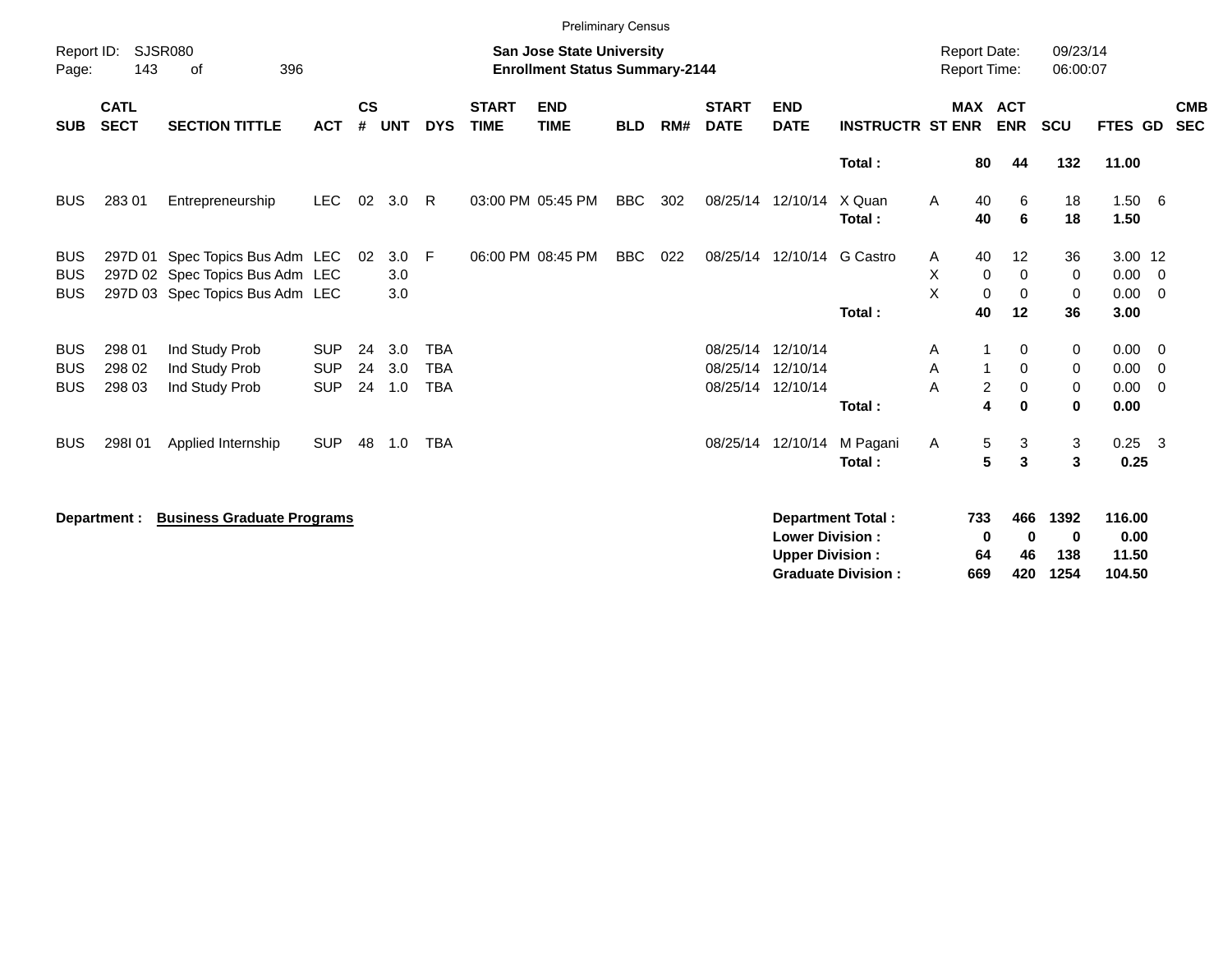|                     |                            |                                           |            |                    |            |            |                             |                                                                           | <b>Preliminary Census</b> |     |                             |                             |                            |   |                                     |            |                      |              |                          |                          |
|---------------------|----------------------------|-------------------------------------------|------------|--------------------|------------|------------|-----------------------------|---------------------------------------------------------------------------|---------------------------|-----|-----------------------------|-----------------------------|----------------------------|---|-------------------------------------|------------|----------------------|--------------|--------------------------|--------------------------|
| Report ID:<br>Page: | 144                        | <b>SJSR080</b><br>396<br>οf               |            |                    |            |            |                             | <b>San Jose State University</b><br><b>Enrollment Status Summary-2144</b> |                           |     |                             |                             |                            |   | <b>Report Date:</b><br>Report Time: |            | 09/23/14<br>06:00:07 |              |                          |                          |
| <b>SUB</b>          | <b>CATL</b><br><b>SECT</b> | <b>SECTION TITTLE</b>                     | <b>ACT</b> | $\mathsf{cs}$<br># | <b>UNT</b> | <b>DYS</b> | <b>START</b><br><b>TIME</b> | <b>END</b><br><b>TIME</b>                                                 | <b>BLD</b>                | RM# | <b>START</b><br><b>DATE</b> | <b>END</b><br><b>DATE</b>   | <b>INSTRUCTR ST ENR</b>    |   | MAX ACT                             | <b>ENR</b> | <b>SCU</b>           | FTES GD      |                          | <b>CMB</b><br><b>SEC</b> |
| College             |                            | <b>Business</b>                           |            |                    |            |            |                             |                                                                           |                           |     |                             |                             |                            |   |                                     |            |                      |              |                          |                          |
|                     | Department :               | <b>Global Innovation &amp; Leadership</b> |            |                    |            |            |                             |                                                                           |                           |     |                             |                             |                            |   |                                     |            |                      |              |                          |                          |
|                     | BUS5 1601                  | Intro Lrdshp & Innov LEC 02 3.0           |            |                    |            | R          |                             | 06:00 PM 08:45 PM                                                         | <b>BBC</b>                | 323 |                             | 08/25/14 12/10/14           | R Pollard<br>Total:        | A | 45<br>45                            | 26<br>26   | 78<br>78             | 5.25<br>5.25 | $\overline{\phantom{0}}$ |                          |
|                     | BUS5 140 01                | Fund of Oper Mgmt                         | <b>LEC</b> | 02                 | 3.0        | МW         |                             | 12:00 PM 01:15 PM                                                         | <b>BBC</b>                | 324 |                             | 08/25/14 12/10/14           | R Kepple                   | A | 45                                  | 48         | 144                  | 9.60 0       |                          |                          |
| BUS <sub>5</sub>    | 140 02                     | Fund of Oper Mgmt                         | <b>LEC</b> | 02                 | 3.0        | Τ          |                             | 06:00 PM 08:45 PM                                                         | <b>BBC</b>                | 104 | 08/25/14                    | 12/10/14                    | D Gilliss                  | Α | 45                                  | 46         | 138                  | 9.20         | - 0                      |                          |
| BUS <sub>5</sub>    | 140 03                     | Fund of Oper Mgmt                         | <b>LEC</b> | 02                 | 3.0        | м          |                             | 06:00 PM 08:45 PM                                                         | <b>BBC</b>                | 220 | 08/25/14                    | 12/10/14 X Qi               |                            | Α | 45                                  | 47         | 141                  | 9.45         | -1                       |                          |
| BUS <sub>5</sub>    | 140 04                     | Fund of Oper Mgmt                         | LEC        | 02                 | 3.0        | <b>TR</b>  |                             | 12:00 PM 01:15 PM                                                         | <b>BBC</b>                | 324 | 08/25/14                    | 12/10/14                    | D Gilliss                  | A | 45                                  | 47         | 141                  | 9.40         | - 0                      |                          |
| BUS <sub>5</sub>    | 140 05                     | Fund of Oper Mgmt                         | LEC        | 02                 | 3.0        | F          |                             | 09:30 AM 12:15 PM                                                         | <b>BBC</b>                | 102 |                             | 08/25/14 12/10/14           | D Bentley                  | Α | 45                                  | 45         | 135                  | 9.00         | - 0                      |                          |
| BUS <sub>5</sub>    | 140 06                     | Fund of Oper Mgmt                         | <b>LEC</b> | 02                 | 3.0        | R          |                             | 06:00 PM 08:45 PM                                                         | <b>BBC</b>                | 222 |                             | 08/25/14 12/10/14           | R Salstrom                 | A | 45                                  | 47         | 141                  | 9.40         | - 0                      |                          |
| BUS <sub>5</sub>    | 140 07                     | Fund of Oper Mgmt                         | <b>LEC</b> | 02                 | 3.0        | <b>TR</b>  |                             | 07:30 AM 08:45 AM                                                         | <b>BBC</b>                | 326 | 08/25/14                    | 12/10/14                    | J Marino                   | Α | 45                                  | 51         | 153                  | 10.20        | - 0                      |                          |
| BUS <sub>5</sub>    | 140 08                     | Fund of Oper Mgmt                         | <b>LEC</b> | 02                 | 3.0        | МW         |                             | 07:30 AM 08:45 AM                                                         | <b>BBC</b>                | 226 |                             | 08/25/14 12/10/14           | R Kepple                   | Α | 45                                  | 43         | 129                  | 8.60         | - 0                      |                          |
| BUS <sub>5</sub>    | 140 09                     | Fund of Oper Mgmt                         | <b>LEC</b> | 02                 | 3.0        | <b>TR</b>  |                             | 01:30 PM 02:45 PM                                                         | <b>BBC</b>                | 204 |                             | 08/25/14 12/10/14           | D Gilliss                  | Α | 120                                 | 121        | 363                  | 24.20        | - 0                      |                          |
| BUS <sub>5</sub>    | 140 10                     | Fund of Oper Mgmt                         | <b>LEC</b> | 02                 | 3.0        | МW         |                             | 10:30 AM 11:45 AM                                                         | <b>BBC</b>                | 226 | 08/25/14                    | 12/10/14                    | <b>G</b> Mathur            | A | 45                                  | 47         | 141                  | 9.40         | $\overline{0}$           |                          |
| BUS <sub>5</sub>    | 140 11                     | Fund of Oper Mgmt                         | <b>LEC</b> | 02                 | 3.0        | МW         |                             | 09:00 AM 10:15 AM                                                         | <b>BBC</b>                | 226 |                             | 08/25/14 12/10/14           | G Mathur                   | Α | 45                                  | 44         | 132                  | 8.80         | $\overline{\mathbf{0}}$  |                          |
| BUS <sub>5</sub>    | 140 12                     | Fund of Oper Mgmt                         | <b>LEC</b> | 02                 | 3.0        | <b>TR</b>  |                             | 10:30 AM 11:45 AM                                                         | <b>BBC</b>                | 102 |                             | 08/25/14 12/10/14 X Qi      |                            | Α | 45                                  | 48         | 144                  | 9.60         | 0                        |                          |
|                     | BUS5 140 13                | Fund of Oper Mgmt                         | <b>LEC</b> | 02                 | 3.0        | R          |                             | 03:00 PM 05:45 PM                                                         | <b>BBC</b>                | 204 |                             | 08/25/14 12/10/14           | R Salstrom                 | A | 120                                 | 116        | 348                  | 23.20        | - 0                      |                          |
|                     |                            |                                           |            |                    |            |            |                             |                                                                           |                           |     |                             |                             | Total:                     |   | 735                                 | 750        | 2250                 | 150.05       |                          |                          |
|                     | BUS5 141 01                | <b>Materials Mgt</b>                      | <b>LEC</b> | 02                 | 3.0        | MW         |                             | 07:30 AM 08:45 AM                                                         | <b>BBC</b>                | 326 |                             | 08/25/14 12/10/14           | J Marino                   | Α | 45                                  | 48         | 144                  | 9.65         | $\overline{\phantom{1}}$ |                          |
|                     |                            |                                           |            |                    |            |            |                             |                                                                           |                           |     |                             |                             | Total:                     |   | 45                                  | 48         | 144                  | 9.65         |                          |                          |
|                     | BUS5 142 01                | <b>Total Quality Mgmt</b>                 | <b>LEC</b> | 02                 | 3.0        | MW         |                             | 07:30 AM 08:45 AM                                                         | <b>BBC</b>                | 220 |                             | 08/25/14 12/10/14           | D Bentley                  | A | 45                                  | 39         | 117                  | 7.80 0       |                          |                          |
|                     | BUS5 142 02                | <b>Total Quality Mgmt</b>                 | <b>LEC</b> | 02                 | 3.0        | MW         |                             | 09:00 AM 10:15 AM                                                         | <b>BBC</b>                | 220 |                             | 08/25/14 12/10/14           | D Bentley                  | A | 45                                  | 46         | 138                  | 9.20         | $\overline{\phantom{0}}$ |                          |
|                     |                            |                                           |            |                    |            |            |                             |                                                                           |                           |     |                             |                             | Total:                     |   | 90                                  | 85         | 255                  | 17.00        |                          |                          |
|                     | BUS5 144 01                | Supply Chain Mgmt                         | LEC        | 02                 | 3.0        | MW         |                             | 01:30 PM 02:45 PM                                                         | <b>BBC</b>                | 326 |                             | 08/25/14 12/10/14           | M Zhou                     | A | 45                                  | 42         | 126                  | 8.40         | $\overline{\phantom{0}}$ |                          |
| BUS <sub>5</sub>    | 144 02                     | Supply Chain Mgmt                         | <b>LEC</b> | 02                 | 3.0        | W          |                             | 06:00 PM 08:45 PM                                                         | <b>BBC</b>                | 003 | 08/25/14                    | 12/10/14                    | M Zhou                     | Α | 45                                  | 42         | 126                  | 8.45         | -1                       |                          |
|                     |                            |                                           |            |                    |            |            |                             |                                                                           |                           |     |                             |                             | Total:                     |   | 90                                  | 84         | 252                  | 16.85        |                          |                          |
|                     | BUS5 146 01                | Project Management LEC 02 3.0 F           |            |                    |            |            |                             | 09:30 AM 12:15 PM                                                         | BBC                       | 302 |                             |                             | 08/25/14 12/10/14 G Mathur | A | 45                                  | 46         | 138                  | $9.20 \ 0$   |                          |                          |
|                     |                            |                                           |            |                    |            |            |                             |                                                                           |                           |     |                             |                             | Total:                     |   | 45                                  | 46         | 138                  | 9.20         |                          |                          |
|                     | BUS5 147 01                | Servic Oper Mgmt                          | <b>LEC</b> |                    | 02 3.0     | TR         |                             | 09:00 AM 10:15 AM                                                         | <b>BBC</b>                | 102 |                             | 08/25/14 12/10/14 X Qi      |                            | Α | 45                                  | 27         | 81                   | 5.40         | $0\,$ C                  |                          |
|                     | HSPM 147 01                | Servic Oper Mgmt                          | <b>LEC</b> |                    | 02 3.0     | <b>TR</b>  |                             | 09:00 AM 10:15 AM                                                         | BBC 102                   |     |                             | 08/25/14 12/10/14 X Qi      |                            | A | 0                                   | 10         | 30                   | 2.00 0 C     |                          |                          |
|                     |                            |                                           |            |                    |            |            |                             |                                                                           |                           |     |                             |                             | Total:                     |   | 45                                  | 37         | 111                  | 7.40         |                          |                          |
|                     | BUS5 162 01                | Intl & Compar Mgmt LEC 02 3.0 MW          |            |                    |            |            |                             | 12:00 PM 01:15 PM                                                         | BBC 226                   |     |                             | 08/25/14 12/10/14 T Shirley |                            | A | 40                                  | 40         | 120                  | $8.00 \t 0$  |                          |                          |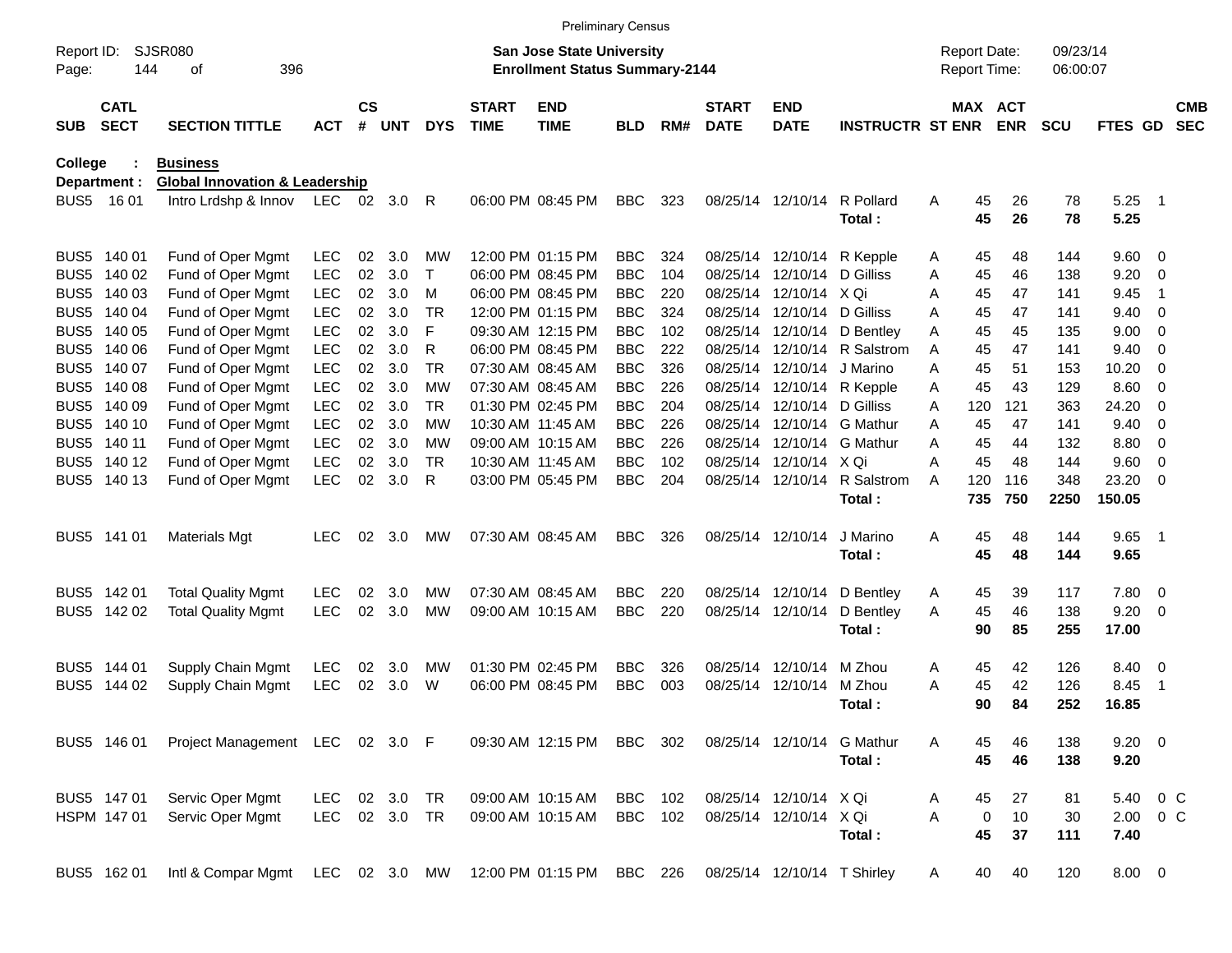|                                                      |                                                  |                                                                                                                          |                                                                    |                                   |                                    |                                                           |                             | <b>Preliminary Census</b>                                                 |                                        |                   |                                              |                                                                   |                                                     |                                                       |                              |                                 |                                         |                                                    |                          |
|------------------------------------------------------|--------------------------------------------------|--------------------------------------------------------------------------------------------------------------------------|--------------------------------------------------------------------|-----------------------------------|------------------------------------|-----------------------------------------------------------|-----------------------------|---------------------------------------------------------------------------|----------------------------------------|-------------------|----------------------------------------------|-------------------------------------------------------------------|-----------------------------------------------------|-------------------------------------------------------|------------------------------|---------------------------------|-----------------------------------------|----------------------------------------------------|--------------------------|
| Report ID:<br>Page:                                  | 145                                              | SJSR080<br>396<br>οf                                                                                                     |                                                                    |                                   |                                    |                                                           |                             | <b>San Jose State University</b><br><b>Enrollment Status Summary-2144</b> |                                        |                   |                                              |                                                                   |                                                     | <b>Report Date:</b><br>Report Time:                   |                              | 09/23/14<br>06:00:07            |                                         |                                                    |                          |
| <b>SUB</b>                                           | <b>CATL</b><br><b>SECT</b>                       | <b>SECTION TITTLE</b>                                                                                                    | <b>ACT</b>                                                         | <b>CS</b><br>#                    | <b>UNT</b>                         | <b>DYS</b>                                                | <b>START</b><br><b>TIME</b> | <b>END</b><br><b>TIME</b>                                                 | <b>BLD</b>                             | RM#               | <b>START</b><br><b>DATE</b>                  | <b>END</b><br><b>DATE</b>                                         | <b>INSTRUCTR ST ENR</b>                             |                                                       | MAX ACT<br><b>ENR</b>        | <b>SCU</b>                      | <b>FTES GD</b>                          |                                                    | <b>CMB</b><br><b>SEC</b> |
| BUS <sub>5</sub>                                     | 162 02<br>BUS5 162 03                            | Intl & Compar Mgmt<br>Intl & Compar Mgmt                                                                                 | <b>LEC</b><br><b>LEC</b>                                           | 02<br>02 <sub>o</sub>             | 3.0<br>3.0                         | MW<br>R                                                   |                             | 01:30 PM 02:45 PM<br>06:00 PM 08:45 PM                                    | <b>BBC</b><br><b>BBC</b>               | 226<br>104        | 08/25/14                                     | 12/10/14 T Shirley<br>08/25/14 12/10/14                           | W Van Hooff A<br>Total :                            | 40<br>A<br>40<br>120                                  | 40<br>41<br>121              | 120<br>123<br>363               | 8.00<br>8.20<br>24.20                   | $\overline{0}$<br>$\overline{0}$                   |                          |
| BUS5                                                 | 165A 01                                          | Global Leadership                                                                                                        | LEC.                                                               | 02                                | 3.0                                | W                                                         |                             | 03:00 PM 05:45 PM                                                         | <b>BBC</b>                             | 323               |                                              | 08/25/14 12/10/14                                                 | <b>G</b> Lester<br>Total:                           | A<br>40<br>40                                         | 34<br>34                     | 102<br>102                      | 6.80<br>6.80                            | - 0                                                |                          |
|                                                      | BUS5 167 01<br>ENVS 167 01                       | Managing Envir Iss<br>Managing Envir Iss                                                                                 | LEC.<br><b>LEC</b>                                                 | 02<br>02                          | 3.0<br>3.0                         | TR<br><b>TR</b>                                           |                             | 12:00 PM 01:15 PM<br>12:00 PM 01:15 PM                                    | <b>BBC</b><br><b>BBC</b>               | 326<br>326        | 08/25/14                                     | 12/10/14<br>08/25/14 12/10/14 I Cohen                             | I Cohen<br>Total:                                   | Α<br>45<br>A<br>$\mathbf 0$<br>45                     | 27<br>6<br>33                | 81<br>18<br>99                  | 5.40<br>1.20<br>6.60                    | $0\,$ C<br>0 <sup>o</sup>                          |                          |
| BUS5<br>BUS5                                         | 181 01<br>181 02<br>BUS5 181 03                  | Intro to Entrepreneu<br>Intro to Entrepreneu<br>Intro to Entrepreneu                                                     | <b>LEC</b><br><b>LEC</b><br><b>LEC</b>                             | 02<br>02<br>02                    | 3.0<br>3.0<br>3.0                  | TR<br>$\mathsf{T}$<br><b>TR</b>                           |                             | 10:30 AM 11:45 AM<br>03:00 PM 05:45 PM<br>12:00 PM 01:15 PM               | <b>BBC</b><br><b>BBC</b><br><b>BBC</b> | 320<br>102<br>226 | 08/25/14<br>08/25/14                         | 12/10/14 X Quan<br>12/10/14 X Quan<br>08/25/14 12/10/14 S Pruthi  | Total:                                              | 45<br>A<br>45<br>A<br>A<br>45<br>135                  | 42<br>31<br>28<br>101        | 126<br>93<br>84<br>303          | 8.40<br>6.20<br>5.60<br>20.20           | $\overline{0}$<br>$\overline{0}$<br>$\overline{0}$ |                          |
|                                                      | BUS5 183 01                                      | Global Entreneurship LEC                                                                                                 |                                                                    | 02                                | 3.0                                | . TR                                                      |                             | 10:30 AM 11:45 AM                                                         | <b>BBC</b>                             | 226               |                                              | 08/25/14 12/10/14                                                 | S Pruthi<br>Total:                                  | 45<br>A<br>45                                         | 33<br>33                     | 99<br>99                        | 6.60<br>6.60                            | $\overline{\mathbf{0}}$                            |                          |
|                                                      |                                                  | BUS5 186S 01 Current Issues in En                                                                                        | <b>LEC</b>                                                         | 02                                | 3.0                                | M                                                         |                             | 06:00 PM 08:45 PM                                                         | <b>BBC</b>                             | 102               |                                              | 08/25/14 12/10/14                                                 | A Basu<br>Total:                                    | 45<br>A<br>45                                         | 14<br>14                     | 42<br>42                        | 2.80<br>2.80                            | $\overline{\phantom{0}}$                           |                          |
| BUS5<br>BUS5<br>BUS <sub>5</sub><br>BUS <sub>5</sub> | BUS5 187 01<br>18702<br>187 03<br>18704<br>18705 | Global Dimensn Bus<br>Global Dimensn Bus<br>Global Dimensn Bus<br><b>Global Dimensn Bus</b><br><b>Global Dimensn Bus</b> | <b>LEC</b><br><b>LEC</b><br><b>LEC</b><br><b>LEC</b><br><b>LEC</b> | 02<br>02<br>02<br>02              | 3.0<br>02 3.0<br>3.0<br>3.0<br>3.0 | <b>MW</b><br>TR<br><b>TBA</b><br><b>TBA</b><br><b>TBA</b> |                             | 09:00 AM 10:15 AM<br>09:00 AM 10:15 AM                                    | <b>BBC</b><br><b>BBC</b>               | 102<br>202        | 08/25/14<br>08/25/14<br>08/25/14<br>08/25/14 | 12/10/14<br>08/25/14 12/10/14 A Rao<br>12/10/14 A Rao<br>12/10/14 | T Kothari<br>12/10/14 S Francis<br>A Osland         | 45<br>A<br>120<br>A<br>A<br>45<br>A<br>120<br>45<br>A | 45<br>119<br>43<br>113<br>54 | 135<br>357<br>129<br>339<br>162 | 9.00<br>23.80<br>8.60<br>22.60<br>10.80 | 0<br>0<br>0<br>$\overline{0}$<br>$\mathbf 0$       |                          |
| BUS <sub>5</sub><br>BUS5<br>BUS <sub>5</sub>         | 18706<br>187 07<br>BUS5 187 08<br>18709          | Global Dimensn Bus<br>Global Dimensn Bus<br>Global Dimensn Bus<br><b>Global Dimensn Bus</b>                              | <b>LEC</b><br><b>LEC</b><br><b>LEC</b><br><b>LEC</b>               | 02 <sub>2</sub><br>02<br>02<br>02 | 3.0<br>3.0<br>3.0<br>3.0           | <b>MW</b><br>W<br><b>TBA</b><br><b>TBA</b>                |                             | 10:30 AM 11:45 AM<br>06:00 PM 08:45 PM                                    | <b>BBC</b><br><b>BBC</b>               | 102<br>220        | 08/25/14<br>08/25/14<br>08/25/14             | 12/10/14<br>08/25/14 12/10/14 K Perry                             | T Kothari<br>12/10/14 A Osland<br>12/10/14 A Osland | A<br>45<br>A<br>45<br>A<br>45<br>A<br>45              | 45<br>44<br>55<br>54         | 135<br>132<br>165<br>162        | 9.00<br>8.80<br>11.00<br>10.80          | 0<br>$\overline{0}$<br>0<br>$\mathbf 0$            |                          |
| BUS5<br>BUS5                                         | 187 10<br>187 11<br>BUS5 187 12                  | Global Dimensn Bus<br>Global Dimensn Bus<br><b>Global Dimensn Bus</b>                                                    | <b>LEC</b><br><b>LEC</b><br><b>LEC</b>                             | 02<br>02<br>02                    | 3.0<br>3.0<br>3.0                  | <b>TR</b><br><b>TR</b><br>R                               |                             | 10:30 AM 11:45 AM<br>03:00 PM 04:15 PM<br>03:00 PM 05:45 PM               | <b>BBC</b><br>CL<br><b>BBC</b>         | 326<br>202<br>103 | 08/25/14                                     | 12/10/14 I Yang<br>08/25/14 12/10/14 l Yang                       | 08/25/14 12/10/14 W Van Hooff<br>Total:             | A<br>45<br>A<br>45<br>A<br>45<br>690                  | 50<br>49<br>17<br>688        | 150<br>147<br>51<br>2064        | 10.00<br>9.80<br>3.40<br>137.60         | 0<br>$\mathbf 0$<br>0                              |                          |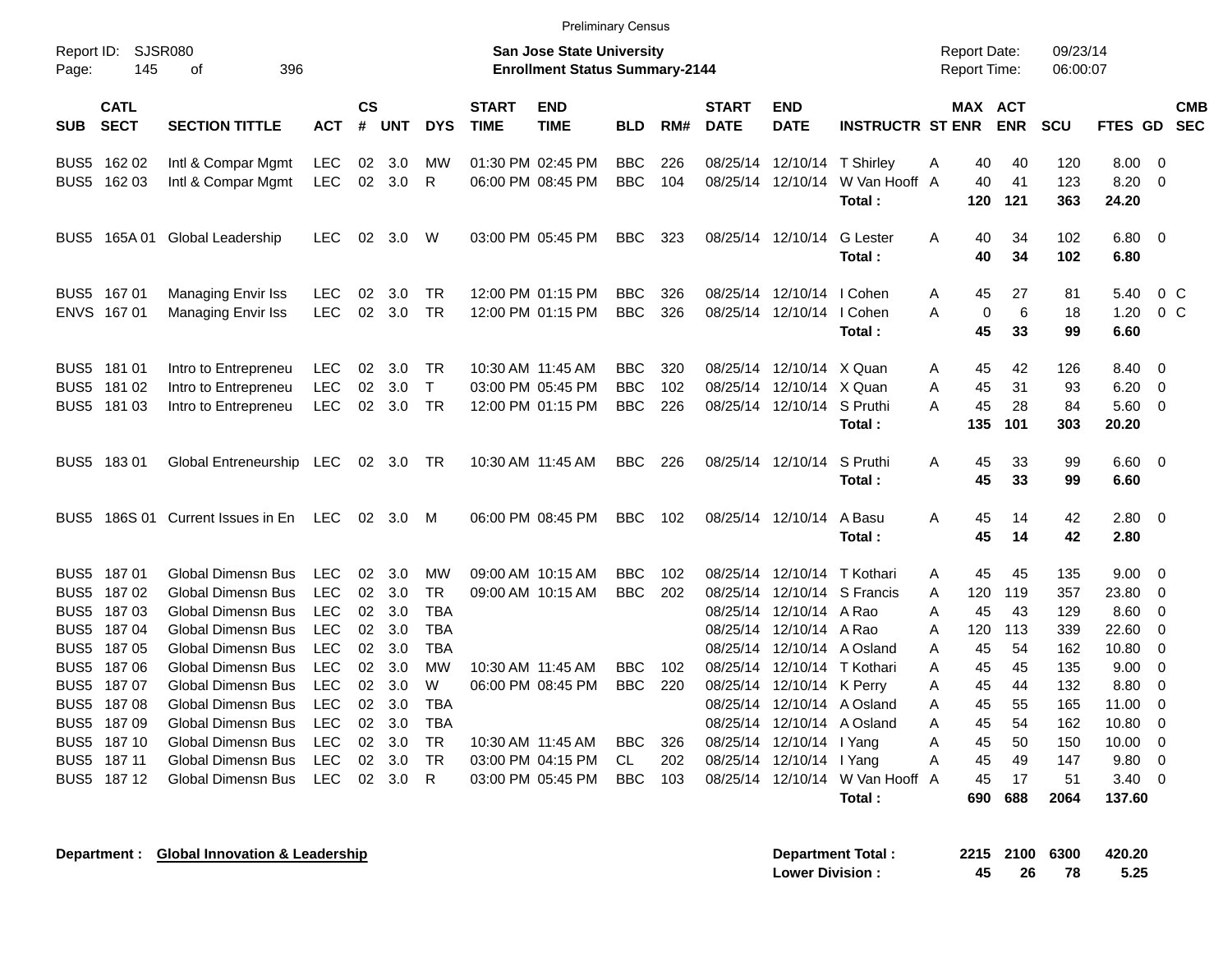|            |                            |                       |         |                  |            |                             |                                       | <b>Preliminary Census</b> |     |                             |                           |                                                     |                     |                  |            |                |            |
|------------|----------------------------|-----------------------|---------|------------------|------------|-----------------------------|---------------------------------------|---------------------------|-----|-----------------------------|---------------------------|-----------------------------------------------------|---------------------|------------------|------------|----------------|------------|
| Report ID: |                            | SJSR080               |         |                  |            |                             | <b>San Jose State University</b>      |                           |     |                             |                           |                                                     | <b>Report Date:</b> |                  | 09/23/14   |                |            |
| Page:      | 146                        | of                    | 396     |                  |            |                             | <b>Enrollment Status Summary-2144</b> |                           |     |                             |                           |                                                     | Report Time:        |                  | 06:00:07   |                |            |
| <b>SUB</b> | <b>CATL</b><br><b>SECT</b> | <b>SECTION TITTLE</b> | $ACT$ # | СS<br><b>UNT</b> | <b>DYS</b> | <b>START</b><br><b>TIME</b> | <b>END</b><br><b>TIME</b>             | <b>BLD</b>                | RM# | <b>START</b><br><b>DATE</b> | <b>END</b><br><b>DATE</b> | <b>INSTRUCTR ST ENR</b>                             | <b>MAX ACT</b>      | <b>ENR</b>       | <b>SCU</b> | FTES GD SEC    | <b>CMB</b> |
|            |                            |                       |         |                  |            |                             |                                       |                           |     |                             |                           | <b>Upper Division:</b><br><b>Graduate Division:</b> | 2170<br>0           | 2074<br>$\bf{0}$ | 6222       | 414.95<br>0.00 |            |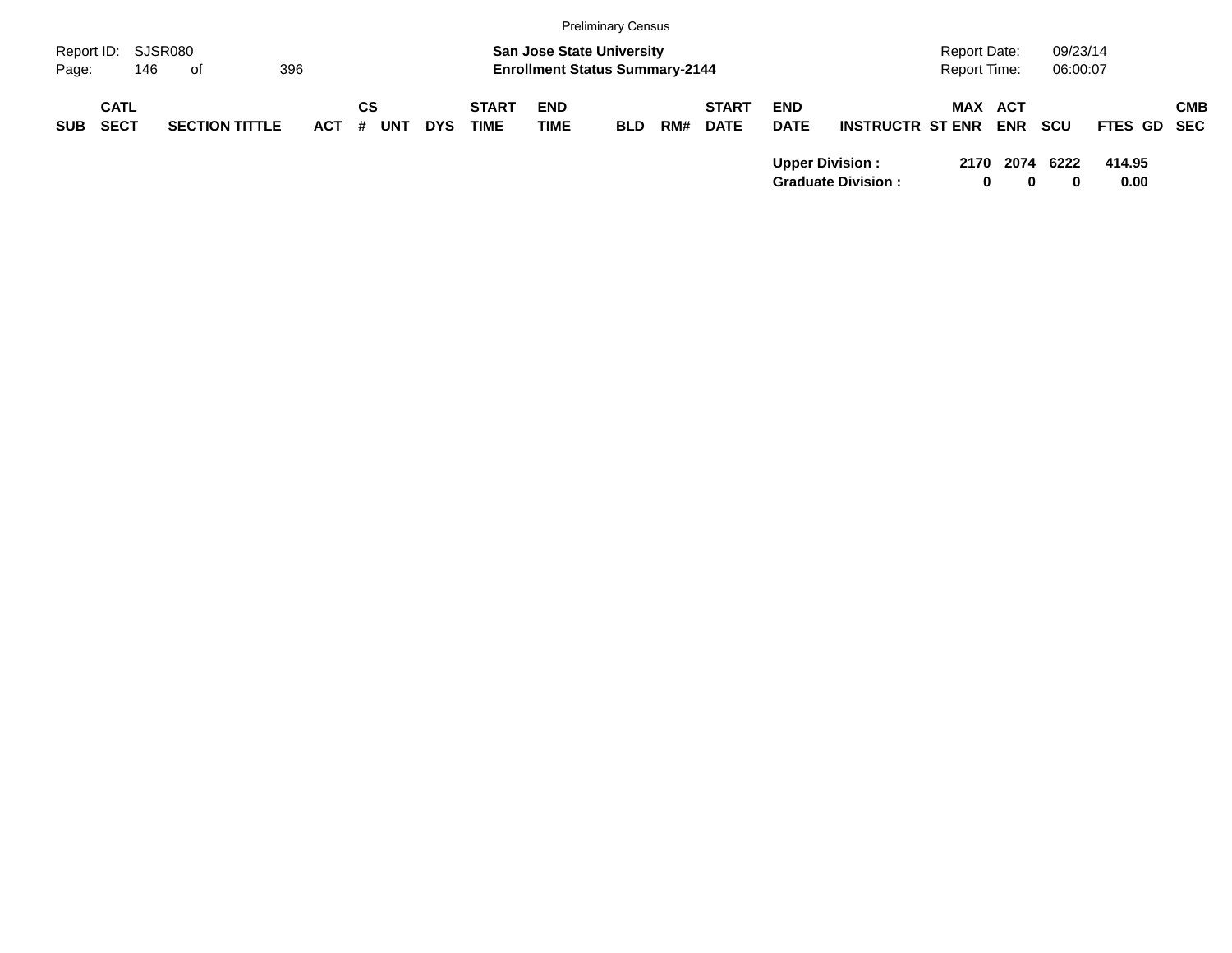|                     |                            |                                                                                             |              |                    |          |              |                             |                                                                           | <b>Preliminary Census</b> |     |                             |                            |                               |   |                                     |            |                      |                  |                          |                          |
|---------------------|----------------------------|---------------------------------------------------------------------------------------------|--------------|--------------------|----------|--------------|-----------------------------|---------------------------------------------------------------------------|---------------------------|-----|-----------------------------|----------------------------|-------------------------------|---|-------------------------------------|------------|----------------------|------------------|--------------------------|--------------------------|
| Report ID:<br>Page: | 147                        | <b>SJSR080</b><br>396<br>οf                                                                 |              |                    |          |              |                             | <b>San Jose State University</b><br><b>Enrollment Status Summary-2144</b> |                           |     |                             |                            |                               |   | <b>Report Date:</b><br>Report Time: |            | 09/23/14<br>06:00:07 |                  |                          |                          |
| <b>SUB</b>          | <b>CATL</b><br><b>SECT</b> | <b>SECTION TITTLE</b>                                                                       | <b>ACT</b>   | $\mathsf{cs}$<br># | UNT      | <b>DYS</b>   | <b>START</b><br><b>TIME</b> | <b>END</b><br><b>TIME</b>                                                 | <b>BLD</b>                | RM# | <b>START</b><br><b>DATE</b> | <b>END</b><br><b>DATE</b>  | <b>INSTRUCTR ST ENR</b>       |   | MAX ACT                             | <b>ENR</b> | <b>SCU</b>           | FTES GD          |                          | <b>CMB</b><br><b>SEC</b> |
| College             |                            | <b>Business</b>                                                                             |              |                    |          |              |                             |                                                                           |                           |     |                             |                            |                               |   |                                     |            |                      |                  |                          |                          |
|                     | Department :               | <b>Organization &amp; Management</b>                                                        |              |                    |          |              |                             |                                                                           |                           |     |                             |                            |                               |   |                                     |            |                      |                  |                          |                          |
|                     | BUS3 1001                  | <b>Discover Business</b>                                                                    | <b>LEC</b>   | 02                 | 3.0      | MW           |                             | 09:00 AM 10:15 AM                                                         | <b>BBC</b>                | 202 |                             | 08/25/14 12/10/14          | R Kepple<br>Total:            | A | 120<br>120                          | 109<br>109 | 327<br>327           | 21.80 0<br>21.80 |                          |                          |
| BUS3                | 12 01                      | <b>Money Matters</b>                                                                        | <b>SEM</b>   | 05                 | 3.0      | <b>TBA</b>   |                             |                                                                           |                           |     |                             | 08/25/14 12/10/14 J Snell  |                               | A | 120                                 | 120        | 180                  | 24.00 0          |                          |                          |
| BUS3                | 12 02                      | <b>Money Matters</b>                                                                        | <b>LEC</b>   | 01                 | 0.0      | <b>TBA</b>   |                             |                                                                           |                           |     |                             | 08/25/14 12/10/14 J Snell  |                               | A | 120                                 | 120        | 180                  | 0.00             | $\overline{\phantom{0}}$ |                          |
| BUS3                | 12 03                      | <b>Money Matters</b>                                                                        | <b>SEM</b>   | 05                 | 3.0      | <b>TBA</b>   |                             |                                                                           |                           |     |                             |                            | 08/25/14 12/10/14 R Okumoto   | A | 360                                 | 359        | 539                  | 71.80            | - 0                      |                          |
| BUS3                | 12 04                      | <b>Money Matters</b>                                                                        | <b>LEC</b>   | 01                 | 0.0      | <b>TBA</b>   |                             |                                                                           |                           |     |                             |                            | 08/25/14 12/10/14 R Okumoto   | A | 360                                 | 359        | 539                  | 0.00             | $\overline{\mathbf{0}}$  |                          |
| BUS3                | 12 05                      | <b>Money Matters</b>                                                                        | <b>SEM</b>   | 05                 | 3.0      | <b>TBA</b>   |                             |                                                                           |                           |     |                             |                            | 08/25/14 12/10/14 R Okumoto   | A | 45                                  | 35         | 53                   | 7.00             | $\overline{\phantom{0}}$ |                          |
| BUS3                | 12 06                      | <b>Money Matters</b>                                                                        | <b>LEC</b>   | 01                 | 0.0      | <b>TBA</b>   |                             |                                                                           |                           |     |                             |                            | 08/25/14 12/10/14 R Okumoto   | A | 45                                  | 35         | 53                   | $0.00 \t 0$      |                          |                          |
|                     |                            |                                                                                             |              |                    |          |              |                             |                                                                           |                           |     |                             |                            | Total:                        |   | 1050 1028                           |            | 1542                 | 102.80           |                          |                          |
| BUS3                | 80 01                      | Legal Environment of LEC                                                                    |              | 03                 | 3.0      | W            |                             | 06:00 PM 08:45 PM                                                         | <b>BBC</b>                | 222 |                             |                            | 08/25/14 12/10/14 J Dworak    | A | 45                                  | 46         | 138                  | 9.20             | $\overline{\phantom{0}}$ |                          |
| BUS3                | 80 02                      | Legal Environment of LEC                                                                    |              | 03                 | 3.0      | MW           |                             | 10:30 AM 11:45 AM                                                         | <b>BBC</b>                | 202 |                             | 08/25/14 12/10/14 N Clinch |                               | A | 120                                 | 115        | 345                  | 23.00            | $\overline{0}$           |                          |
| BUS3                | 80 03                      | Legal Environment of LEC                                                                    |              | 03                 | 3.0      | МW           |                             | 01:30 PM 02:45 PM                                                         | <b>BBC</b>                | 104 |                             | 08/25/14 12/10/14 N Clinch |                               | A | 45                                  | 44         | 132                  | 8.80             | 0                        |                          |
| BUS3                | 80 04                      | Legal Environment of LEC                                                                    |              | 03                 | 3.0      | МW           |                             | 09:00 AM 10:15 AM                                                         | <b>BBC</b>                | 104 |                             | 08/25/14 12/10/14 N Clinch |                               | A | 45                                  | 44         | 132                  | 8.80             | 0                        |                          |
| BUS3                | 80 05                      | Legal Environment of LEC                                                                    |              | 03                 | 3.0      | <b>TR</b>    |                             | 07:30 AM 08:45 AM                                                         | <b>BBC</b>                | 102 |                             |                            | 08/25/14 12/10/14 J Dworak    | A | 45                                  | 44         | 132                  | 8.80             | - 0                      |                          |
| BUS3                | 80 06                      | Legal Environment of LEC                                                                    |              | 03                 | 3.0      | м            |                             | 06:00 PM 08:45 PM                                                         | <b>BBC</b>                | 222 |                             | 08/25/14 12/10/14 A Casey  |                               | A | 45                                  | 45         | 135                  | 9.00             | $\overline{\mathbf{0}}$  |                          |
| BUS3                | 80 07                      | Legal Environment of LEC                                                                    |              | 03                 | 3.0      | <b>TR</b>    |                             | 01:30 PM 02:45 PM                                                         | <b>BBC</b>                | 324 |                             | 08/25/14 12/10/14 I Yang   |                               | A | 45                                  | 48         | 144                  | 9.60             | $\overline{\phantom{0}}$ |                          |
| BUS3                | 80 08                      | Legal Environment of LEC                                                                    |              | 03                 | 3.0      | <b>MW</b>    |                             | 09:00 AM 10:15 AM                                                         | <b>DMH</b>                | 348 |                             | 08/25/14 12/10/14 I Yang   |                               | A | 45                                  | 44         | 132                  | 8.80             | $\overline{0}$           |                          |
| BUS3                | 80 09                      | Legal Environment of LEC                                                                    |              | 03                 | 3.0      | $\mathsf{T}$ |                             | 06:00 PM 08:45 PM                                                         | MН                        | 324 |                             |                            | 08/25/14 12/10/14 C Silberman | A | 45                                  | 42         | 126                  | 8.40             | $\overline{\phantom{0}}$ |                          |
|                     |                            |                                                                                             |              |                    |          |              |                             |                                                                           |                           |     |                             |                            | Total:                        |   | 480                                 | 472        | 1416                 | 94.40            |                          |                          |
|                     | BUS3 149 01                | Negotn & Cnflct Reso LEC                                                                    |              |                    | 02 3.0 F |              |                             | 09:30 AM 12:15 PM                                                         | <b>BBC</b>                | 103 |                             | 08/25/14 12/10/14          | K Bryant                      | A | 45                                  | 44         | 132                  | 8.80 0           |                          |                          |
|                     |                            |                                                                                             |              |                    |          |              |                             |                                                                           |                           |     |                             |                            | Total:                        |   | 45                                  | 44         | 132                  | 8.80             |                          |                          |
|                     | BUS3 150 01                | Fund of HR Mgmt                                                                             | <b>LEC</b>   | 02                 | 3.0      | MW           |                             | 01:30 PM 02:45 PM                                                         | <b>BBC</b>                | 102 |                             |                            | 08/25/14 12/10/14 R Partridge | A | 45                                  | 45         | 135                  | $9.00 \t 0$      |                          |                          |
| BUS3                | 150 02                     | Fund of HR Mgmt                                                                             | <b>LEC</b>   | 02                 | 3.0      | МW           |                             | 12:00 PM 01:15 PM                                                         | <b>BBC</b>                | 102 |                             |                            | 08/25/14 12/10/14 R Partridge | A | 45                                  | 45         | 135                  | 9.00             | $\overline{\mathbf{0}}$  |                          |
|                     | BUS3 150 03                | Fund of HR Mgmt                                                                             | <b>LEC</b>   | 02 <sub>o</sub>    | 3.0      | $\mathsf T$  |                             | 06:00 PM 08:45 PM                                                         | <b>BBC</b>                | 226 |                             |                            | 08/25/14 12/10/14 D Fairchild | A | 45                                  | 44         | 132                  | 8.80             | $\overline{\phantom{0}}$ |                          |
|                     |                            | BUS3 150 04 Fund of HR Mgmt                                                                 | LEC 02 3.0 M |                    |          |              |                             | 06:00 PM 08:45 PM BBC 003 08/25/14 12/10/14 J Torne                       |                           |     |                             |                            |                               | Α | 45                                  | 47         | 141                  | $9.40 \quad 0$   |                          |                          |
|                     |                            |                                                                                             |              |                    |          |              |                             |                                                                           |                           |     |                             |                            | Total:                        |   |                                     | 180 181    | 543                  | 36.20            |                          |                          |
|                     | BUS3 154 01                | Wkfrce Plan Staff & LEC 02 3.0 M                                                            |              |                    |          |              |                             | 06:00 PM 08:45 PM                                                         | BBC 104                   |     |                             | 08/25/14 12/10/14 S Sood   |                               | A | 45                                  | 44         | 132                  | 8.80 0           |                          |                          |
|                     |                            |                                                                                             |              |                    |          |              |                             |                                                                           |                           |     |                             |                            | Total:                        |   | 45                                  | 44         | 132                  | 8.80             |                          |                          |
|                     | BUS3 155 01                | Performance Mgmnt & LEC 02 3.0 MW 03:00 PM 04:15 PM BBC 102 08/25/14 12/10/14 R Partridge A |              |                    |          |              |                             |                                                                           |                           |     |                             |                            |                               |   | 45                                  | 22         | 66                   | 4.40 0           |                          |                          |
|                     |                            |                                                                                             |              |                    |          |              |                             |                                                                           |                           |     |                             |                            | Total:                        |   | 45                                  | 22         | 66                   | 4.40             |                          |                          |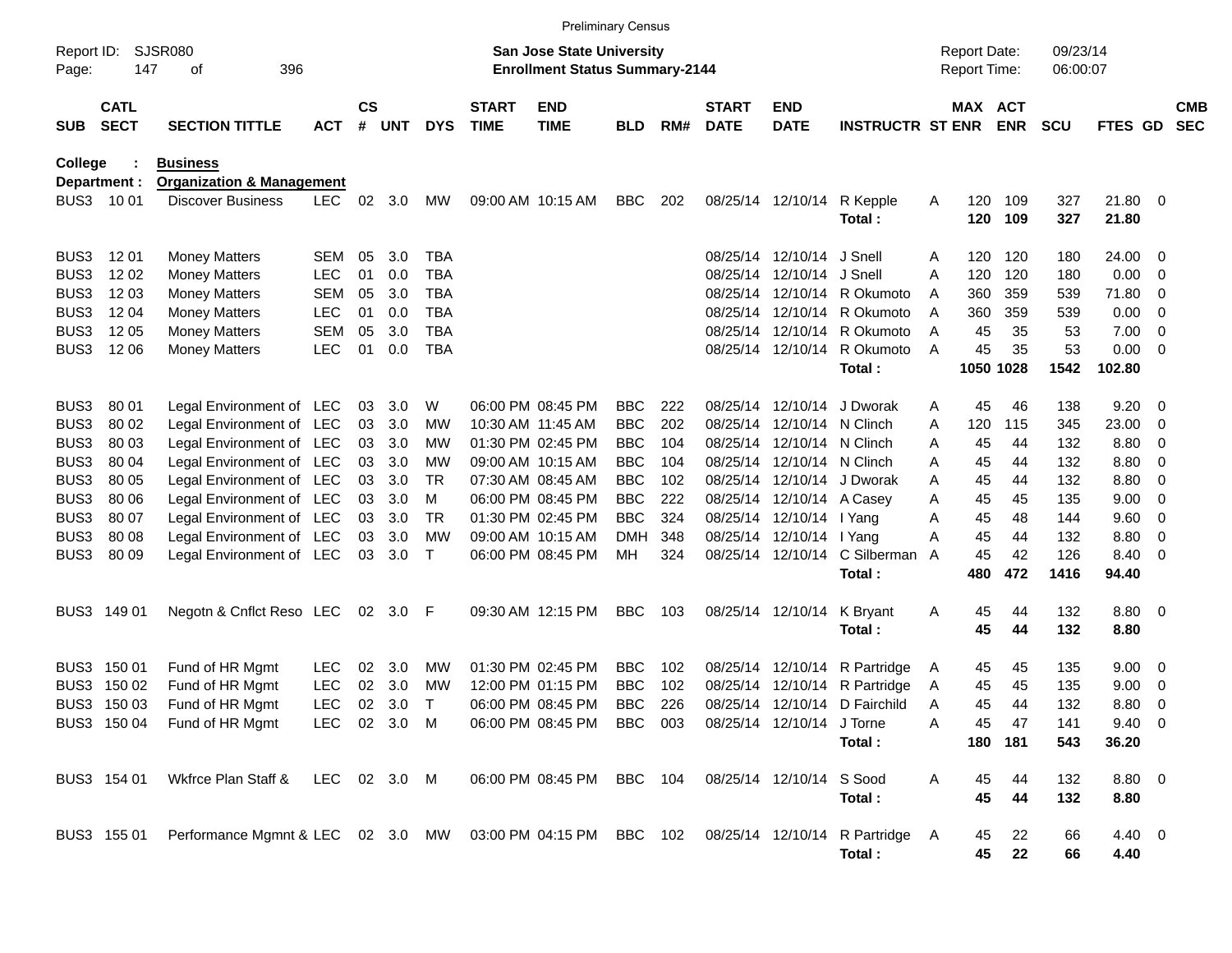Preliminary Census

| Report ID: |                            | <b>SJSR080</b>                        |            |                    |            |            |                             | <b>San Jose State University</b>      | <b>THOMATION</b> SUNDAY |     |                             |                             |                              |   | <b>Report Date:</b> |            | 09/23/14   |                     |                          |                          |
|------------|----------------------------|---------------------------------------|------------|--------------------|------------|------------|-----------------------------|---------------------------------------|-------------------------|-----|-----------------------------|-----------------------------|------------------------------|---|---------------------|------------|------------|---------------------|--------------------------|--------------------------|
| Page:      | 148                        | οf<br>396                             |            |                    |            |            |                             | <b>Enrollment Status Summary-2144</b> |                         |     |                             |                             |                              |   | Report Time:        |            | 06:00:07   |                     |                          |                          |
| <b>SUB</b> | <b>CATL</b><br><b>SECT</b> | <b>SECTION TITTLE</b>                 | <b>ACT</b> | $\mathsf{cs}$<br># | <b>UNT</b> | <b>DYS</b> | <b>START</b><br><b>TIME</b> | <b>END</b><br><b>TIME</b>             | <b>BLD</b>              | RM# | <b>START</b><br><b>DATE</b> | <b>END</b><br><b>DATE</b>   | <b>INSTRUCTR ST ENR</b>      |   | MAX ACT             | <b>ENR</b> | <b>SCU</b> | FTES GD             |                          | <b>CMB</b><br><b>SEC</b> |
|            | BUS3 156 01                | Intl Issues in HRM                    | <b>LEC</b> | 02                 | 3.0        | R          |                             | 06:00 PM 08:45 PM                     | <b>BBC</b>              | 102 |                             | 08/25/14 12/10/14           | N Long<br>Total:             | Α | 45<br>45            | 41<br>41   | 123<br>123 | 8.20 0<br>8.20      |                          |                          |
|            | BUS3 157 01                | Legal Issues in Hrm                   | <b>LEC</b> | 02                 | $3.0$ T    |            |                             | 06:00 PM 08:45 PM                     | <b>BBC</b>              | 102 |                             | 08/25/14 12/10/14           | S Malos<br>Total:            | Α | 45<br>45            | 45<br>45   | 135<br>135 | $9.00 \t 0$<br>9.00 |                          |                          |
|            | BUS3 158 01                | Compensatn & Rewd SyEC                |            |                    | 02 3.0     | R          |                             | 03:00 PM 05:45 PM                     | BBC.                    | 226 |                             | 08/25/14 12/10/14           | T Brown<br>Total:            | Α | 45<br>45            | 47<br>47   | 141<br>141 | 9.45<br>9.45        | $\overline{\phantom{1}}$ |                          |
|            | BUS3 159 01                | Senior Sem in HRM                     | SEM        | 05                 | 3.0        | W          |                             | 06:00 PM 08:45 PM                     | <b>BBC</b>              | 102 |                             | 08/25/14 12/10/14           | S Malos<br>Total:            | Α | 45<br>45            | 33<br>33   | 99<br>99   | $6.60$ 0<br>6.60    |                          |                          |
|            | BUS3 160 01                | Fund Mgmt & Org Beh LEC               |            | 02                 | 3.0        | TR         |                             | 01:30 PM 02:45 PM                     | <b>BBC</b>              | 202 |                             | 08/25/14 12/10/14 I Cohen   |                              | A | 120                 | 115        | 345        | 23.00               | $\overline{\phantom{0}}$ |                          |
|            | BUS3 160 02                | Fund Mgmt & Org Beh LEC               |            |                    | 02 3.0     | <b>TR</b>  |                             | 03:00 PM 04:15 PM                     | <b>BBC</b>              | 326 |                             | 08/25/14 12/10/14 I Cohen   |                              | A | 45                  | 42         | 126        | 8.40                | $\overline{\mathbf{0}}$  |                          |
|            | BUS3 160 03                | Fund Mgmt & Org Beh LEC               |            | 02 <sub>2</sub>    | 3.0        | <b>TR</b>  |                             | 10:30 AM 11:45 AM                     | <b>BBC</b>              | 202 |                             |                             | 08/25/14 12/10/14 N Da Silva | A | 120                 | 117        | 351        | 23.40               | 0                        |                          |
|            | BUS3 160 04                | Fund Mgmt & Org Beh LEC               |            | 02 <sub>o</sub>    | 3.0        | W          |                             | 06:00 PM 08:45 PM                     | <b>BBC</b>              | 202 |                             |                             | 08/25/14 12/10/14 R Pollard  | A | 120                 | 117        | 351        | 23.40               | 0                        |                          |
|            | BUS3 160 05                | Fund Mgmt & Org Beh LEC               |            | 02                 | 3.0        | <b>TR</b>  |                             | 07:30 AM 08:45 AM                     | <b>BBC</b>              | 104 |                             |                             | 08/25/14 12/10/14 S Francis  | Α | 45                  | 46         | 138        | 9.20                | $\overline{0}$           |                          |
|            | BUS3 160 06                | Fund Mgmt & Org Beh LEC               |            |                    | 02 3.0     | M          |                             | 06:00 PM 08:45 PM                     | <b>BBC</b>              | 323 |                             | 08/25/14 12/10/14 P Wells   |                              | A | 45                  | 45         | 135        | 9.00                | $\overline{0}$           |                          |
|            | BUS3 160 07                | Fund Mgmt & Org Beh LEC               |            |                    | 02 3.0     | <b>TR</b>  |                             | 12:00 PM 01:15 PM                     | <b>BBC</b>              | 202 |                             |                             | 08/25/14 12/10/14 A Musgrave | Α | 120                 | 118        | 354        | 23.60               | 0                        |                          |
|            | BUS3 160 08                | Fund Mgmt & Org Beh LEC               |            | 02 <sub>2</sub>    | 3.0        | MW         |                             | 04:30 PM 05:45 PM                     | <b>BBC</b>              | 226 |                             |                             | 08/25/14 12/10/14 N Bussani  | A | 45                  | 47         | 141        | 9.40                | $\overline{0}$           |                          |
|            | BUS3 160 09                | Fund Mgmt & Org Beh LEC               |            |                    | 02 3.0     | <b>TR</b>  |                             | 03:00 PM 04:15 PM                     | <b>BBC</b>              | 021 |                             |                             | 08/25/14 12/10/14 A Musgrave | A | 45                  | 47         | 141        | 9.40                | $\overline{0}$           |                          |
|            | BUS3 160 10                | Fund Mgmt & Org Beh LEC               |            | 02                 | 3.0        | <b>MW</b>  |                             | 03:00 PM 04:15 PM                     | <b>BBC</b>              | 220 |                             |                             | 08/25/14 12/10/14 R Roman    | Α | 45                  | 47         | 141        | 9.40                | 0                        |                          |
|            | BUS3 160 11                | Fund Mgmt & Org Beh LEC               |            | 02                 | 3.0        | M          |                             | 06:00 PM 08:45 PM                     | <b>BBC</b>              | 226 |                             |                             | 08/25/14 12/10/14 N Bussani  | A | 45                  | 46         | 138        | 9.20                | $\overline{0}$           |                          |
|            | BUS3 160 12                | Fund Mgmt & Org Beh LEC               |            | 02                 | 3.0        | <b>MW</b>  |                             | 01:30 PM 02:45 PM                     | <b>BBC</b>              | 220 |                             |                             | 08/25/14 12/10/14 R Roman    | A | 45                  | 46         | 138        | 9.20                | 0                        |                          |
|            | BUS3 160 13                | Fund Mgmt & Org Beh LEC               |            | 02                 | 3.0        | R          |                             | 06:00 PM 08:45 PM                     | <b>BBC</b>              | 003 |                             | 08/25/14 12/10/14 P Wells   |                              | A | 45                  | 50         | 150        | 10.00               | 0                        |                          |
|            | BUS3 160 14                | Fund Mgmt & Org Beh LEC               |            |                    | 02 3.0     | T          |                             | 06:00 PM 08:45 PM                     | <b>BBC</b>              | 222 |                             | 08/25/14 12/10/14 R Blitzer |                              | A | 45                  | 49         | 147        | 9.80                | 0                        |                          |
|            | BUS3 160 15                | Fund Mgmt & Org Beh LEC               |            |                    | 02 3.0     | <b>MW</b>  |                             | 10:30 AM 11:45 AM                     | <b>BBC</b>              | 104 |                             |                             | 08/25/14 12/10/14 R Roman    | A | 45                  | 47         | 141        | 9.40                | 0                        |                          |
|            | BUS3 160 16                | Fund Mgmt & Org Beh LEC               |            | 02                 | 3.0        | <b>TBA</b> |                             |                                       |                         |     |                             | 08/25/14 12/10/14 A Osland  |                              | A | 45                  | 53         | 159        | 10.60               | 0                        |                          |
|            | BUS3 160 17                | Fund Mgmt & Org Beh LEC               |            | 02                 | 3.0        | <b>MW</b>  |                             | 03:00 PM 04:15 PM                     | <b>BBC</b>              | 201 |                             |                             | 08/25/14 12/10/14 A Musgrave | A | 45                  | 19         | 57         | 3.80                | $\overline{\phantom{0}}$ |                          |
|            |                            |                                       |            |                    |            |            |                             |                                       |                         |     |                             |                             | Total:                       |   |                     | 1065 1051  | 3153       | 210.20              |                          |                          |
|            |                            | BUS3 161A 01 Applied Org Behavr       | SEM        |                    | 05 3.0     | MW         |                             | 01:30 PM 02:45 PM                     | BBC                     | 324 |                             | 08/25/14 12/10/14 C Phipps  |                              | Α | 45                  | 45         | 135        | 9.00 0              |                          |                          |
|            |                            | BUS3 161A 02 Applied Org Behavr       | SEM        |                    | 05 3.0     | <b>TR</b>  |                             | 09:00 AM 10:15 AM                     | <b>BBC</b>              | 320 |                             |                             | 08/25/14 12/10/14 N Da Silva | A | 45                  | 43         | 129        | $8.60$ 0            |                          |                          |
|            |                            | BUS3 161A 03 Applied Org Behavr       | SEM        |                    | 05 3.0     | MW         |                             | 03:00 PM 04:15 PM                     | <b>BBC</b>              | 226 |                             | 08/25/14 12/10/14 C Phipps  |                              | A | 45                  | 46         | 138        | $9.20 \ 0$          |                          |                          |
|            |                            | BUS3 161A 04 Applied Org Behavr       | SEM 05 3.0 |                    |            | W          |                             | 06:00 PM 08:45 PM                     | BBC 226                 |     |                             |                             | 08/25/14 12/10/14 A Musgrave | A | 45                  | 40         | 120        | $8.00 \t 0$         |                          |                          |
|            |                            |                                       |            |                    |            |            |                             |                                       |                         |     |                             |                             | Total:                       |   | 180                 | 174        | 522        | 34.80               |                          |                          |
|            |                            | BUS3 161B 01 Org Theory, Design & LEC |            |                    | 02 3.0 TR  |            |                             | 01:30 PM 02:45 PM                     | BBC                     | 104 |                             | 08/25/14 12/10/14 A Walton  |                              | Α | 45                  | 45         | 135        | $9.00 \t 0$         |                          |                          |
|            |                            | BUS3 161B 02 Org Theory, Design & LEC |            |                    | 02 3.0 T   |            |                             | 06:00 PM 08:45 PM                     | BBC 326                 |     |                             |                             | 08/25/14 12/10/14 R Pollard  | A | 50                  | 47         | 141        | $9.40 \ 0$          |                          |                          |
|            |                            |                                       |            |                    |            |            |                             |                                       |                         |     |                             |                             |                              |   |                     |            |            |                     |                          |                          |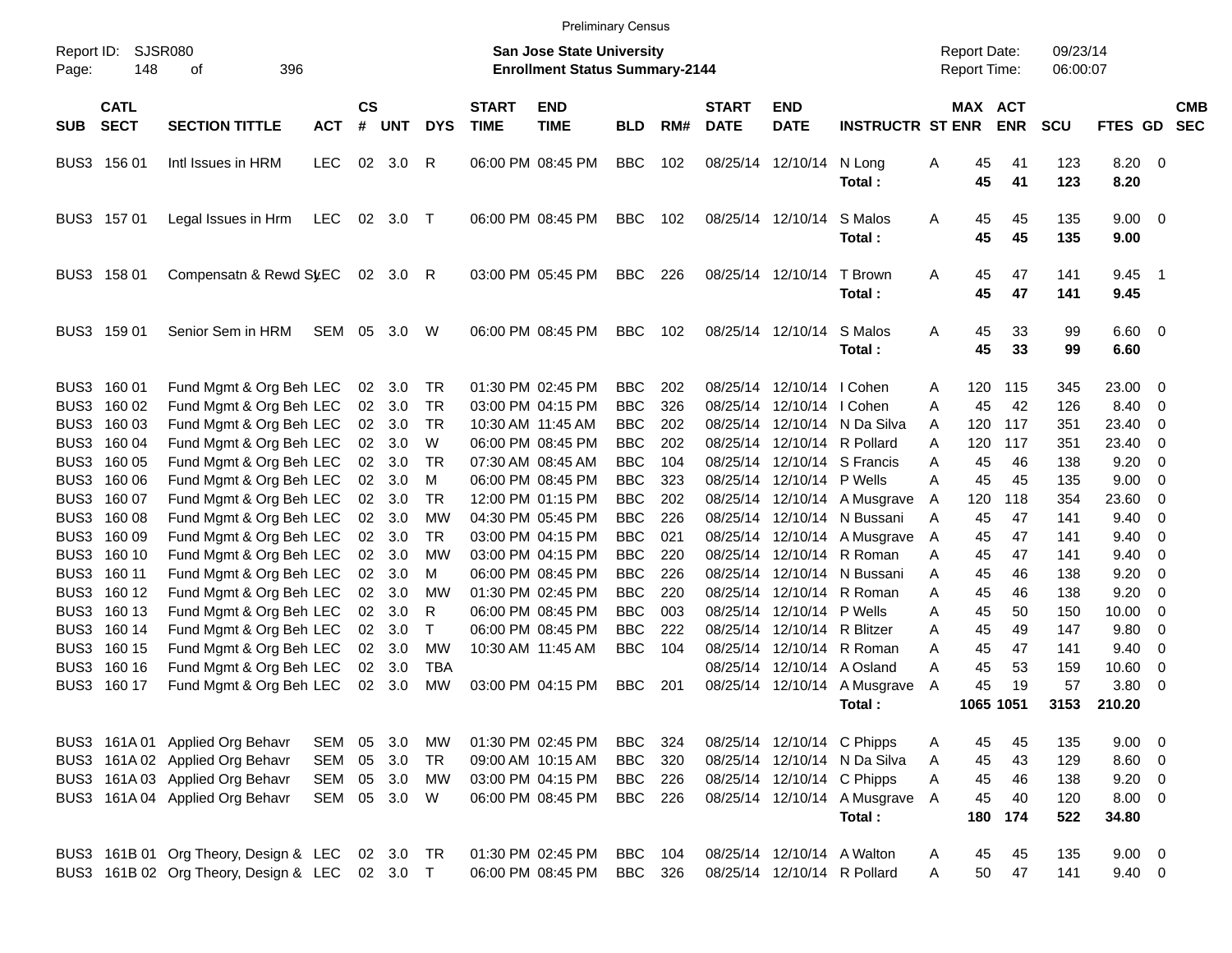|                     |                            |                                |            |                             |            |            |                             |                                                                    | <b>Preliminary Census</b> |     |                             |                             |                                  |                     |             |                       |                      |                    |                          |                          |
|---------------------|----------------------------|--------------------------------|------------|-----------------------------|------------|------------|-----------------------------|--------------------------------------------------------------------|---------------------------|-----|-----------------------------|-----------------------------|----------------------------------|---------------------|-------------|-----------------------|----------------------|--------------------|--------------------------|--------------------------|
| Report ID:<br>Page: | <b>SJSR080</b><br>149      | 396<br>οf                      |            |                             |            |            |                             | San Jose State University<br><b>Enrollment Status Summary-2144</b> |                           |     |                             |                             |                                  | <b>Report Date:</b> |             | Report Time:          | 09/23/14<br>06:00:07 |                    |                          |                          |
| <b>SUB</b>          | <b>CATL</b><br><b>SECT</b> | <b>SECTION TITTLE</b>          | <b>ACT</b> | $\mathbf{c}\mathbf{s}$<br># | <b>UNT</b> | <b>DYS</b> | <b>START</b><br><b>TIME</b> | <b>END</b><br><b>TIME</b>                                          | <b>BLD</b>                | RM# | <b>START</b><br><b>DATE</b> | <b>END</b><br><b>DATE</b>   | <b>INSTRUCTR ST ENR</b>          |                     |             | MAX ACT<br><b>ENR</b> | <b>SCU</b>           | FTES GD            |                          | <b>CMB</b><br><b>SEC</b> |
|                     |                            |                                |            |                             |            |            |                             |                                                                    |                           |     |                             |                             | Total:                           |                     | 95          | 92                    | 276                  | 18.40              |                          |                          |
|                     | BUS3 166 01                | Bus, Govt, Society             | <b>LEC</b> | 02                          | 3.0        | TR.        |                             | 01:30 PM 02:45 PM                                                  | <b>BBC</b>                | 102 |                             | 08/25/14 12/10/14           | A Lawrence                       | $\mathsf{A}$        | 45          | 45                    | 135                  | $9.00 \t 0$        |                          |                          |
|                     | BUS3 166 02                | Bus, Govt, Society             | <b>LEC</b> | 02                          | 3.0        | TR         |                             | 12:00 PM 01:15 PM                                                  | <b>BBC</b>                | 102 | 08/25/14                    | 12/10/14                    | A Lawrence                       | Α                   | 45          | 43                    | 129                  | 8.60               | $\overline{\phantom{0}}$ |                          |
|                     | BUS3 166 03                | Bus, Govt, Society             | <b>LEC</b> | 02                          | 3.0        | <b>TBA</b> |                             |                                                                    |                           |     |                             | 08/25/14 12/10/14           | R Stross                         | Α                   | 45          | 46                    | 138                  | 9.20               | 0                        |                          |
|                     | BUS3 166 04                | Bus, Govt, Society             | <b>LEC</b> | 02                          | 3.0        | MW         |                             | 12:00 PM 01:15 PM                                                  | <b>BBC</b>                | 326 |                             | 08/25/14 12/10/14           | <b>R</b> Stross                  | А                   | 45          | 46                    | 138                  | 9.20               | $\overline{0}$           |                          |
|                     |                            |                                |            |                             |            |            |                             |                                                                    |                           |     |                             |                             | Total:                           |                     | 180         | 180                   | 540                  | 36.00              |                          |                          |
| BUS3                |                            | 169A 01 Honors Seminar         | <b>LEC</b> | 02                          | 3.0        | $\top$     |                             | 12:00 PM 02:45 PM                                                  | <b>BBC</b>                | 323 |                             | 08/25/14 12/10/14           | C Johnson<br>Total:              | Α                   | 40<br>40    | 15<br>15              | 45<br>45             | $3.00 \ 0$<br>3.00 |                          |                          |
|                     |                            | BUS3 180D 01 Indiv St Org Mgmt | <b>SUP</b> | 36                          | 6.0        | <b>TBA</b> |                             |                                                                    |                           |     |                             | 08/25/14 12/10/14           |                                  | Α                   | 0           | 0                     | 0                    | $0.00 \t 0$        |                          |                          |
| BUS3                |                            | 180D 02 Indiv St Org Mgmt      | <b>SUP</b> | 36                          | 1.0        | TBA        |                             |                                                                    |                           |     | 08/25/14                    |                             | 12/10/14 N Da Silva              | Α                   | 10          | 1                     | 1                    | 0.07               | $\overline{\phantom{0}}$ |                          |
| BUS3                |                            | 180D 03 Indiv St Org Mgmt      | <b>SUP</b> | 36                          | 1.0        | <b>TBA</b> |                             |                                                                    |                           |     | 08/25/14                    |                             | 12/10/14 A Osland                | Α                   | 10          | 1                     | 1                    | 0.07               | - 0                      |                          |
| BUS3                |                            | 180D 04 Indiv St Org Mgmt      | <b>SUP</b> | 36                          | 1.0        | <b>TBA</b> |                             |                                                                    |                           |     |                             | 08/25/14 12/10/14 J Marino  |                                  | Α                   | 10          |                       | 1                    | 0.07               | - 0                      |                          |
| BUS3                |                            | 180D 05 Indiv St Org Mgmt      | <b>SUP</b> | 36                          | 1.0        | <b>TBA</b> |                             |                                                                    |                           |     |                             | 08/25/14 12/10/14 W Jiang   |                                  | Α                   | 10          | 0                     | 0                    | 0.00               | - 0                      |                          |
| BUS3                |                            | 180D 06 Indiv St Org Mgmt      | <b>SUP</b> | 36                          | 3.0        | <b>TBA</b> |                             |                                                                    |                           |     |                             | 08/25/14 12/10/14 W Jiang   |                                  |                     | 10          | 0                     | 0                    | 0.00               | $\overline{\phantom{0}}$ |                          |
|                     |                            |                                |            |                             |            |            |                             |                                                                    |                           |     |                             |                             |                                  | Α                   |             |                       |                      |                    |                          |                          |
| BUS3                |                            | 180D 07 Indiv St Org Mgmt      | <b>SUP</b> | 36                          | 3.0        | TBA        |                             |                                                                    |                           |     |                             | 08/25/14 12/10/14 W Jiang   |                                  | Α                   | 10          | 0                     | 0                    | 0.00               | $\overline{\mathbf{0}}$  |                          |
| BUS3                |                            | 180D 08 Indiv St Org Mgmt      | <b>SUP</b> | 36                          | 3.0        | TBA        |                             |                                                                    |                           |     |                             | 08/25/14 12/10/14 W Jiang   |                                  | Α                   | 10          | 0                     | 0                    | $0.00 \ 0$         |                          |                          |
|                     |                            |                                |            |                             |            |            |                             |                                                                    |                           |     |                             |                             | Total:                           |                     | 70          | 3                     | 3                    | 0.20               |                          |                          |
|                     | BUS3 189 01                | <b>Strategic Mgmt</b>          | SEM        | 05                          | 3.0        | TR.        |                             | 07:30 AM 08:45 AM                                                  | <b>BBC</b>                | 226 |                             | 08/25/14 12/10/14 C Wang    |                                  | Α                   | 30          | 30                    | 90                   | $6.00 \quad 0$     |                          |                          |
| BUS3                | 18902                      | <b>Strategic Mgmt</b>          | <b>SEM</b> | 05                          | 3.0        | <b>MW</b>  |                             | 10:30 AM 11:45 AM                                                  | <b>BBC</b>                | 302 |                             | 08/25/14 12/10/14 G Lester  |                                  | Α                   | 30          | 31                    | 93                   | 6.20               | $\overline{\phantom{0}}$ |                          |
|                     | BUS3 189 03                | <b>Strategic Mgmt</b>          | <b>SEM</b> |                             | 3.0        |            |                             |                                                                    |                           |     |                             |                             |                                  | х                   | 0           | 0                     | 0                    | 0.00               | $\overline{\mathbf{0}}$  |                          |
|                     | BUS3 189 04                | <b>Strategic Mgmt</b>          | <b>SEM</b> | 05                          | 3.0        | MW         |                             | 12:00 PM 01:15 PM                                                  | <b>BBC</b>                | 302 |                             | 08/25/14 12/10/14 G Lester  |                                  | Α                   | 30          | 29                    | 87                   | 5.80               | 0                        |                          |
|                     | BUS3 189 05                | <b>Strategic Mgmt</b>          | <b>SEM</b> | 05                          | 3.0        | TR.        |                             | 09:00 AM 10:15 AM                                                  | <b>BBC</b>                | 226 |                             | 08/25/14 12/10/14 C Wang    |                                  | Α                   | 30          | 32                    | 96                   | 6.40               | - 0                      |                          |
|                     | BUS3 189 06                | <b>Strategic Mgmt</b>          | <b>SEM</b> | 05                          | 3.0        | R          |                             | 06:00 PM 08:45 PM                                                  | <b>BBC</b>                | 226 |                             | 08/25/14 12/10/14 W Fruin   |                                  | Α                   | 30          | 34                    | 102                  | 6.80               | $\overline{\mathbf{0}}$  |                          |
|                     | BUS3 189 07                | <b>Strategic Mgmt</b>          | <b>SEM</b> | 05                          | 3.0        | <b>TR</b>  |                             | 12:00 PM 01:15 PM                                                  | <b>BBC</b>                | 320 |                             | 08/25/14 12/10/14 C Wang    |                                  | Α                   | 30          | 33                    | 99                   | 6.60               | $\overline{\mathbf{0}}$  |                          |
| BUS3                | 18908                      | <b>Strategic Mgmt</b>          | <b>SEM</b> | 05                          | 3.0        | W          |                             | 06:00 PM 08:45 PM                                                  | <b>BBC</b>                | 130 |                             | 08/25/14 12/10/14 R Wood    |                                  | Α                   | 30          | 32                    | 96                   | 6.40               | - 0                      |                          |
|                     | BUS3 189 09                | <b>Strategic Mgmt</b>          | SEM        | 05                          | 3.0        | MW         |                             | 10:30 AM 11:45 AM                                                  | <b>BBC</b>                | 326 |                             | 08/25/14 12/10/14 T Shirley |                                  | Α                   | 30          | 28                    | 84                   | 5.60               | $\overline{\phantom{0}}$ |                          |
|                     | BUS3 189 10                | <b>Strategic Mgmt</b>          | SEM        | 05                          | 3.0        | $\top$     |                             | 06:00 PM 08:45 PM BBC 130                                          |                           |     |                             | 08/25/14 12/10/14 R Wood    |                                  | Α                   | 30          | 31                    | 93                   | 6.20               | $\overline{\phantom{0}}$ |                          |
|                     | BUS3 189 11                | <b>Strategic Mgmt</b>          | <b>SEM</b> |                             | 3.0        |            |                             |                                                                    |                           |     |                             |                             |                                  | Χ                   | 0           | $\Omega$              | 0                    | $0.00 \t 0$        |                          |                          |
|                     | BUS3 189 12                | <b>Strategic Mgmt</b>          | <b>SEM</b> |                             | 3.0        |            |                             |                                                                    |                           |     |                             |                             |                                  | X                   | 0           | $\mathbf 0$           | 0                    | $0.00 \t 0$        |                          |                          |
|                     | BUS3 189 13                | <b>Strategic Mgmt</b>          | SEM        | 05                          | 3.0 M      |            |                             | 06:00 PM 08:45 PM                                                  | BBC 130                   |     |                             | 08/25/14 12/10/14 W Fruin   |                                  | Α                   | 30          | 34                    | 102                  | $6.80$ 0           |                          |                          |
|                     | BUS3 189 14                | <b>Strategic Mgmt</b>          | <b>SEM</b> |                             | 3.0        |            |                             |                                                                    |                           |     |                             |                             |                                  | X                   | 0           | $\mathbf 0$           | 0                    | $0.00 \t 0$        |                          |                          |
|                     | BUS3 189 15                | <b>Strategic Mgmt</b>          | SEM        | 05                          | 3.0 F      |            |                             |                                                                    | BBC 326                   |     |                             | 08/25/14 12/10/14 L Gee     |                                  | Α                   | 30          | 31                    | 93                   | $6.20 \ 0$         |                          |                          |
|                     |                            |                                |            |                             | 3.0        |            |                             | 09:30 AM 12:15 PM                                                  |                           |     |                             |                             |                                  |                     |             | $\mathbf 0$           |                      | $0.00 \t 0$        |                          |                          |
|                     | BUS3 189 16                | <b>Strategic Mgmt</b>          | <b>SEM</b> |                             |            |            |                             |                                                                    |                           |     |                             |                             |                                  | Χ                   | $\mathbf 0$ |                       | 0                    |                    |                          |                          |
|                     | BUS3 189 17                | <b>Strategic Mgmt</b>          | SEM        | 05                          | $3.0$ T    |            |                             | 06:00 PM 08:45 PM                                                  | BBC 003                   |     |                             | 08/25/14 12/10/14 K Perry   |                                  | Α                   | 30          | 32                    | 96                   | $6.40\quad 0$      |                          |                          |
|                     | BUS3 189 18                | <b>Strategic Mgmt</b>          | SEM        |                             | 05 3.0 TR  |            |                             | 01:30 PM 02:45 PM                                                  | BBC 021                   |     |                             |                             | 08/25/14 12/10/14 L Dunn-Jense A |                     | 30          | 29                    | 87                   | 5.80 0             |                          |                          |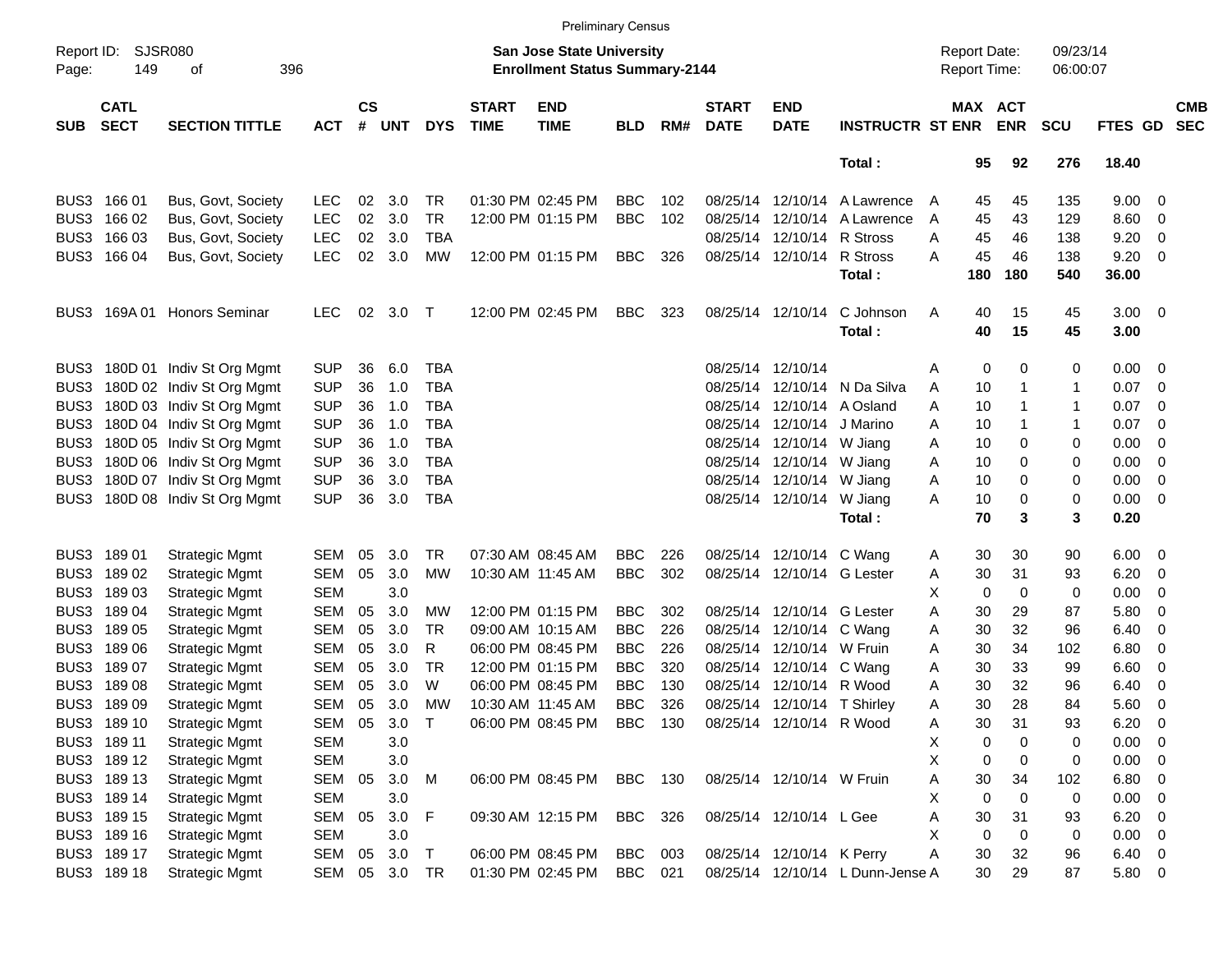|                     |                            |                                      |                   |                |            |            |                             | <b>Preliminary Census</b>                                                 |            |            |                             |                           |                                             |                                     |                   |                      |                                 |                          |
|---------------------|----------------------------|--------------------------------------|-------------------|----------------|------------|------------|-----------------------------|---------------------------------------------------------------------------|------------|------------|-----------------------------|---------------------------|---------------------------------------------|-------------------------------------|-------------------|----------------------|---------------------------------|--------------------------|
| Report ID:<br>Page: | 150                        | SJSR080<br>396<br>οf                 |                   |                |            |            |                             | <b>San Jose State University</b><br><b>Enrollment Status Summary-2144</b> |            |            |                             |                           |                                             | Report Date:<br><b>Report Time:</b> |                   | 09/23/14<br>06:00:07 |                                 |                          |
| <b>SUB</b>          | <b>CATL</b><br><b>SECT</b> | <b>SECTION TITTLE</b>                | <b>ACT</b>        | <b>CS</b><br># | UNT        | <b>DYS</b> | <b>START</b><br><b>TIME</b> | <b>END</b><br><b>TIME</b>                                                 | <b>BLD</b> | RM#        | <b>START</b><br><b>DATE</b> | <b>END</b><br><b>DATE</b> | <b>INSTRUCTR ST ENR</b>                     | MAX                                 | ACT<br><b>ENR</b> | <b>SCU</b>           | <b>FTES GD</b>                  | <b>CMB</b><br><b>SEC</b> |
| BUS3<br>BUS3        | 189 19<br>189 20           | Strategic Mgmt<br>Strategic Mgmt     | SEM<br><b>SEM</b> | -05<br>05      | 3.0<br>3.0 | TR<br>R.   |                             | 03:00 PM 04:15 PM<br>06:00 PM 08:45 PM                                    | MН<br>CL.  | 233<br>216 | 08/25/14<br>08/25/14        | 12/10/14<br>12/10/14      | . Dunn-Jense A<br>. Dunn-Jense A<br>Total : | 30<br>30<br>450                     | 27<br>27<br>460   | 81<br>81<br>1380     | 5.40<br>$5.40 \quad 0$<br>92.00 | $\overline{0}$           |
|                     | Department :               | <b>Organization &amp; Management</b> |                   |                |            |            |                             |                                                                           |            |            |                             |                           | Department Total:                           | 4225                                |                   | 4041 10575           | 705.05                          |                          |

**Lower Division : 1650 1609 3285 219.00 Upper Division : 2575 2432 7290 486.05 Graduate Division : 0 0 0 0.00**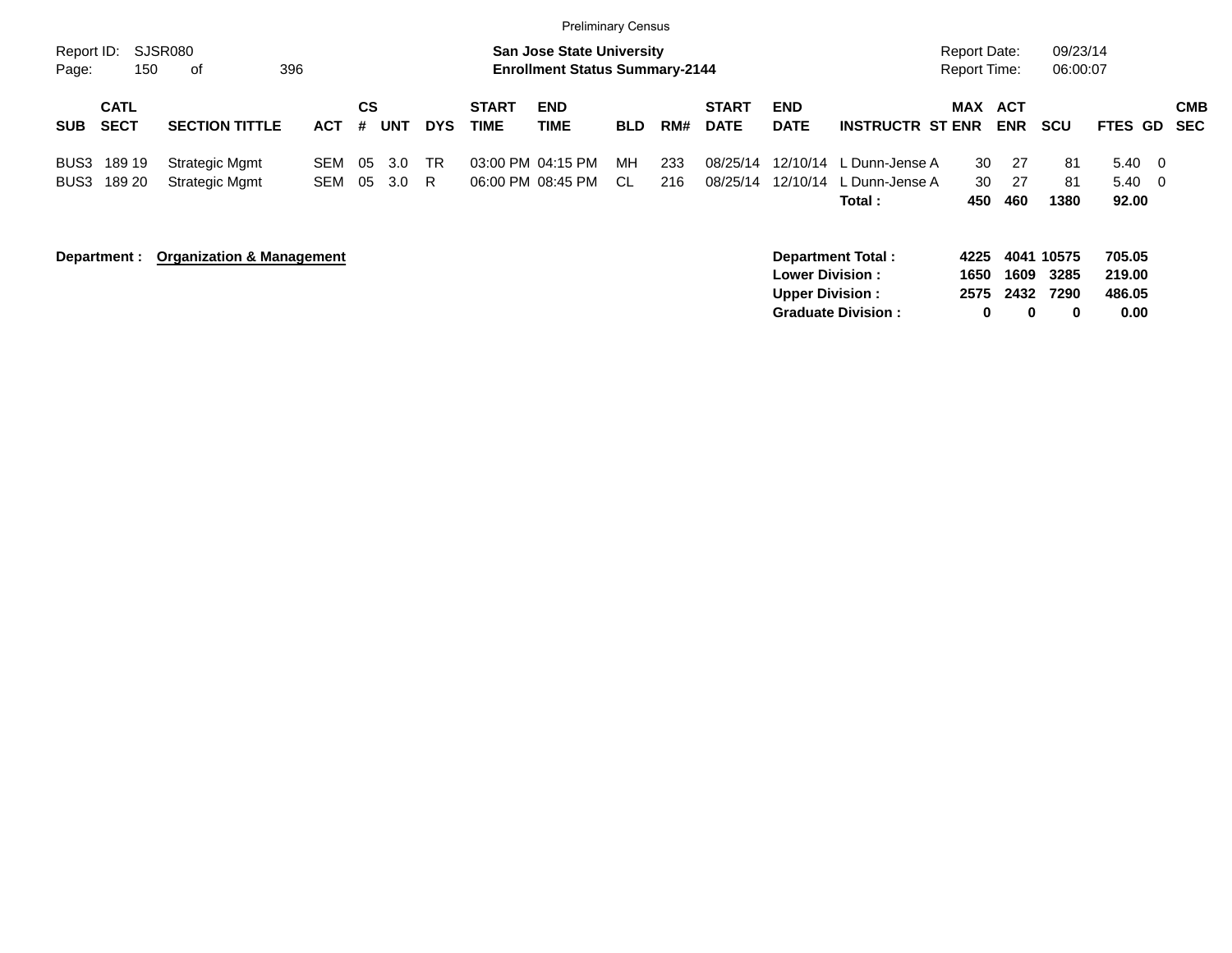|                |                            |                                       |            |                    |                |              |                             |                                       | <b>Preliminary Census</b> |     |                             |                             |                                  |                     |                       |            |                |                          |                          |
|----------------|----------------------------|---------------------------------------|------------|--------------------|----------------|--------------|-----------------------------|---------------------------------------|---------------------------|-----|-----------------------------|-----------------------------|----------------------------------|---------------------|-----------------------|------------|----------------|--------------------------|--------------------------|
| Report ID:     |                            | <b>SJSR080</b>                        |            |                    |                |              |                             | San Jose State University             |                           |     |                             |                             |                                  | <b>Report Date:</b> |                       | 09/23/14   |                |                          |                          |
| Page:          | 151                        | 396<br>оf                             |            |                    |                |              |                             | <b>Enrollment Status Summary-2144</b> |                           |     |                             |                             |                                  | <b>Report Time:</b> |                       | 06:00:07   |                |                          |                          |
| <b>SUB</b>     | <b>CATL</b><br><b>SECT</b> | <b>SECTION TITTLE</b>                 | <b>ACT</b> | $\mathsf{cs}$<br># | UNT            | <b>DYS</b>   | <b>START</b><br><b>TIME</b> | <b>END</b><br><b>TIME</b>             | <b>BLD</b>                | RM# | <b>START</b><br><b>DATE</b> | <b>END</b><br><b>DATE</b>   | <b>INSTRUCTR ST ENR</b>          |                     | MAX ACT<br><b>ENR</b> | <b>SCU</b> | FTES GD        |                          | <b>CMB</b><br><b>SEC</b> |
| <b>College</b> |                            | <b>Business</b>                       |            |                    |                |              |                             |                                       |                           |     |                             |                             |                                  |                     |                       |            |                |                          |                          |
|                | Department :               | <b>Management Information Systems</b> |            |                    |                |              |                             |                                       |                           |     |                             |                             |                                  |                     |                       |            |                |                          |                          |
| BUS4           | 91L01                      | Comp Tools for Bus                    | <b>LEC</b> |                    | $01 \quad 1.0$ | M            |                             | 06:00 PM 07:15 PM                     | <b>BBC</b>                | 301 |                             | 09/08/14 11/10/14           | M Splane                         | 45<br>Α             | 45                    | 45         | $3.00 \ 0$     |                          |                          |
| BUS4           | 91L02                      | Comp Tools for Bus                    | <b>LEC</b> | 01                 | 1.0            | М            |                             | 07:30 PM 08:45 PM                     | <b>BBC</b>                | 301 |                             | 09/08/14 11/10/14           | M Splane                         | 45<br>A             | 44                    | 44         | 2.93           | $\overline{\mathbf{0}}$  |                          |
| BUS4           | 91L03                      | Comp Tools for Bus                    | <b>LEC</b> | 01                 | 1.0            | M            |                             | 01:30 PM 02:45 PM                     | <b>BBC</b>                | 301 |                             | 09/08/14 11/10/14           | M Splane                         | 45<br>A             | 44                    | 44         | 2.93           | - 0                      |                          |
| BUS4           | 91L04                      | Comp Tools for Bus                    | <b>LEC</b> | 01                 | 1.0            | м            |                             | 03:00 PM 04:15 PM                     | <b>BBC</b>                | 301 |                             | 09/08/14 11/10/14           | M Splane                         | 45<br>A             | 45                    | 45         | 3.00           | - 0                      |                          |
| BUS4           | 91L05                      | Comp Tools for Bus                    | <b>LEC</b> | 01                 | 1.0            | $\mathsf{T}$ |                             | 01:30 PM 02:45 PM                     | <b>BBC</b>                | 301 |                             | 09/09/14 11/18/14           | M Splane                         | 45<br>Α             | 45                    | 45         | 3.00           | - 0                      |                          |
| BUS4           | 91L06                      | Comp Tools for Bus                    | <b>LEC</b> | 01                 | 1.0            | $\mathsf{T}$ |                             | 03:00 PM 04:15 PM                     | <b>BBC</b>                | 301 |                             | 09/09/14 11/18/14           | M Splane                         | 45<br>A             | 44                    | 44         | 2.93           | - 0                      |                          |
| BUS4           | 91L07                      | Comp Tools for Bus                    | <b>LEC</b> | 01                 | 1.0            | $\top$       |                             | 06:00 PM 07:15 PM                     | <b>BBC</b>                | 301 |                             | 09/09/14 11/18/14           | P Kwan                           | 45<br>A             | 44                    | 44         | 2.93           | - 0                      |                          |
| BUS4           | 91L08                      | Comp Tools for Bus                    | <b>LEC</b> | 01                 | 1.0            | $\top$       |                             | 07:30 PM 08:45 PM                     | <b>BBC</b>                | 301 |                             | 09/09/14 11/18/14 P Kwan    |                                  | 45<br>A             | 44                    | 44         | 2.95           | -1                       |                          |
| BUS4           | 91L09                      | Comp Tools for Bus                    | <b>LEC</b> | 01                 | 1.0            | W            |                             | 01:30 PM 02:45 PM                     | <b>BBC</b>                | 301 |                             | 09/10/14 11/12/14           | M Splane                         | 45<br>A             | 43                    | 43         | 2.87           | $\overline{\phantom{0}}$ |                          |
| BUS4           | 91L 10                     | Comp Tools for Bus                    | <b>LEC</b> | 01                 | 1.0            | W            |                             | 03:00 PM 04:15 PM                     | <b>BBC</b>                | 301 |                             | 09/10/14 11/12/14           | M Splane                         | 45<br>Α             | 46                    | 46         | 3.07           | $\overline{\mathbf{0}}$  |                          |
| BUS4           | 91L 11                     | Comp Tools for Bus                    | <b>LEC</b> | 01                 | 1.0            | R            |                             | 01:30 PM 02:45 PM                     | <b>BBC</b>                | 305 |                             | 09/11/14 11/13/14 M Splane  |                                  | 45<br>Α             | 23                    | 23         | 1.53           | $\overline{\mathbf{0}}$  |                          |
| BUS4           | 91L 12                     | Comp Tools for Bus                    | <b>LEC</b> |                    | 1.0            |              |                             |                                       |                           |     |                             |                             |                                  | Х                   | 0<br>$\mathbf 0$      | 0          | 0.00           | $\overline{\phantom{0}}$ |                          |
| BUS4           | 91L13                      | Comp Tools for Bus                    | <b>LEC</b> | 01                 | 1.0            | R            |                             | 03:00 PM 04:15 PM                     | <b>BBC</b>                | 305 |                             | 09/11/14 11/13/14           | M Splane                         | 45<br>Α             | 26                    | 26         | 1.73           | $\overline{\phantom{0}}$ |                          |
|                |                            |                                       |            |                    |                |              |                             |                                       |                           |     |                             |                             | Total:                           | 540                 | 493                   | 493        | 32.88          |                          |                          |
| BUS4           | 92 01                      | Intro Bus Prog                        | SEM        | 04                 | 3.0            | МW           |                             | 10:30 AM 11:45 AM                     | <b>BBC</b>                | 305 |                             | 08/25/14 12/10/14           | N Aggarwal                       | 45<br>A             | 44                    | 132        | 8.80 0         |                          |                          |
| BUS4           | 92 02                      | Intro Bus Prog                        | <b>SEM</b> | 04                 | 3.0            | МW           |                             | 12:00 PM 01:15 PM                     | <b>BBC</b>                | 305 |                             | 08/25/14 12/10/14           | N Aggarwal                       | 45<br>Α             | 44                    | 132        | 8.80           | $\overline{\mathbf{0}}$  |                          |
| BUS4           | 92 03                      | Intro Bus Prog                        | <b>SEM</b> | 04                 | 3.0            | MW           |                             | 03:00 PM 04:15 PM                     | <b>BBC</b>                | 305 |                             | 08/25/14 12/10/14           | N Aggarwal                       | 45<br>A             | 41                    | 123        | 8.20           | $\overline{\phantom{0}}$ |                          |
|                |                            |                                       |            |                    |                |              |                             |                                       |                           |     |                             |                             | Total:                           | 135                 | 129                   | 387        | 25.80          |                          |                          |
|                |                            |                                       |            |                    |                |              |                             |                                       |                           |     |                             |                             |                                  |                     |                       |            |                |                          |                          |
|                | BUS4 110A01                | Fund Mgmt Info Sys                    | SEM        | 04                 | 3.0            | TR           |                             | 09:00 AM 10:15 AM                     | <b>BBC</b>                | 305 |                             | 08/25/14 12/10/14           | L Albert                         | 60<br>A             | 58                    | 174        | 11.60 0        |                          |                          |
|                |                            | BUS4 110A 02 Fund Mgmt Info Sys       | SEM        | 04                 | 3.0            | TR           |                             | 12:00 PM 01:15 PM                     | <b>BBC</b>                | 305 |                             | 08/25/14 12/10/14           | L Albert                         | 60<br>А             | 55                    | 165        | 11.00 0        |                          |                          |
|                |                            |                                       |            |                    |                |              |                             |                                       |                           |     |                             |                             | Total:                           | 120                 | 113                   | 339        | 22.60          |                          |                          |
|                | BUS4 110B 01               | Sys Analysis & Desig                  | SEM        | 04                 | 3.0            | <b>MW</b>    |                             | 09:00 AM 10:15 AM                     | <b>BBC</b>                | 103 | 08/25/14                    | 12/10/14                    | R Burkhard                       | 45<br>A             | 49                    | 147        | 9.80 0         |                          |                          |
|                |                            | BUS4 110B 02 Sys Analysis & Desig     | SEM        | 04                 | 3.0            | <b>MW</b>    |                             | 10:30 AM 11:45 AM                     | <b>BBC</b>                | 103 | 08/25/14                    | 12/10/14                    | R Burkhard                       | 45<br>A             | 48                    | 144        | 9.60           | $\overline{\mathbf{0}}$  |                          |
| BUS4.          |                            | 110B 03 Sys Analysis & Desig          | SEM        | 04                 | 3.0            | Т            |                             | 03:00 PM 05:45 PM                     | <b>BBC</b>                | 103 |                             | 08/25/14 12/10/14           | R Burkhard                       | 45<br>A             | 49                    | 147        | 9.80           | - 0                      |                          |
|                |                            |                                       |            |                    |                |              |                             |                                       |                           |     |                             |                             | Total :                          | 135                 | 146                   | 438        | 29.20          |                          |                          |
|                | BUS4 111 01                | Networking & Data Co SEM 04 3.0 MW    |            |                    |                |              |                             | 12:00 PM 01:15 PM                     | <b>BBC</b>                | 204 |                             | 08/25/14 12/10/14 S Dhar    |                                  | 45<br>A             | 47                    | 141        | $9.40 \quad 0$ |                          |                          |
|                | BUS4 111 02                | Networking & Data Co SEM 04 3.0 T     |            |                    |                |              |                             | 03:00 PM 05:45 PM                     | <b>BBC</b>                | 224 |                             | 08/25/14 12/10/14 S Dhar    |                                  | 45<br>A             | 42                    | 126        | 8.40 0         |                          |                          |
|                |                            |                                       |            |                    |                |              |                             |                                       |                           |     |                             |                             | Total:                           | 90                  | 89                    | 267        | 17.80          |                          |                          |
|                |                            |                                       |            |                    |                |              |                             |                                       |                           |     |                             |                             |                                  |                     |                       |            |                |                          |                          |
|                | BUS4 112 01                | Database ManagementSEM 04 3.0 MW      |            |                    |                |              |                             | 12:00 PM 01:15 PM                     | <b>BBC</b>                | 301 |                             |                             | 08/25/14 12/10/14 S Venkatsubr A | 45                  | 46                    | 138        | $9.20 \ 0$     |                          |                          |
|                | BUS4 112 02                | Database ManagementSEM                |            |                    | 04 3.0 T       |              |                             | 03:00 PM 05:45 PM                     | <b>BBC</b>                | 320 |                             | 08/25/14 12/10/14 A Shirani |                                  | 45<br>A             | 35                    | 105        | $7.00 \t 0$    |                          |                          |
|                | BUS4 112 03                | Database ManagementSEM                |            |                    | 04 3.0 T       |              |                             | 06:00 PM 08:45 PM                     | <b>BBC</b>                | 320 |                             | 08/25/14 12/10/14 A Shirani |                                  | 45<br>Α             | 28                    | 84         | $5.60$ 0       |                          |                          |
|                |                            |                                       |            |                    |                |              |                             |                                       |                           |     |                             |                             | Total:                           | 135                 | 109                   | 327        | 21.80          |                          |                          |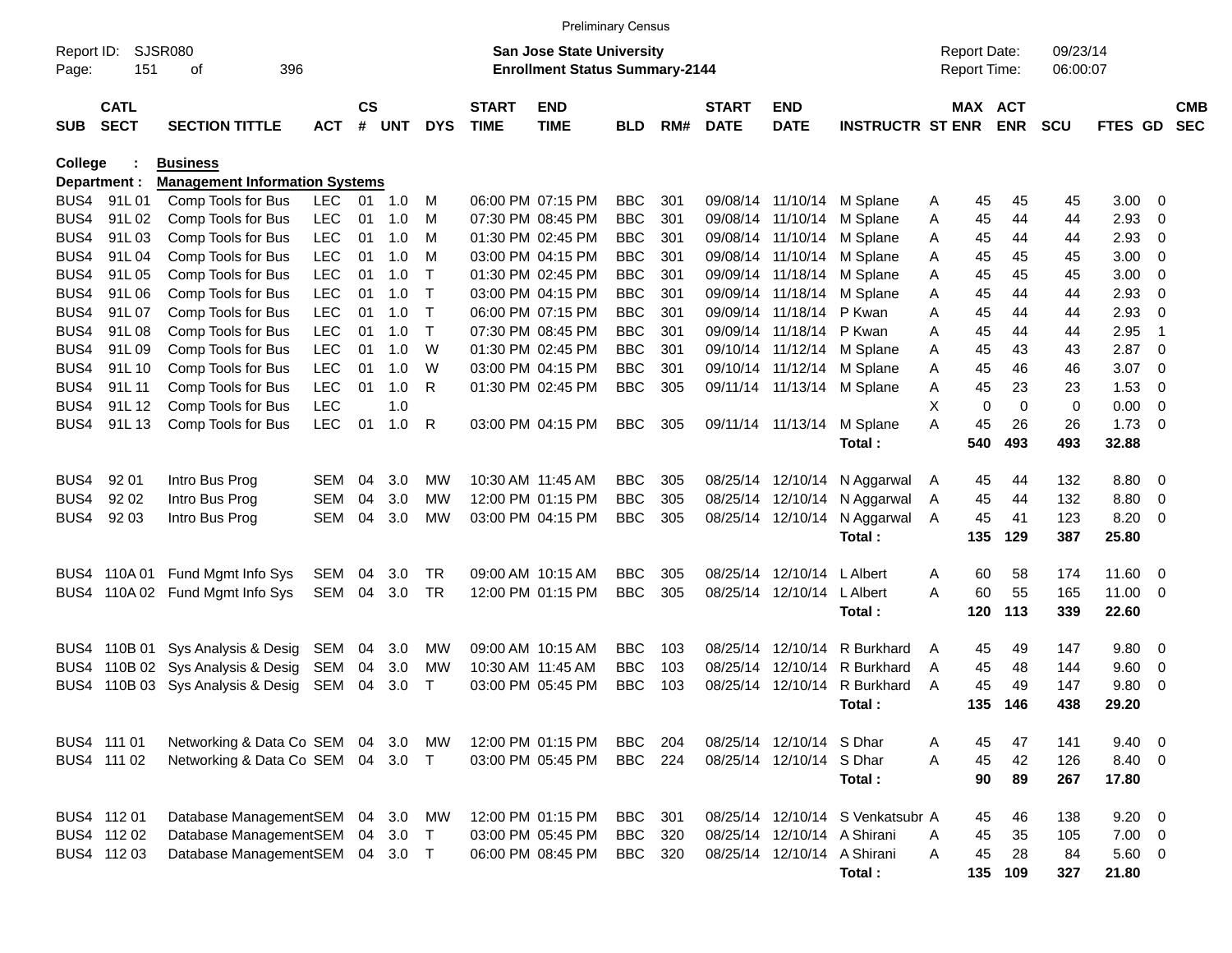|       |                                                                         |                                                                                                                                     |                                                                    |                                      |                                    |                                                      |                                                                    | <b>Preliminary Census</b>                                                                             |                                                                    |                                 |                                  |                                                                   |                                                                                        |                                                     |                                                         |                                 |                                                        |                                                      |                          |
|-------|-------------------------------------------------------------------------|-------------------------------------------------------------------------------------------------------------------------------------|--------------------------------------------------------------------|--------------------------------------|------------------------------------|------------------------------------------------------|--------------------------------------------------------------------|-------------------------------------------------------------------------------------------------------|--------------------------------------------------------------------|---------------------------------|----------------------------------|-------------------------------------------------------------------|----------------------------------------------------------------------------------------|-----------------------------------------------------|---------------------------------------------------------|---------------------------------|--------------------------------------------------------|------------------------------------------------------|--------------------------|
| Page: | Report ID: SJSR080<br>152                                               |                                                                                                                                     |                                                                    |                                      |                                    |                                                      | San Jose State University<br><b>Enrollment Status Summary-2144</b> |                                                                                                       |                                                                    |                                 |                                  |                                                                   | <b>Report Date:</b><br><b>Report Time:</b>                                             |                                                     | 09/23/14<br>06:00:07                                    |                                 |                                                        |                                                      |                          |
| SUB   | <b>CATL</b><br><b>SECT</b>                                              | <b>SECTION TITTLE</b>                                                                                                               | <b>ACT</b>                                                         | $\mathsf{cs}$<br>#                   | <b>UNT</b>                         | <b>DYS</b>                                           | <b>START</b><br><b>TIME</b>                                        | <b>END</b><br><b>TIME</b>                                                                             | <b>BLD</b>                                                         | RM#                             | <b>START</b><br><b>DATE</b>      | <b>END</b><br><b>DATE</b>                                         | <b>INSTRUCTR ST ENR</b>                                                                |                                                     | MAX ACT<br><b>ENR</b>                                   | <b>SCU</b>                      | FTES GD                                                |                                                      | <b>CMB</b><br><b>SEC</b> |
|       | BUS4 115 01                                                             | Advanced Ntwrkng & DSEM 04 3.0 M                                                                                                    |                                                                    |                                      |                                    |                                                      |                                                                    | 03:00 PM 05:45 PM                                                                                     | <b>BBC</b>                                                         | 320                             |                                  | 08/25/14 12/10/14                                                 | S Dhar<br>Total:                                                                       | A<br>45<br>45                                       | 30<br>30                                                | 90<br>90                        | $6.00 \quad 0$<br>6.00                                 |                                                      |                          |
|       | BUS4 116 01                                                             | Adv DB Mgmt Sys                                                                                                                     | SEM 04 3.0                                                         |                                      |                                    | R                                                    |                                                                    | 03:00 PM 05:45 PM                                                                                     | <b>BBC</b>                                                         | 301                             | 08/25/14 12/10/14                |                                                                   | A Shirani<br>Total:                                                                    | 45<br>A<br>45                                       | 25<br>25                                                | 75<br>75                        | $5.05$ 1<br>5.05                                       |                                                      |                          |
|       |                                                                         | BUS4 118S 01 Special Topics MIS<br>BUS4 118S 02 Special Topics MIS                                                                  | <b>SEM</b><br>SEM                                                  | 02                                   | 3.0<br>3.0                         | R                                                    |                                                                    | 06:00 PM 08:45 PM                                                                                     | <b>BBC</b>                                                         | 320                             | 08/25/14 12/10/14                |                                                                   | S Jensen<br>Total:                                                                     | Х<br>A<br>35<br>35                                  | $\mathbf 0$<br>0<br>38<br>38                            | 0<br>114<br>114                 | $0.00 \t 0$<br>7.60 0<br>7.60                          |                                                      |                          |
|       |                                                                         | BUS4 118W 01 Web Based Computing SEM 04 3.0<br>BUS4 118W 02 Web Based Computing SEM                                                 |                                                                    |                                      | 04 3.0                             | MW<br>МW                                             |                                                                    | 09:00 AM 10:15 AM<br>10:30 AM 11:45 AM                                                                | <b>BBC</b><br><b>BBC</b>                                           | 301<br>301                      |                                  | 08/25/14 12/10/14<br>08/25/14 12/10/14                            | S Venkatsubr A<br>S Venkatsubr A<br>Total:                                             | 35<br>35<br>70                                      | 35<br>26<br>61                                          | 105<br>78<br>183                | $7.00 \t 0$<br>$5.20 \ 0$<br>12.20                     |                                                      |                          |
|       |                                                                         | BUS4 119A 01 Practicum in MIS<br>BUS4 119A 02 Practicum in MIS                                                                      | SEM<br>SEM                                                         | 05<br>05                             | 3.0<br>3.0 W                       | $\top$                                               |                                                                    | 06:00 PM 08:45 PM<br>03:00 PM 05:45 PM                                                                | <b>BBC</b><br><b>BBC</b>                                           | 103<br>103                      |                                  | 08/25/14 12/10/14<br>08/25/14 12/10/14                            | L Gee<br>R Sridar<br>Total:                                                            | 45<br>Α<br>45<br>A<br>90                            | 28<br>46<br>74                                          | 84<br>138<br>222                | $5.60$ 0<br>$9.20 \ 0$<br>14.80                        |                                                      |                          |
|       |                                                                         | BUS4 119B 01 Bus Strat Info Sys<br>BUS4 119B 02 Bus Strat Info Sys                                                                  | SEM<br>SEM                                                         | 05<br>05                             | 3.0<br>3.0                         | MW<br>M                                              |                                                                    | 10:30 AM 11:45 AM<br>06:00 PM 08:45 PM                                                                | <b>BBC</b><br><b>BBC</b>                                           | 320<br>320                      |                                  | 08/25/14 12/10/14<br>08/25/14 12/10/14                            | R Sessions<br>L Gee<br>Total:                                                          | 45<br>A<br>A<br>45<br>90                            | 44<br>22<br>66                                          | 132<br>66<br>198                | 8.80 0<br>$4.40 \quad 0$<br>13.20                      |                                                      |                          |
|       |                                                                         | BUS4 119H 01 Honors Practicum in                                                                                                    | SEM 05 3.0                                                         |                                      |                                    | M                                                    |                                                                    | 03:00 PM 05:45 PM                                                                                     | <b>BBC</b>                                                         | 103                             |                                  | 08/25/14 12/10/14                                                 | J Sawyer<br>Total:                                                                     | 20<br>A<br>20                                       | 15<br>15                                                | 45<br>45                        | $3.00 \ 0$<br>3.00                                     |                                                      |                          |
| BUS4. | BUS4 180 01<br>BUS4 180102<br>180103<br>BUS4 180 04                     | Ind Studies MIS<br>Ind Studies MIS<br>Ind Studies MIS<br>Ind Studies MIS                                                            | <b>SUP</b><br><b>SUP</b><br>SUP<br><b>SUP</b>                      | 36<br>36<br>36<br>36                 | 4.0<br>1.0<br>2.0<br>3.0           | <b>TBA</b><br><b>TBA</b><br><b>TBA</b><br><b>TBA</b> |                                                                    |                                                                                                       |                                                                    |                                 | 08/25/14<br>08/25/14<br>08/25/14 | 12/10/14<br>12/10/14<br>12/10/14<br>08/25/14 12/10/14 T Hill      | T Hill<br>T Hill<br><b>THill</b><br>Total:                                             | A<br>Α<br>10<br>10<br>Α<br>10<br>Α<br>30            | 0<br>0<br>$\mathbf{1}$<br>0<br>$\Omega$<br>$\mathbf{1}$ | 0<br>1<br>0<br>0<br>1           | $0.00 \t 0$<br>$0.07$ 0<br>0.00<br>$0.00 \t 0$<br>0.07 | $\overline{\phantom{0}}$                             |                          |
|       | BUS4 188 01<br>BUS4 188 03<br>BUS4 188 04<br>BUS4 188 05<br>BUS4 188 06 | <b>Business Systems</b><br><b>Business Systems</b><br><b>Business Systems</b><br><b>Business Systems</b><br><b>Business Systems</b> | <b>LEC</b><br><b>LEC</b><br><b>LEC</b><br><b>LEC</b><br><b>LEC</b> | $02\,$<br>$02\,$<br>$02\,$<br>$02\,$ | 02 3.0<br>3.0<br>3.0<br>3.0<br>3.0 | <b>MW</b><br>M<br>$\top$<br>$\top$<br>W              |                                                                    | 01:30 PM 02:45 PM<br>06:00 PM 08:45 PM<br>03:00 PM 05:45 PM<br>06:00 PM 08:45 PM<br>03:00 PM 05:45 PM | <b>BBC</b><br><b>BBC</b><br><b>BBC</b><br><b>BBC</b><br><b>BBC</b> | 103<br>103<br>022<br>322<br>320 |                                  | 08/25/14 12/10/14<br>08/25/14 12/10/14<br>08/25/14 12/10/14 L Gee | R Sessions<br>R Sessions<br>08/25/14 12/10/14 S Jensen<br>08/25/14 12/10/14 R Sessions | 45<br>A<br>45<br>Α<br>45<br>A<br>45<br>A<br>45<br>A | 46<br>46<br>46<br>46<br>45                              | 138<br>138<br>138<br>138<br>135 | $9.20 \ 0$<br>$9.20 \ 0$<br>9.20<br>9.20<br>9.00 0     | $\overline{\phantom{0}}$<br>$\overline{\phantom{0}}$ |                          |
|       | BUS4 188 07<br>BUS4 188 08                                              | <b>Business Systems</b><br><b>Business Systems</b>                                                                                  | LEC<br><b>LEC</b>                                                  | $02\,$                               | 3.0<br>02 3.0 W                    | W                                                    |                                                                    | 03:00 PM 05:45 PM<br>06:00 PM 08:45 PM                                                                | <b>BBC</b><br><b>BBC</b>                                           | 204<br>103                      |                                  | 08/25/14 12/10/14 G Webb<br>08/25/14 12/10/14 L Gee               |                                                                                        | 120<br>Α<br>45<br>Α                                 | 119<br>46                                               | 357<br>138                      | 23.80 0<br>$9.20 \t 0$                                 |                                                      |                          |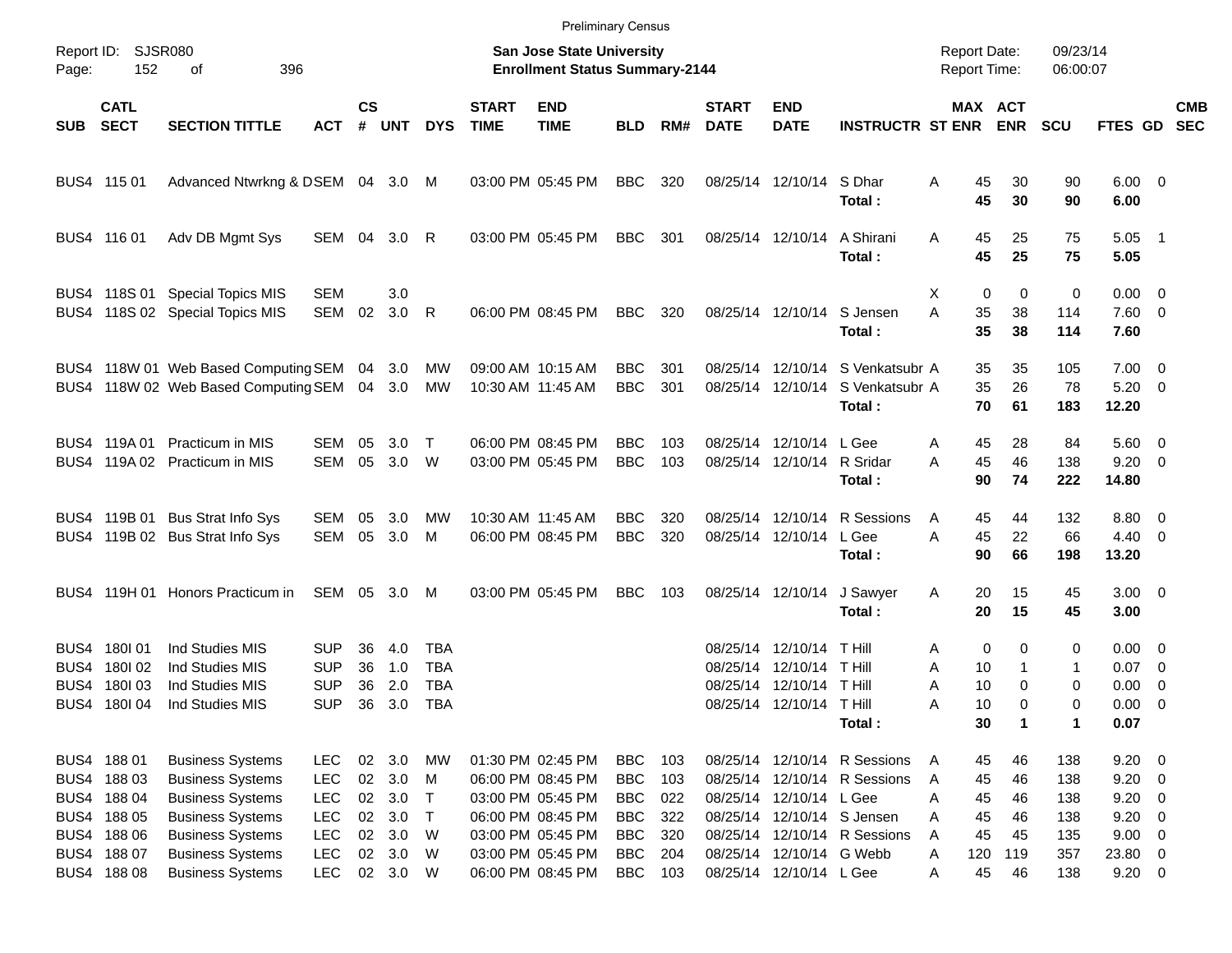|                                                                                       |                                                                                                                                     |                                                        |                                                               |                    |                             | <b>Preliminary Census</b>                                                                             |                                          |                                 |                                                          |                                                                                            |                                                       |                       |                                     |                                   |                                        |                                                |                                 |
|---------------------------------------------------------------------------------------|-------------------------------------------------------------------------------------------------------------------------------------|--------------------------------------------------------|---------------------------------------------------------------|--------------------|-----------------------------|-------------------------------------------------------------------------------------------------------|------------------------------------------|---------------------------------|----------------------------------------------------------|--------------------------------------------------------------------------------------------|-------------------------------------------------------|-----------------------|-------------------------------------|-----------------------------------|----------------------------------------|------------------------------------------------|---------------------------------|
| Report ID:<br>Page:                                                                   | SJSR080<br>153<br>396<br>οf                                                                                                         |                                                        |                                                               |                    |                             | <b>San Jose State University</b><br><b>Enrollment Status Summary-2144</b>                             |                                          |                                 |                                                          |                                                                                            |                                                       |                       | Report Date:<br><b>Report Time:</b> |                                   | 09/23/14<br>06:00:07                   |                                                |                                 |
| <b>CATL</b><br><b>SECT</b><br><b>SUB</b>                                              | <b>SECTION TITTLE</b>                                                                                                               | <b>ACT</b>                                             | <b>CS</b><br><b>UNT</b><br>#                                  | <b>DYS</b>         | <b>START</b><br><b>TIME</b> | <b>END</b><br>TIME                                                                                    | <b>BLD</b>                               | RM#                             | <b>START</b><br><b>DATE</b>                              | <b>END</b><br><b>DATE</b>                                                                  | <b>INSTRUCTR ST ENR</b>                               |                       | <b>MAX</b>                          | <b>ACT</b><br><b>ENR</b>          | <b>SCU</b>                             | <b>FTES GD</b>                                 | <b>CMB</b><br><b>SEC</b>        |
| 18809<br>BUS4<br>188 10<br>BUS4<br>188 11<br>BUS4<br>188 12<br>BUS4<br>188 13<br>BUS4 | <b>Business Systems</b><br><b>Business Systems</b><br><b>Business Systems</b><br><b>Business Systems</b><br><b>Business Systems</b> | LEC.<br><b>LEC</b><br><b>LEC</b><br>LEC.<br><b>LEC</b> | 02<br>3.0<br>02<br>3.0<br>02<br>3.0<br>02<br>3.0<br>02<br>3.0 | R<br>R<br>м<br>TR. |                             | 03:00 PM 05:45 PM<br>03:00 PM 05:45 PM<br>03:00 PM 05:45 PM<br>03:00 PM 05:45 PM<br>12:00 PM 01:15 PM | BBC<br>BBC.<br>BBC.<br>BBC<br><b>BBC</b> | 320<br>022<br>324<br>226<br>203 | 08/25/14<br>08/25/14<br>08/25/14<br>08/25/14<br>08/25/14 | 12/10/14 G Webb<br>12/10/14 R Sridar<br>12/10/14 R Sridar<br>12/10/14 R Sridar<br>12/10/14 | - B Hill<br>Total:                                    | A<br>A<br>A<br>A<br>A | 45<br>45<br>45<br>45<br>45<br>615   | 45<br>43<br>47<br>42<br>24<br>595 | 135<br>129<br>141<br>126<br>72<br>1785 | 9.00<br>8.60<br>9.40<br>8.40<br>4.80<br>119.00 | - 0<br>- 0<br>- 0<br>- 0<br>- 0 |
| Department :                                                                          | <b>Management Information Systems</b>                                                                                               |                                                        |                                                               |                    |                             |                                                                                                       |                                          |                                 |                                                          | <b>Lower Division:</b><br><b>Upper Division:</b>                                           | <b>Department Total:</b><br><b>Graduate Division:</b> |                       | 2195<br>675<br>1520<br>0            | 1984<br>622<br>1362<br>0          | 4964<br>880<br>4084<br>0               | 331.00<br>58.68<br>272.32<br>0.00              |                                 |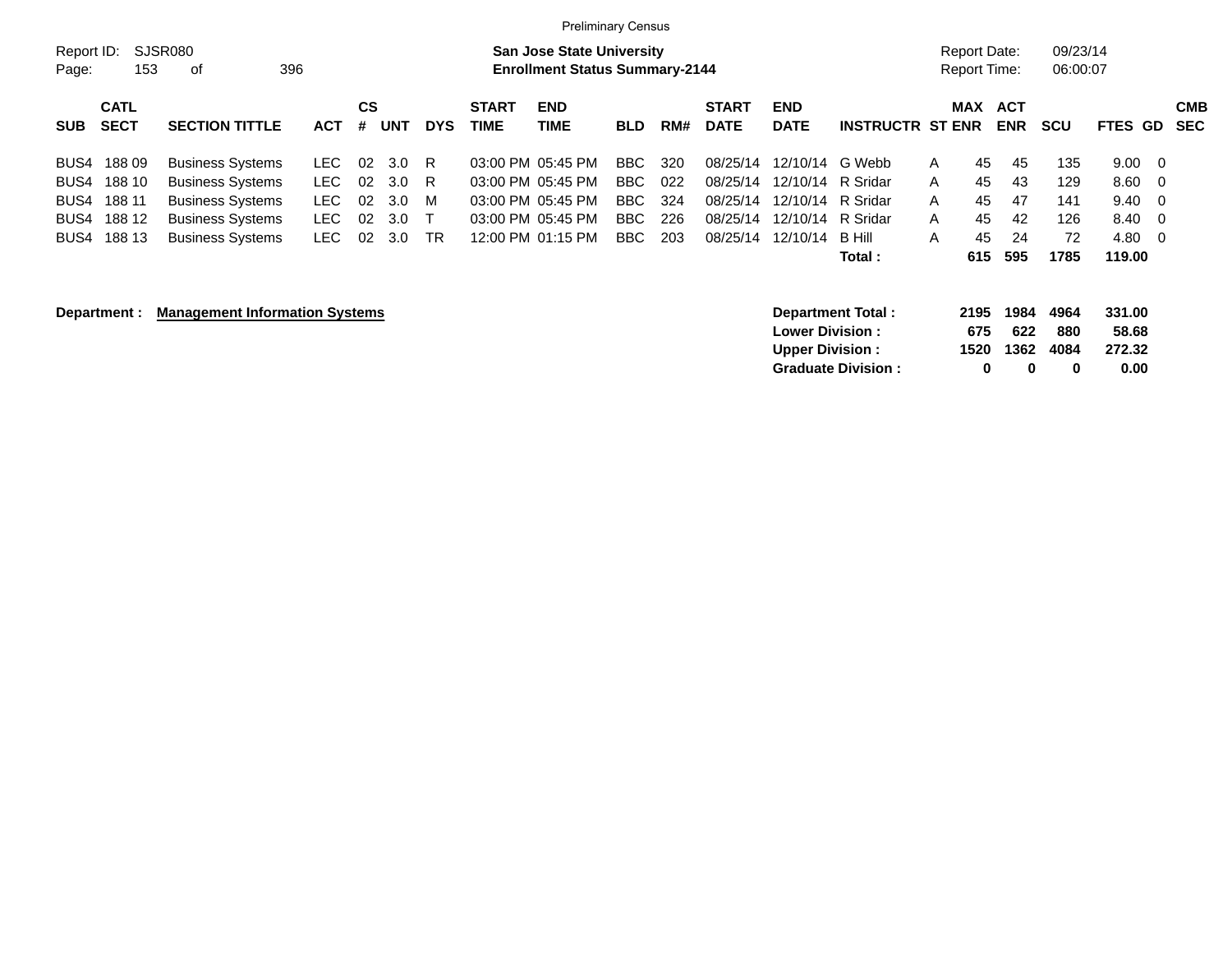|                     |                            |                              |               |                    |            |            |                             |                                                                           | <b>Preliminary Census</b> |     |                             |                            |                         |   |                                     |            |                      |             |             |                          |
|---------------------|----------------------------|------------------------------|---------------|--------------------|------------|------------|-----------------------------|---------------------------------------------------------------------------|---------------------------|-----|-----------------------------|----------------------------|-------------------------|---|-------------------------------------|------------|----------------------|-------------|-------------|--------------------------|
| Report ID:<br>Page: | 154                        | SJSR080<br>οf                | 396           |                    |            |            |                             | <b>San Jose State University</b><br><b>Enrollment Status Summary-2144</b> |                           |     |                             |                            |                         |   | <b>Report Date:</b><br>Report Time: |            | 09/23/14<br>06:00:07 |             |             |                          |
| <b>SUB</b>          | <b>CATL</b><br><b>SECT</b> | <b>SECTION TITTLE</b>        | <b>ACT</b>    | $\mathsf{cs}$<br># | <b>UNT</b> | <b>DYS</b> | <b>START</b><br><b>TIME</b> | <b>END</b><br><b>TIME</b>                                                 | <b>BLD</b>                | RM# | <b>START</b><br><b>DATE</b> | <b>END</b><br><b>DATE</b>  | <b>INSTRUCTR ST ENR</b> |   | MAX ACT                             | <b>ENR</b> | <b>SCU</b>           | FTES GD     |             | <b>CMB</b><br><b>SEC</b> |
| College             |                            | <b>Business</b>              |               |                    |            |            |                             |                                                                           |                           |     |                             |                            |                         |   |                                     |            |                      |             |             |                          |
|                     | Department :               | <b>Marketing</b>             |               |                    |            |            |                             |                                                                           |                           |     |                             |                            |                         |   |                                     |            |                      |             |             |                          |
| BUS2                | 90 01                      | <b>Bus Statistics</b>        | SEM           | 04                 | 3.0        | МW         |                             | 07:30 AM 08:45 AM                                                         | <b>BBC</b>                | 224 | 08/25/14                    | 12/10/14                   | A Kalinowski A          |   | 45                                  | 45         | 135                  | 9.00        | 0           |                          |
| BUS <sub>2</sub>    | 90 02                      | <b>Bus Statistics</b>        | <b>SEM</b>    | 04                 | 3.0        | МW         |                             | 10:30 AM 11:45 AM                                                         | <b>BBC</b>                | 204 | 08/25/14                    | 12/10/14                   | S Tian                  | A | 120                                 | 115        | 345                  | 23.00       | 0           |                          |
| BUS <sub>2</sub>    | 90 03                      | <b>Bus Statistics</b>        | <b>SEM</b>    | 04                 | 3.0        | TR.        |                             | 09:00 AM 10:15 AM                                                         | <b>BBC</b>                | 324 | 08/25/14                    | 12/10/14                   | Y Ahuja                 | Α | 45                                  | 51         | 153                  | 10.20       | 0           |                          |
| BUS <sub>2</sub>    | 90 04                      | <b>Bus Statistics</b>        | <b>SEM</b>    | 04                 | 3.0        | TR         |                             | 10:30 AM 11:45 AM                                                         | <b>BBC</b>                | 324 | 08/25/14                    | 12/10/14                   | Y Ahuja                 | A | 45                                  | 49         | 147                  | 9.80        | 0           |                          |
| BUS <sub>2</sub>    | 90 05                      | <b>Bus Statistics</b>        | <b>SEM</b>    | 04                 | 3.0        | TR         |                             | 12:00 PM 01:15 PM                                                         | <b>BBC</b>                | 103 | 08/25/14                    | 12/10/14                   | Y Ahuja                 | Α | 45                                  | 50         | 150                  | 10.00       | 0           |                          |
| BUS <sub>2</sub>    | 90 06                      | <b>Bus Statistics</b>        | <b>SEM</b>    | 04                 | 3.0        | <b>TR</b>  |                             | 09:00 AM 10:15 AM                                                         | <b>BBC</b>                | 103 | 08/25/14                    | 12/10/14                   | <b>B</b> Hill           | A | 45                                  | 9          | 27                   | 1.80        | 0           |                          |
| BUS <sub>2</sub>    | 90 80                      | <b>Bus Statistics</b>        | <b>SEM</b>    | 04                 | 3.0        | <b>TBA</b> |                             |                                                                           |                           |     | 08/25/14                    | 12/10/14                   | X Yang                  | Α | 45                                  | 44         | 132                  | 8.80        | 0           |                          |
| BUS <sub>2</sub>    | 90 81                      | <b>Bus Statistics</b>        | <b>SEM</b>    |                    | 3.0        |            |                             |                                                                           |                           |     |                             |                            |                         | X | 0                                   | 0          | $\mathbf 0$          | 0.00        | 0           |                          |
|                     |                            |                              |               |                    |            |            |                             |                                                                           |                           |     |                             |                            | Total :                 |   | 390                                 | 363        | 1089                 | 72.60       |             |                          |
|                     | BUS2 130 01                | Intro to Marketing           | <b>LEC</b>    | 02                 | 3.0        | МW         |                             | 10:30 AM 11:45 AM                                                         | <b>BBC</b>                | 224 |                             | 08/25/14 12/10/14          | M Rajan                 | A | 45                                  | 46         | 138                  | 9.20        | - 0         |                          |
| BUS <sub>2</sub>    | 130 02                     | Intro to Marketing           | <b>LEC</b>    |                    | 3.0        |            |                             |                                                                           |                           |     |                             |                            |                         | X | 0                                   | 0          | 0                    | 0.00        | 0           |                          |
| BUS <sub>2</sub>    | 130 03                     | Intro to Marketing           | <b>LEC</b>    | 02                 | 3.0        | МW         |                             | 01:30 PM 02:45 PM                                                         | <b>BBC</b>                | 224 |                             | 08/25/14 12/10/14 H Combs  |                         | A | 45                                  | 45         | 135                  | 9.00        | 0           |                          |
| BUS <sub>2</sub>    | 130 04                     | Intro to Marketing           | <b>LEC</b>    |                    | 3.0        |            |                             |                                                                           |                           |     |                             |                            |                         | X | 0                                   | 0          | 0                    | 0.00        | 0           |                          |
| BUS2                | 130 05                     | Intro to Marketing           | <b>LEC</b>    | 02                 | 3.0        | МW         |                             | 03:00 PM 04:15 PM                                                         | <b>BBC</b>                | 224 | 08/25/14                    | 12/10/14                   | H Combs                 | A | 45                                  | 43         | 129                  | 8.60        | 0           |                          |
| BUS2                | 130 06                     | Intro to Marketing           | LEC           | 02                 | 3.0        | м          |                             | 06:00 PM 08:45 PM                                                         | <b>BBC</b>                | 224 | 08/25/14                    | 12/10/14                   | A Hibshoosh             | A | 45                                  | 40         | 120                  | 8.00        | 0           |                          |
| BUS2                | 130 07                     | Intro to Marketing           | <b>LEC</b>    | 02                 | 3.0        | TR         |                             | 09:00 AM 10:15 AM                                                         | <b>BBC</b>                | 204 | 08/25/14                    | 12/10/14                   | T Louie                 | A | 120                                 | 113        | 339                  | 22.60       | 0           |                          |
| BUS2                | 130 08                     | Intro to Marketing           | LEC           | 02                 | 3.0        | TR         |                             | 09:00 AM 10:15 AM                                                         | <b>BBC</b>                | 004 | 08/25/14                    | 12/10/14                   | R Murray                | Α | 120                                 | 123        | 369                  | 24.65       | -1          |                          |
| BUS2                | 130 09                     | Intro to Marketing           | <b>LEC</b>    | 02                 | 3.0        | TR         |                             | 10:30 AM 11:45 AM                                                         | <b>BBC</b>                | 204 | 08/25/14                    | 12/10/14                   | T Louie                 | A | 120                                 | 113        | 339                  | 22.60       | 0           |                          |
|                     | BUS2 130 10                | Intro to Marketing           | <b>LEC</b>    | 02                 | 3.0        | <b>TR</b>  |                             | 10:30 AM 11:45 AM                                                         | <b>BBC</b>                | 224 | 08/25/14                    | 12/10/14                   | J Giglierano            | A | 45                                  | 50         | 150                  | 10.00       | 0           |                          |
| BUS2                | 130 11                     | Intro to Marketing           | LEC           | 02                 | 3.0        | TR         |                             | 12:00 PM 01:15 PM                                                         | <b>BBC</b>                | 224 | 08/25/14                    | 12/10/14                   | J Giglierano            | A | 45                                  | 48         | 144                  | 9.60        | 0           |                          |
|                     | BUS2 130 12                | Intro to Marketing           | <b>LEC</b>    | 02                 | 3.0        | Т          |                             | 06:00 PM 08:45 PM                                                         | <b>BBC</b>                | 021 | 08/25/14                    |                            | 12/10/14 H Combs        | A | 45                                  | 47         | 141                  | 9.40        | 0           |                          |
|                     | BUS2 130 13                | Intro to Marketing           | <b>LEC</b>    | 02                 | 3.0        | R          |                             | 06:00 PM 08:45 PM                                                         | SCI                       | 164 | 08/25/14                    | 12/10/14                   | <b>B</b> Boveda         | A | 120                                 | 121        | 363                  | 24.25       | -1          |                          |
|                     | BUS2 130 14                | Intro to Marketing           | LEC           | 02                 | 3.0        | W          |                             | 06:00 PM 08:45 PM                                                         | <b>BBC</b>                | 324 | 08/25/14                    | 12/10/14                   | G Castro                | A | 45                                  | 48         | 144                  | 9.60        | 0           |                          |
| BUS2                | 130 15                     | Intro to Marketing           | <b>LEC</b>    | 02                 | 3.0        | т          |                             | 06:00 PM 08:45 PM                                                         | <b>SH</b>                 | 347 | 08/25/14                    | 12/10/14                   | <b>B</b> Boveda         | A | 45                                  | 37         | 111                  | 7.40        | 0           |                          |
| BUS <sub>2</sub>    | 130 16                     | Intro to Marketing           | <b>LEC</b>    | 02                 | 3.0        | МW         |                             | 01:30 PM 02:45 PM                                                         | <b>BBC</b>                | 022 | 08/25/14                    | 12/10/14                   | M Rajan                 | A | 45                                  | 36         | 108                  | 7.20        | 0           |                          |
| BUS <sub>2</sub>    | 13080                      | Intro to Marketing           | <b>LEC</b>    | 02                 | 3.0        | <b>TBA</b> |                             |                                                                           |                           |     | 08/25/14                    | 12/10/14                   | M Easter                | A | 45                                  | 45         | 135                  | 9.05        | $\mathbf 1$ |                          |
|                     | BUS2 130 81                | Intro to Marketing           | <b>LEC</b>    | 02                 | 3.0        | <b>TBA</b> |                             |                                                                           |                           |     |                             | 08/25/14 12/10/14 M Easter |                         | A | 45                                  | 43         | 129                  | 8.60        | 0           |                          |
|                     | BUS2 130 82                | Intro to Marketing           | <b>LEC</b>    |                    | 02 3.0     | TBA        |                             |                                                                           |                           |     |                             | 08/25/14 12/10/14 M Merz   |                         | A | 45                                  | 44         | 132                  | $8.85$ 1    |             |                          |
|                     | BUS2 130 83                | Intro to Marketing           | <b>LEC</b>    |                    | 02 3.0     | TBA        |                             |                                                                           |                           |     |                             | 08/25/14 12/10/14 M Merz   |                         | A | 45                                  | 45         | 135                  | $9.00 \t 0$ |             |                          |
|                     | BUS2 130 84                | Intro to Marketing           | <b>LEC</b>    |                    | 3.0        |            |                             |                                                                           |                           |     |                             |                            |                         | X | 0                                   | 0          | 0                    | $0.00 \t 0$ |             |                          |
|                     | BUS2 130 85                | Intro to Marketing           | LEC           |                    | 02 3.0     | TBA        |                             |                                                                           |                           |     |                             | 08/25/14 12/10/14 G Castro |                         | Α | 45                                  | 48         | 144                  | 9.60 0      |             |                          |
|                     |                            |                              |               |                    |            |            |                             |                                                                           |                           |     |                             |                            | Total:                  |   |                                     | 1155 1135  | 3405                 | 227.20      |             |                          |
|                     |                            | BUS2 131A 01 Bus-to-Bus Mktg | LEC 02 3.0 TR |                    |            |            |                             | 09:00 AM 10:15 AM BBC 022                                                 |                           |     | 08/25/14 12/10/14           |                            | R Vitale                | A | 45                                  | 42         | 126                  | 8.40 0      |             |                          |
|                     |                            |                              |               |                    |            |            |                             |                                                                           |                           |     |                             |                            | Total:                  |   | 45                                  | 42         | 126                  | 8.40        |             |                          |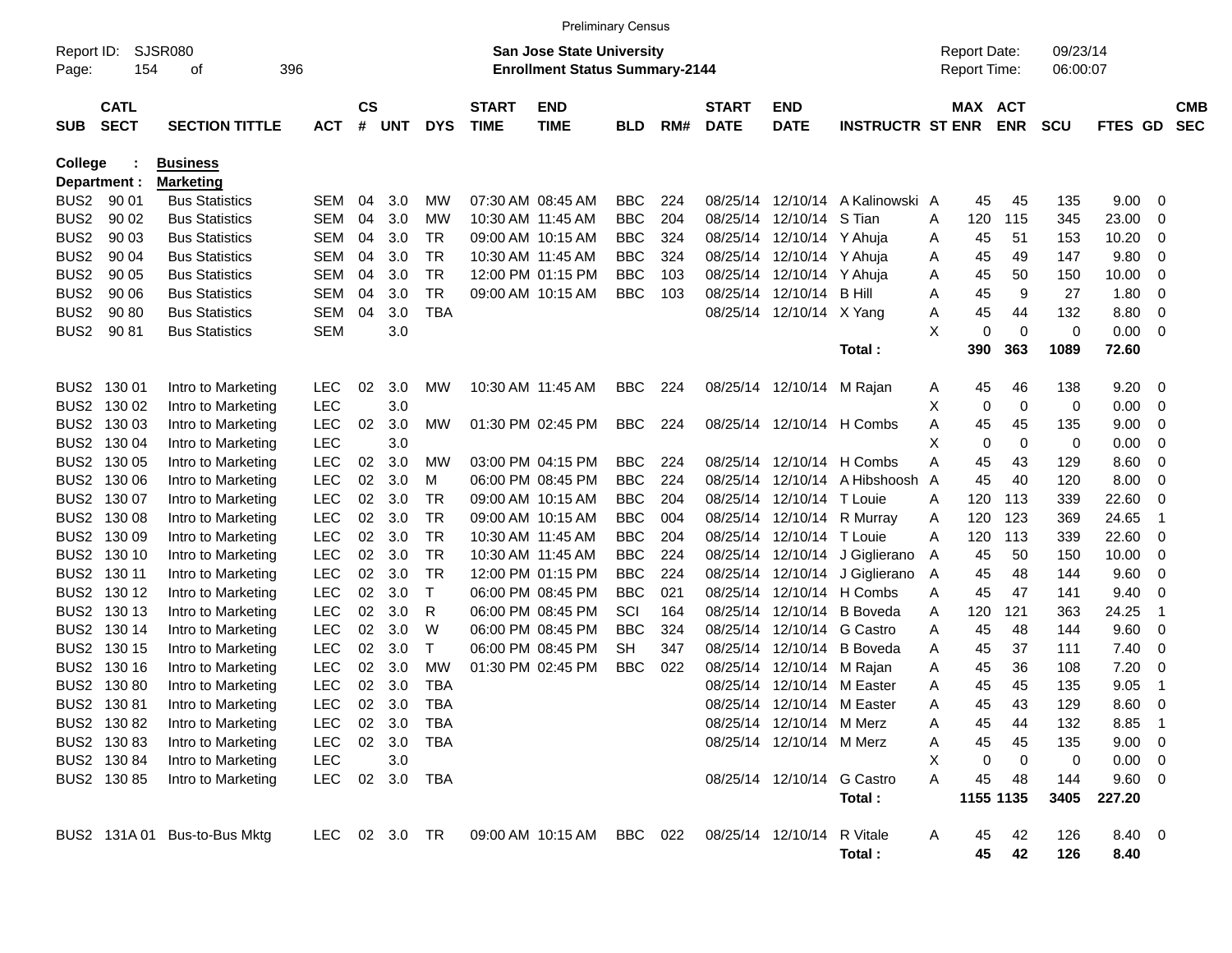|            |                                           |                                                                                                                                    |                                               |                    |                          |                                |                                                                    | <b>Preliminary Census</b>              |                          |            |                             |                                                                      |                                                                                |                                              |                                    |                          |                                                     |                                                      |            |
|------------|-------------------------------------------|------------------------------------------------------------------------------------------------------------------------------------|-----------------------------------------------|--------------------|--------------------------|--------------------------------|--------------------------------------------------------------------|----------------------------------------|--------------------------|------------|-----------------------------|----------------------------------------------------------------------|--------------------------------------------------------------------------------|----------------------------------------------|------------------------------------|--------------------------|-----------------------------------------------------|------------------------------------------------------|------------|
| Page:      | Report ID: SJSR080<br>155                 |                                                                                                                                    |                                               |                    |                          |                                | San Jose State University<br><b>Enrollment Status Summary-2144</b> |                                        |                          |            |                             |                                                                      | <b>Report Date:</b><br><b>Report Time:</b>                                     |                                              | 09/23/14<br>06:00:07               |                          |                                                     |                                                      |            |
| <b>SUB</b> | <b>CATL</b><br><b>SECT</b>                | <b>SECTION TITTLE</b>                                                                                                              | <b>ACT</b>                                    | $\mathsf{cs}$<br># | <b>UNT</b>               | <b>DYS</b>                     | <b>START</b><br><b>TIME</b>                                        | <b>END</b><br><b>TIME</b>              | <b>BLD</b>               | RM#        | <b>START</b><br><b>DATE</b> | <b>END</b><br><b>DATE</b>                                            | <b>INSTRUCTR ST ENR</b>                                                        | MAX ACT                                      | <b>ENR</b>                         | <b>SCU</b>               | FTES GD SEC                                         |                                                      | <b>CMB</b> |
|            |                                           | BUS2 131B 01 Retail Mktg Mgmt                                                                                                      | <b>LEC</b>                                    | 02                 | 3.0                      | M                              |                                                                    | 06:00 PM 08:45 PM                      | <b>BBC</b>               | 324        |                             | 08/25/14 12/10/14                                                    | G Castro<br>Total:                                                             | Α<br>45<br>45                                | 46<br>46                           | 138<br>138               | 9.25<br>9.25                                        | - 1                                                  |            |
|            |                                           | BUS2 131D 01 Mkt in New Ventures<br>BUS2 131D 80 Mkt in New Ventures                                                               | <b>LEC</b><br><b>LEC</b>                      | 01<br>01           | 3.0<br>3.0               | TR<br><b>TBA</b>               |                                                                    | 03:00 PM 04:15 PM                      | BBC                      | - 222      |                             | 08/25/14 12/10/14<br>08/25/14 12/10/14                               | J Giglierano<br>M Merz<br>Total:                                               | 45<br>A<br>A<br>45<br>90                     | 43<br>44<br>87                     | 129<br>132<br>261        | $8.60 \quad 0$<br>8.80 0<br>17.40                   |                                                      |            |
|            | BUS2 133A03                               | BUS2 133A 01 Interntl Marketing<br>BUS2 133A 02 Interntl Marketing<br><b>Interntl Marketing</b><br>BUS2 133A 04 Interntl Marketing | <b>SEM</b><br>SEM<br><b>SEM</b><br><b>SEM</b> | 04<br>04           | 3.0<br>3.0<br>3.0<br>3.0 | <b>TR</b><br><b>TR</b>         |                                                                    | 01:30 PM 02:45 PM<br>01:30 PM 02:45 PM | BBC<br><b>BBC</b>        | 103<br>320 |                             | 08/25/14 12/10/14                                                    | 08/25/14 12/10/14 J Fadiman<br>R Murray                                        | X<br>0<br>X<br>0<br>45<br>Α<br>45<br>A<br>90 | 0<br>$\mathbf 0$<br>45<br>48<br>93 | 0<br>0<br>135<br>144     | $0.00 \t 0$<br>$0.00 \t 0$<br>$9.00 \t 0$<br>9.60 0 |                                                      |            |
|            |                                           | BUS2 133C 01 Int Mktg: Dev Nat                                                                                                     | <b>LEC</b>                                    | 02                 | 3.0                      | W                              |                                                                    | 06:00 PM 08:45 PM                      | <b>BBC</b>               | 105        |                             | 08/25/14 12/10/14                                                    | Total:<br>J Fadiman<br>Total:                                                  | 45<br>A<br>45                                | 42<br>42                           | 279<br>126<br>126        | 18.60<br>8.45 1<br>8.45                             |                                                      |            |
|            |                                           | BUS2 134A 80 Consumer Behavior<br>BUS2 134A 81 Consumer Behavior<br>BUS2 134A 82 Consumer Behavior                                 | <b>SEM</b><br>SEM<br><b>SEM</b>               | 04<br>04<br>04     | 3.0<br>3.0<br>3.0        | TBA<br>TBA<br>TBA              |                                                                    |                                        |                          |            |                             | 08/25/14 12/10/14 S Silver                                           | 08/25/14 12/10/14 J Bechkoff<br>08/25/14 12/10/14 J Bechkoff<br>Total:         | 45<br>A<br>45<br>A<br>45<br>А<br>135         | 45<br>44<br>43<br>132              | 135<br>132<br>129<br>396 | $9.00 \t 0$<br>8.80 0<br>8.65<br>26.45              | -1                                                   |            |
|            |                                           | BUS2 134B 01 Marketing Com<br>BUS2 134B 02 Marketing Com<br>BUS2 134B 70 Marketing Com                                             | SEM<br>SEM<br><b>SEM</b>                      | 04<br>04<br>04     | 3.0<br>3.0<br>3.0        | TR.<br><b>TR</b><br><b>TBA</b> |                                                                    | 12:00 PM 01:15 PM<br>01:30 PM 02:45 PM | <b>BBC</b><br><b>BBC</b> | 022<br>022 |                             | 08/25/14 12/10/14<br>08/25/14 12/10/14 R Vitale<br>08/25/14 12/10/14 | R Vitale<br>Total:                                                             | 45<br>Α<br>45<br>Α<br>45<br>А<br>135         | 46<br>45<br>37<br>128              | 138<br>135<br>111<br>384 | $9.20 \ 0$<br>9.00<br>7.45<br>25.65                 | $\overline{\phantom{0}}$<br>$\overline{\phantom{1}}$ |            |
|            | BUS2 135 01                               | Sales Management                                                                                                                   | SEM                                           | 04                 | 3.0                      | W                              |                                                                    | 06:00 PM 08:45 PM                      | BBC                      | 224        |                             | 08/25/14 12/10/14                                                    | <b>B</b> Boveda<br>Total:                                                      | Α<br>45<br>45                                | 46<br>46                           | 138<br>138               | 9.30 2<br>9.30                                      |                                                      |            |
|            |                                           | BUS2 137H 01 Mkt Honors Practicum LEC                                                                                              |                                               |                    | 02 3.0                   | M                              |                                                                    | 06:00 PM 08:45 PM                      | <b>BBC</b>               | 105        |                             | 08/25/14 12/10/14 R Vitale                                           | Total:                                                                         | 25<br>Α<br>25                                | 17<br>17                           | 51<br>51                 | $3.40 \ 0$<br>3.40                                  |                                                      |            |
|            | BUS2 138 01<br>BUS2 138 02<br>BUS2 138 80 | Mktg Research<br><b>Mktg Research</b><br><b>Mktg Research</b>                                                                      | SEM<br>SEM<br>SEM                             | 04<br>04           | 3.0<br>3.0               | МW<br><b>MW</b><br>04 3.0 TBA  |                                                                    | 09:00 AM 10:15 AM<br>12:00 PM 01:15 PM | BBC<br><b>BBC</b> 224    | - 224      |                             | 08/25/14 12/10/14 S Silver                                           | 08/25/14 12/10/14 A Kalinowski A<br>08/25/14 12/10/14 A Kalinowski A<br>Total: | 45<br>45<br>45<br>A<br>135                   | 32<br>44<br>48<br>124              | 96<br>132<br>144<br>372  | $6.40\quad 0$<br>8.80 0<br>9.60 0<br>24.80          |                                                      |            |
|            | BUS2 139 01<br>BUS2 139 02                | <b>Marketing Manage</b><br><b>Marketing Manage</b>                                                                                 | SEM 04 3.0 T<br>SEM 04 3.0 T                  |                    |                          |                                |                                                                    | 03:00 PM 05:45 PM<br>06:00 PM 08:45 PM | <b>BBC</b><br><b>BBC</b> | 324<br>324 |                             | 08/25/14 12/10/14 R Sibley<br>08/25/14 12/10/14 R Sibley             |                                                                                | 40<br>A<br>40<br>A                           | 33<br>18                           | 99<br>54                 | 6.65 1<br>$3.60 \t 0$                               |                                                      |            |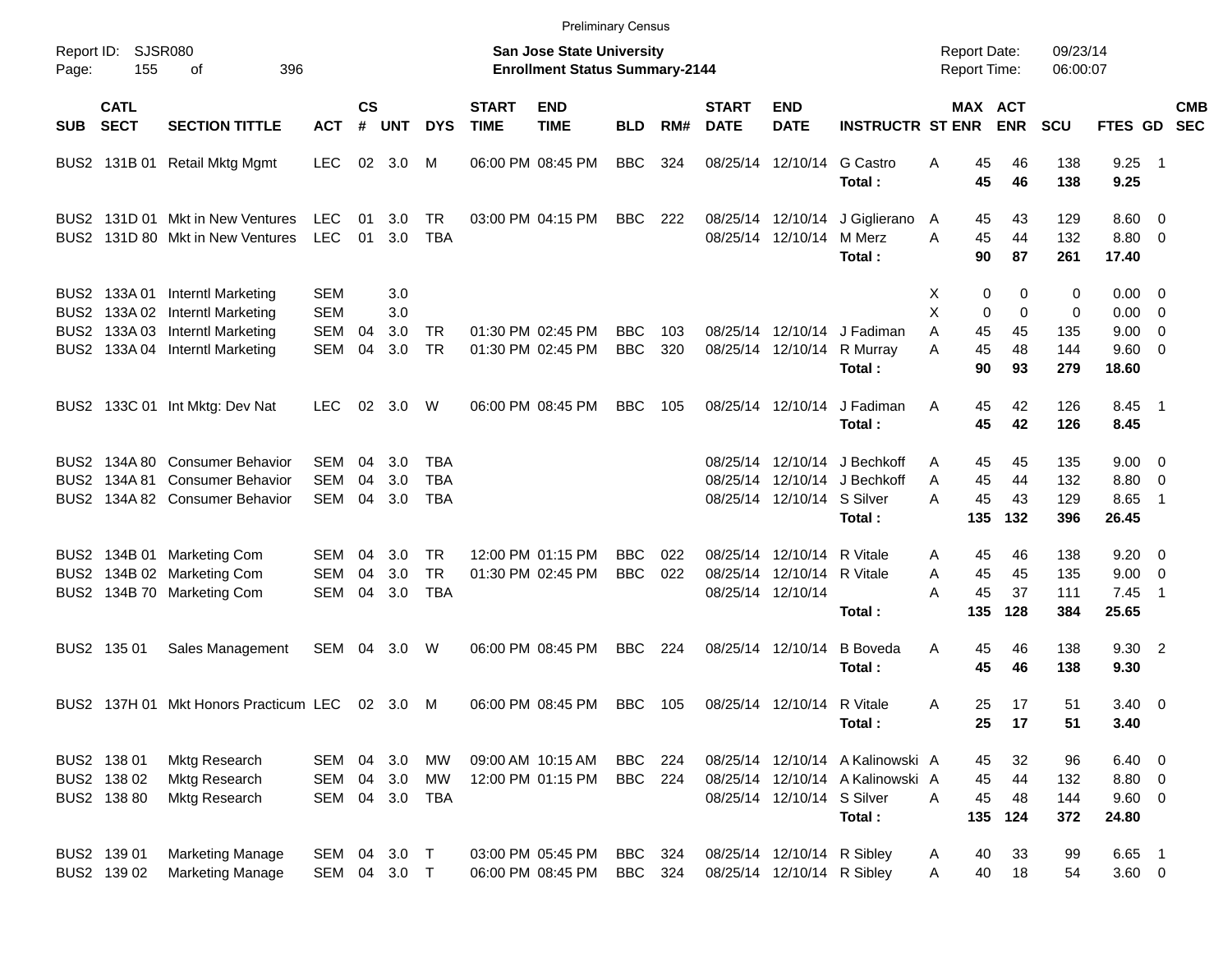|                                          |                               |            |                    |            |              |                             |                                                                           | <b>Preliminary Census</b> |     |                             |                                                  |                                                       |   |                                     |                          |                           |                                   |                          |                          |
|------------------------------------------|-------------------------------|------------|--------------------|------------|--------------|-----------------------------|---------------------------------------------------------------------------|---------------------------|-----|-----------------------------|--------------------------------------------------|-------------------------------------------------------|---|-------------------------------------|--------------------------|---------------------------|-----------------------------------|--------------------------|--------------------------|
| Report ID:<br>Page:                      | SJSR080<br>156<br>396<br>οf   |            |                    |            |              |                             | <b>San Jose State University</b><br><b>Enrollment Status Summary-2144</b> |                           |     |                             |                                                  |                                                       |   | <b>Report Date:</b><br>Report Time: |                          | 09/23/14<br>06:00:07      |                                   |                          |                          |
| <b>CATL</b><br><b>SECT</b><br><b>SUB</b> | <b>SECTION TITTLE</b>         | <b>ACT</b> | $\mathsf{cs}$<br># | <b>UNT</b> | <b>DYS</b>   | <b>START</b><br><b>TIME</b> | <b>END</b><br><b>TIME</b>                                                 | <b>BLD</b>                | RM# | <b>START</b><br><b>DATE</b> | <b>END</b><br><b>DATE</b>                        | <b>INSTRUCTR ST ENR</b>                               |   | MAX ACT                             | <b>ENR</b>               | <b>SCU</b>                | <b>FTES GD</b>                    |                          | <b>CMB</b><br><b>SEC</b> |
| BUS2 139 03                              | <b>Marketing Manage</b>       | SEM        | 04                 | 3.0        | W            |                             | 03:00 PM 05:45 PM                                                         | <b>BBC</b>                | 324 |                             | 08/25/14 12/10/14                                | R Sibley                                              | Α | 40                                  | 23                       | 69                        | 4.60                              | $\overline{\phantom{0}}$ |                          |
|                                          |                               |            |                    |            |              |                             |                                                                           |                           |     |                             |                                                  | Total:                                                |   | 120                                 | 74                       | 222                       | 14.85                             |                          |                          |
| BUS2 180F 01                             | Indiv Study Mktg              | <b>SUP</b> | 36                 | 3.0        | <b>TBA</b>   |                             |                                                                           |                           |     |                             | 08/25/14 12/10/14                                | K Gehrt                                               | A | 0                                   | 0                        | 0                         | 0.00                              | 0                        |                          |
| BUS <sub>2</sub>                         | 180F 02 Indiv Study Mktg      | <b>SUP</b> | 36                 | 1.0        | <b>TBA</b>   |                             |                                                                           |                           |     |                             | 08/25/14 12/10/14                                | K Gehrt                                               | Α | 10                                  | 2                        | 2                         | 0.13                              | 0                        |                          |
| BUS <sub>2</sub>                         | 180F 03 Indiv Study Mktg      | <b>SUP</b> | 36                 | 1.0        | <b>TBA</b>   |                             |                                                                           |                           |     |                             | 08/25/14 12/10/14                                | K Gehrt                                               | Α | 10                                  | 0                        | 0                         | 0.00                              | 0                        |                          |
| BUS <sub>2</sub>                         | 180F 04 Indiv Study Mktg      | <b>SUP</b> | 36                 | 1.0        | <b>TBA</b>   |                             |                                                                           |                           |     |                             | 08/25/14 12/10/14                                | K Gehrt                                               | Α | 10                                  | 0                        | 0                         | 0.00                              | 0                        |                          |
| BUS <sub>2</sub>                         | 180F 05 Indiv Study Mktg      | <b>SUP</b> | 36                 | 2.0        | <b>TBA</b>   |                             |                                                                           |                           |     |                             | 08/25/14 12/10/14                                | K Gehrt                                               | Α | 10                                  | 0                        | 0                         | 0.00                              | 0                        |                          |
| BUS <sub>2</sub>                         | 180F 06 Indiv Study Mktg      | <b>SUP</b> | 36                 | 2.0        | <b>TBA</b>   |                             |                                                                           |                           |     |                             | 08/25/14 12/10/14                                | K Gehrt                                               | Α | 10                                  | 0                        | 0                         | 0.00                              | 0                        |                          |
| BUS2                                     | 180F 07 Indiv Study Mktg      | <b>SUP</b> | 36                 | 2.0        | <b>TBA</b>   |                             |                                                                           |                           |     |                             | 08/25/14 12/10/14                                | K Gehrt                                               | Α | 10                                  | 0                        | 0                         | 0.00                              | 0                        |                          |
| BUS <sub>2</sub>                         | 180F 08 Indiv Study Mktg      | <b>SUP</b> | 36                 | 3.0        | <b>TBA</b>   |                             |                                                                           |                           |     |                             | 08/25/14 12/10/14                                | K Gehrt                                               | Α | 10                                  | 0                        | 0                         | 0.00                              | 0                        |                          |
| BUS <sub>2</sub>                         | 180F 09 Indiv Study Mktg      | <b>SUP</b> | 36                 | 3.0        | <b>TBA</b>   |                             |                                                                           |                           |     |                             | 08/25/14 12/10/14                                | K Gehrt                                               | Α | 10                                  | 0                        | 0                         | 0.00                              | 0                        |                          |
|                                          | BUS2 180F 10 Indiv Study Mktg | <b>SUP</b> |                    | 3.0        | <b>TBA</b>   |                             |                                                                           |                           |     |                             | 08/25/14 12/10/14                                | K Gehrt                                               | А | 10                                  | 0                        | 0                         | 0.00                              | 0                        |                          |
|                                          |                               |            | 36                 |            |              |                             |                                                                           |                           |     |                             |                                                  | Total:                                                |   | 90                                  | $\mathbf{2}$             | $\mathbf{2}$              | 0.13                              |                          |                          |
|                                          |                               |            |                    |            |              |                             |                                                                           |                           |     |                             |                                                  |                                                       |   |                                     |                          |                           |                                   |                          |                          |
| BUS2 190 01                              | <b>Quant Bus Analysis</b>     | SEM        | 04                 | 3.0        | МW           |                             | 09:00 AM 10:15 AM                                                         | <b>BBC</b>                | 324 |                             | 08/25/14 12/10/14                                | M Yetimyan                                            | A | 45                                  | 45                       | 135                       | 9.00                              | 0                        |                          |
| BUS2 190 02                              | <b>Quant Bus Analysis</b>     | <b>SEM</b> | 04                 | 3.0        | МW           |                             | 09:00 AM 10:15 AM                                                         | <b>BBC</b>                | 105 |                             | 08/25/14 12/10/14                                | O Yu                                                  | Α | 45                                  | 45                       | 135                       | 9.00                              | 0                        |                          |
| BUS2 190 03                              | <b>Quant Bus Analysis</b>     | SEM        | 04                 | 3.0        | МW           |                             | 10:30 AM 11:45 AM                                                         | <b>BBC</b>                | 324 |                             | 08/25/14 12/10/14                                | M Yetimyan                                            | A | 45                                  | 46                       | 138                       | 9.20                              | 0                        |                          |
| BUS2 190 04                              | <b>Quant Bus Analysis</b>     | SEM        | 04                 | 3.0        | МW           |                             | 10:30 AM 11:45 AM                                                         | <b>BBC</b>                | 105 |                             | 08/25/14 12/10/14                                | O Yu                                                  | А | 45                                  | 45                       | 135                       | 9.00                              | 0                        |                          |
| BUS2 190 05                              | <b>Quant Bus Analysis</b>     | SEM        | 04                 | 3.0        | МW           |                             | 01:30 PM 02:45 PM                                                         | <b>BBC</b>                | 105 |                             |                                                  | 08/25/14 12/10/14 A Hibshoosh A                       |   | 45                                  | 39                       | 117                       | 7.80                              | 0                        |                          |
| BUS2 190 06                              | <b>Quant Bus Analysis</b>     | SEM        | 04                 | 3.0        | МW           |                             | 03:00 PM 04:15 PM                                                         | <b>BBC</b>                | 105 |                             |                                                  | 08/25/14 12/10/14 A Hibshoosh A                       |   | 45                                  | 36                       | 108                       | 7.20                              | 0                        |                          |
| BUS2 190 07                              | <b>Quant Bus Analysis</b>     | SEM        | 04                 | 3.0        | <b>TR</b>    |                             | 12:00 PM 01:15 PM                                                         | <b>BBC</b>                | 204 |                             | 08/25/14 12/10/14 X Yang                         |                                                       | A | 120                                 | 113                      | 339                       | 22.60                             | 0                        |                          |
| BUS2 190 08                              | <b>Quant Bus Analysis</b>     | SEM        | 04                 | 3.0        | <b>TR</b>    |                             | 01:30 PM 02:45 PM                                                         | <b>BBC</b>                | 105 |                             | 08/25/14 12/10/14 R Davis                        |                                                       | Α | 45                                  | 46                       | 138                       | 9.20                              | 0                        |                          |
| BUS2 190 09                              | <b>Quant Bus Analysis</b>     | SEM        | 04                 | 3.0        | <b>TR</b>    |                             | 03:00 PM 04:15 PM                                                         | <b>BBC</b>                | 105 |                             | 08/25/14 12/10/14 R Davis                        |                                                       | Α | 45                                  | 44                       | 132                       | 8.80                              | 0                        |                          |
| BUS2 190 10                              | <b>Quant Bus Analysis</b>     | SEM        | 04                 | 3.0        | $\mathsf{T}$ |                             | 06:00 PM 08:45 PM                                                         | <b>BBC</b>                | 105 |                             | 08/25/14 12/10/14 R Davis                        |                                                       | Α | 45                                  | 43                       | 129                       | 8.60                              | 0                        |                          |
| BUS2 190 80                              | <b>Quant Bus Analysis</b>     | SEM        | 04                 | 3.0        | <b>TBA</b>   |                             |                                                                           |                           |     |                             | 08/25/14 12/10/14 W Wang                         |                                                       | Α | 45                                  | 44                       | 132                       | 8.80                              | 0                        |                          |
| BUS2 190 81                              | <b>Quant Bus Analysis</b>     | SEM        | 04                 | 3.0        | <b>TBA</b>   |                             |                                                                           |                           |     |                             | 08/25/14 12/10/14 W Wang                         |                                                       | Α | 45                                  | 40                       | 120                       | 8.00                              | 0                        |                          |
|                                          | <b>Quant Bus Analysis</b>     |            | 04                 | 3.0        | <b>TBA</b>   |                             |                                                                           |                           |     |                             |                                                  |                                                       | Α | 45                                  | 34                       | 102                       | 6.80                              | 0                        |                          |
| BUS2 190 82                              |                               | SEM        |                    |            |              |                             |                                                                           |                           |     |                             | 08/25/14 12/10/14 W Wang                         |                                                       |   |                                     |                          |                           |                                   |                          |                          |
| BUS2 190 83                              | <b>Quant Bus Analysis</b>     | SEM        | 04                 | 3.0        | <b>TBA</b>   |                             |                                                                           |                           |     |                             | 08/25/14 12/10/14                                | D Czerwinski A                                        |   | 240                                 | 232                      | 696                       | 46.40                             | 0                        |                          |
|                                          |                               |            |                    |            |              |                             |                                                                           |                           |     |                             |                                                  | Total :                                               |   | 900                                 | 852                      | 2556                      | 170.40                            |                          |                          |
| BUS2 193 01                              | Data Mining                   | <b>LEC</b> |                    | 02 3.0     | MW           |                             | 01:30 PM 02:45 PM                                                         | BBC                       | 320 |                             | 08/25/14 12/10/14 S Tian                         |                                                       | Α | 45                                  | 28                       | 84                        | 5.60 0                            |                          |                          |
|                                          |                               |            |                    |            |              |                             |                                                                           |                           |     |                             |                                                  | Total:                                                |   | 45                                  | 28                       | 84                        | 5.60                              |                          |                          |
|                                          |                               |            |                    |            |              |                             |                                                                           |                           |     |                             |                                                  |                                                       |   |                                     |                          |                           |                                   |                          |                          |
| Department :                             | <b>Marketing</b>              |            |                    |            |              |                             |                                                                           |                           |     |                             | <b>Lower Division:</b><br><b>Upper Division:</b> | <b>Department Total:</b><br><b>Graduate Division:</b> |   | 3490<br>390<br>3100<br>0            | 3211<br>363<br>2848<br>0 | 9629<br>1089<br>8540<br>0 | 642.48<br>72.60<br>569.88<br>0.00 |                          |                          |
|                                          |                               |            |                    |            |              |                             |                                                                           |                           |     |                             |                                                  |                                                       |   |                                     |                          |                           |                                   |                          |                          |